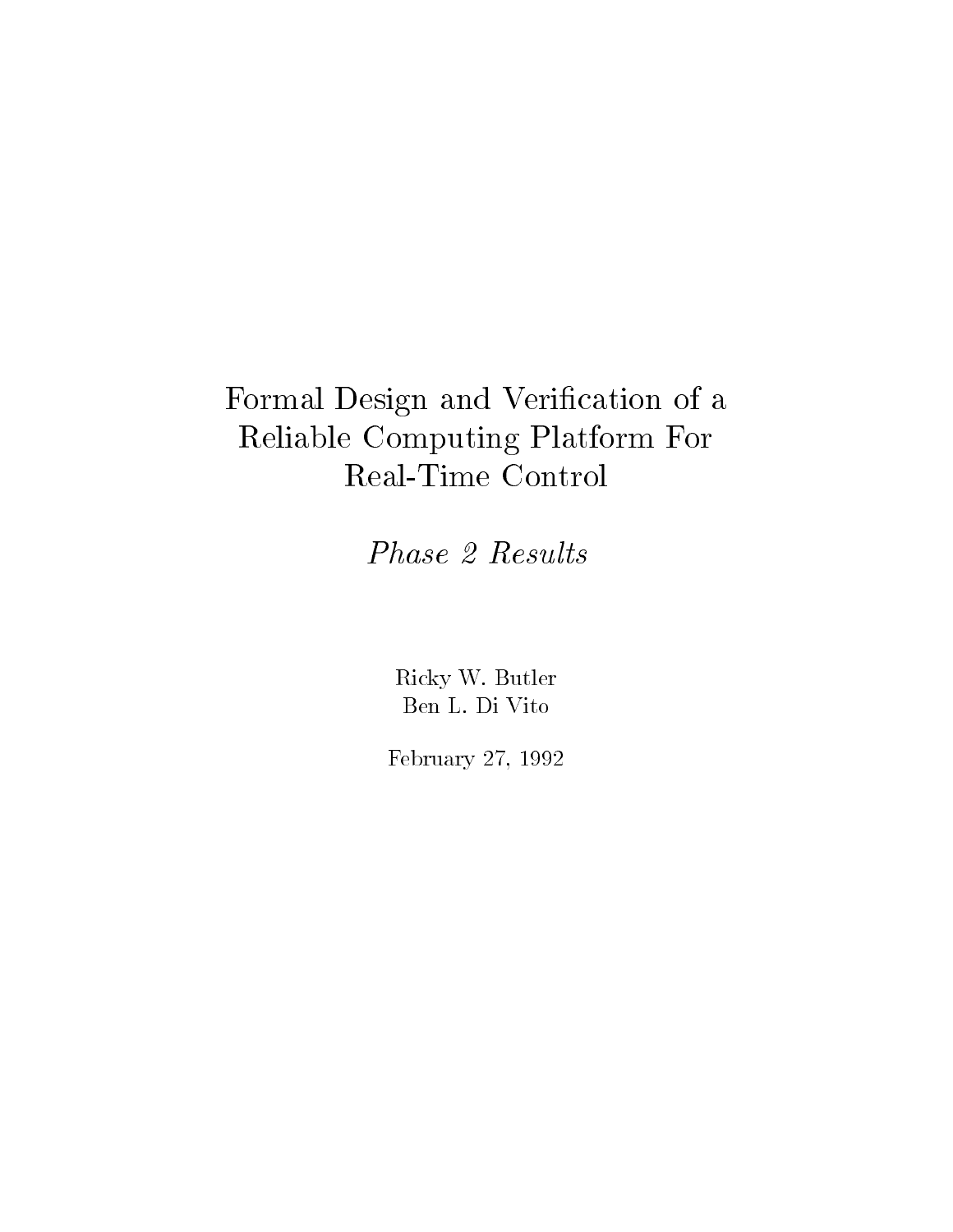# **Contents**

| Specification Hierarchy and Verification Approach                                                                    |  |  |  |  |  |
|----------------------------------------------------------------------------------------------------------------------|--|--|--|--|--|
|                                                                                                                      |  |  |  |  |  |
| Specifying Behavior in the Presence Of Faults                                                                        |  |  |  |  |  |
|                                                                                                                      |  |  |  |  |  |
| 10                                                                                                                   |  |  |  |  |  |
| 11                                                                                                                   |  |  |  |  |  |
|                                                                                                                      |  |  |  |  |  |
| 13                                                                                                                   |  |  |  |  |  |
| 13                                                                                                                   |  |  |  |  |  |
| 14                                                                                                                   |  |  |  |  |  |
| 14                                                                                                                   |  |  |  |  |  |
| 17                                                                                                                   |  |  |  |  |  |
| 18                                                                                                                   |  |  |  |  |  |
| State Model for Transient Fault Recovery<br>18                                                                       |  |  |  |  |  |
| 19                                                                                                                   |  |  |  |  |  |
| 21                                                                                                                   |  |  |  |  |  |
| 22                                                                                                                   |  |  |  |  |  |
|                                                                                                                      |  |  |  |  |  |
| 24                                                                                                                   |  |  |  |  |  |
| 28                                                                                                                   |  |  |  |  |  |
| 29                                                                                                                   |  |  |  |  |  |
| 30                                                                                                                   |  |  |  |  |  |
|                                                                                                                      |  |  |  |  |  |
| 32                                                                                                                   |  |  |  |  |  |
|                                                                                                                      |  |  |  |  |  |
| 33                                                                                                                   |  |  |  |  |  |
| The DA Formalization research is a series of the DA Formalization research in the DA Formalization of the DA F<br>36 |  |  |  |  |  |
|                                                                                                                      |  |  |  |  |  |
| 42                                                                                                                   |  |  |  |  |  |
| 42                                                                                                                   |  |  |  |  |  |
| 43                                                                                                                   |  |  |  |  |  |
| 43                                                                                                                   |  |  |  |  |  |
| 44                                                                                                                   |  |  |  |  |  |
| 48                                                                                                                   |  |  |  |  |  |
| <b>Implementation Considerations</b>                                                                                 |  |  |  |  |  |
| 48<br>49                                                                                                             |  |  |  |  |  |
|                                                                                                                      |  |  |  |  |  |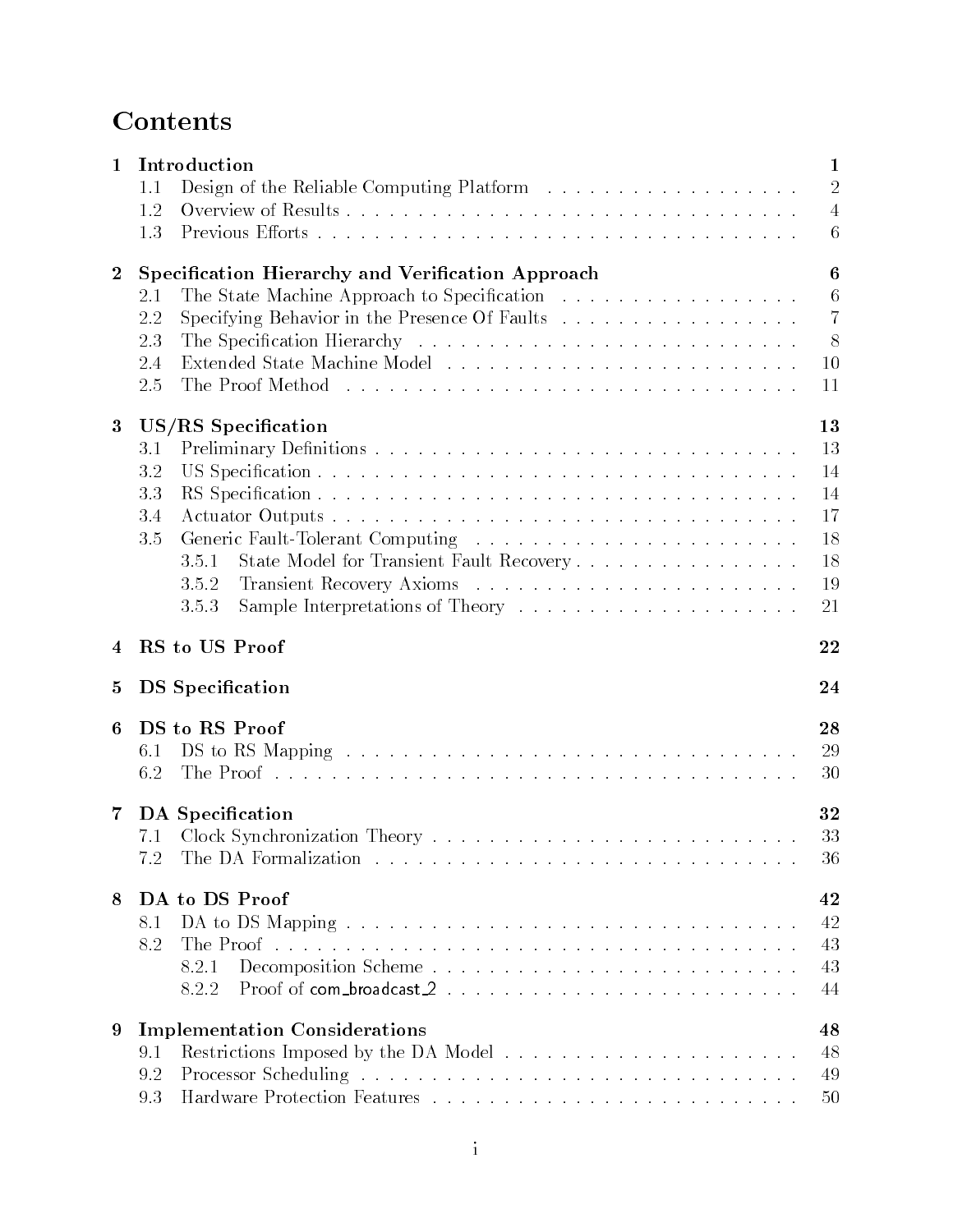|                                                                                          | -51                           |
|------------------------------------------------------------------------------------------|-------------------------------|
| 10 Future Work<br>10.4 Development of a Detailed Reliability Model                       | 52<br>-52<br>54<br>-54<br>-54 |
| 11 Concluding Remarks                                                                    | 54                            |
| A Appendix — $\mathbb{M}_{F}X$ -printed Specification Listings                           | 62                            |
| <b>B</b> Appendix — $\mathbb{A}\Gamma_F X$ -printed Supplementary Specification Listings | 108                           |
| $C$ Appendix — Results of Proof Chain Analysis                                           | 115                           |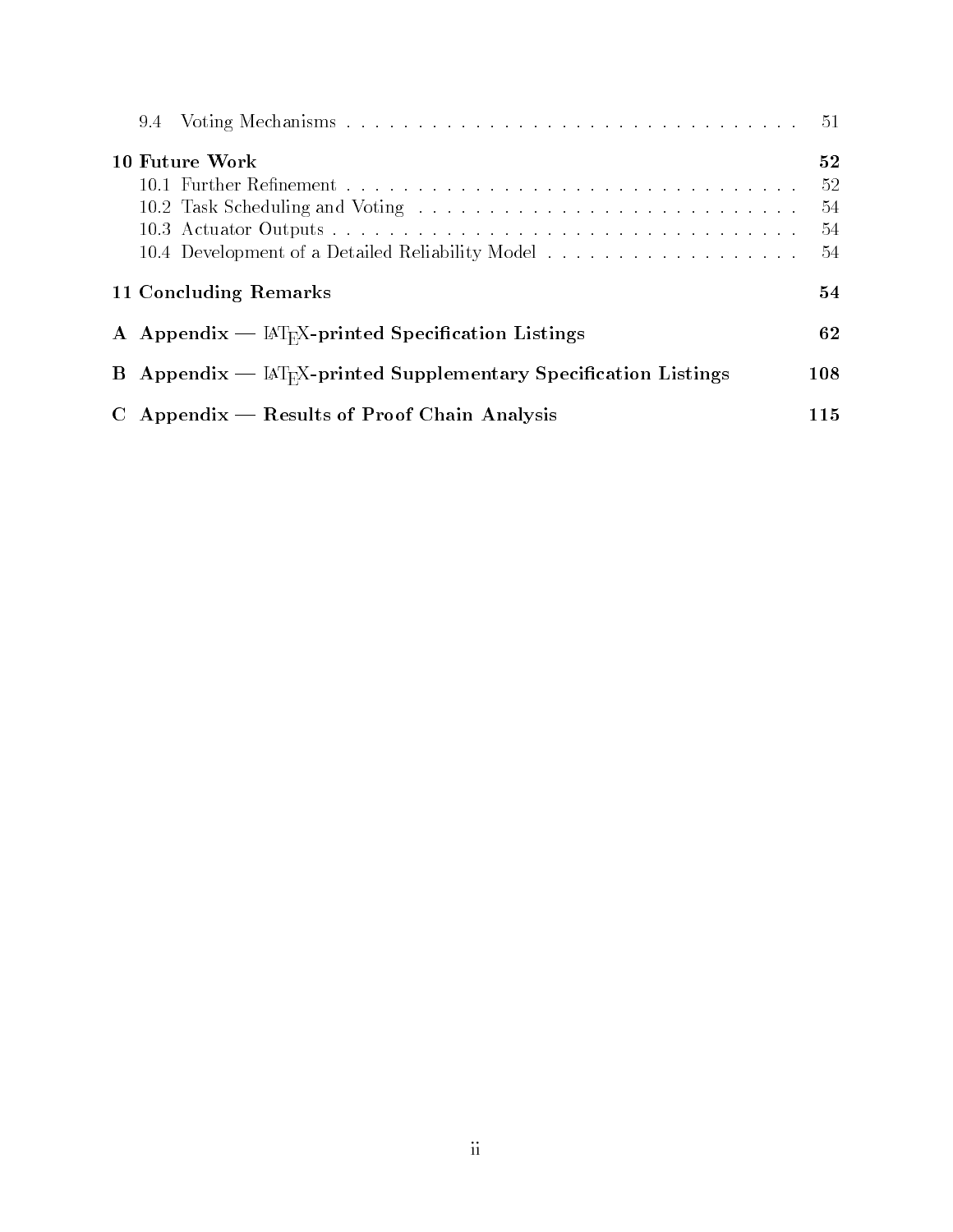#### Abstract

In this paper the design and formal verification of the Reliable Computing Platform (RCP), a fault-tolerant computing system for digital flight control applications, are presented. The RCP utilizes NMR-style redundancy to mask faults and internal majority voting to flush the effects of transient faults. The system is formally specified and verified using the EHDM verification system. A major goal of this work is to provide the system with signicant capability to withstand the effects of High Intensity Radiated Fields (HIRF).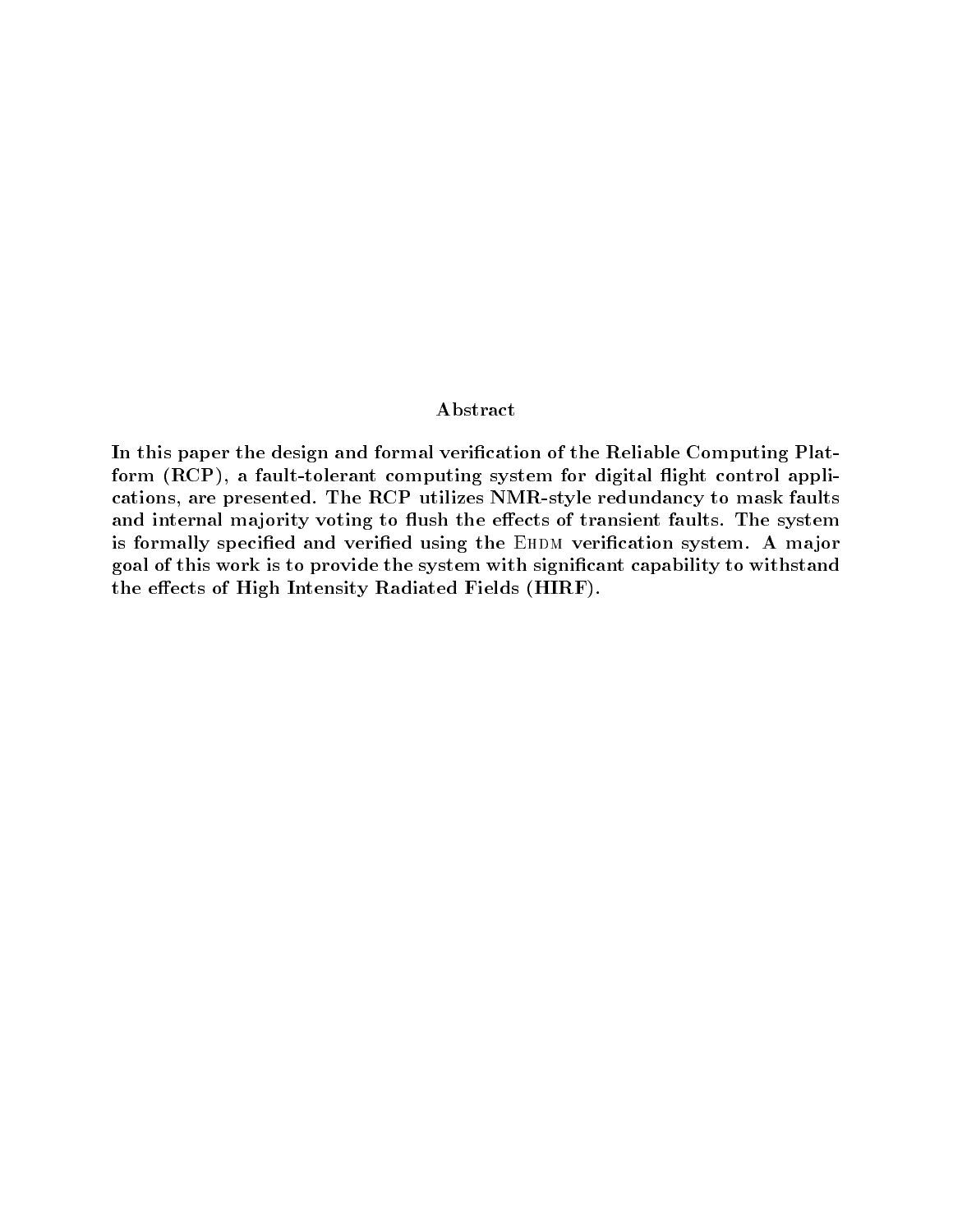#### **Introduction**  $\mathbf{1}$

NASA is engaged in a major research effort towards the development of a practical validation and verification methodology for digital fly-by-wire control systems.<sup>1</sup> Researchers at NASA Langley Research Center (LaRC) are exploring formal verification as a candidate technology for the elimination of design errors in such systems. In previous reports [1, 2, 3], we put forward a high level architecture for a *reliable computing platform* (RCP) based on faulttolerant computing principles. Central to this work is the use of formal methods for the verication of a fault-tolerant operating system that schedules and executes the application tasks of a digital flight control system. Phase 1 of this effort established results about the high level design of RCP. This report presents our Phase 2 results, which carry the design, specification, and verification of RCP to lower levels of abstraction.

The major goal of this work is to produce a verified real-time computing platform, both hardware and operating system software, which is useful for a wide variety of control-system applications. Toward this goal, the operating system provides a user interface that "hides" the implementation details of the system such as the redundant processors, voting, clock synchronization, etc. We adopt a very abstract model of real-time computation, introduce three levels of decomposition of the model towards a physical realization, and rigorously prove that the decomposition correctly implements the model. Specications and proofs have been mechanized using the EHDM verification system  $[4]$ .

A major goal of the RCP design is to enable the system to recover from the effects of transient faults. More than their analog predecessors, digital 
ight control systems are vulnerable to external phenomena that can temporarily affect the system without permanently damaging the physical hardware. External phenomena such as electromagnetic interference (EMI) can flip the bits in a processor's memory or temporarily affect an ALU. EMI can come from many sources such as cosmic radiation, lightning or High Intensity Radiated Fields (HIRF). There is growing concern over the effects of HIRF on flight control systems. In the FAA Digital Systems Validation Handbook  $-$  volume II [5], we find:

A number of European military aircraft fatal accidents have been attributed to High Energy Radio Frequency (HERF).<sup>2</sup> A digital fly-by-wire military Tornado aircraft and crew were lost during a tactical training strafing attack in Germany. The loss was attributed to HERF when the aircraft flew through a high intensity Radio Frequency  $(RF)$  field. The civil/military aviation industry has very limited experience or data directed to accidents caused by electromagnetic transients and/or radiation. The present criteria, specifications, and procedures are being reevaluated. The HERF fields apparently upset the digital flight control system of the Tornado which was qualied to a very low electromagnetic Environment (EME) standard.

While composite materials may offer significant advantages in strength, weight, and cost, they provide less electromagnetic shielding than aluminum. The use

<sup>1</sup> In 
y-by-wire aircraft the direct mechanical and hydraulic linkages between the pilot and actuators of the system are replaced with digital computers. These digital computers are being used to control life critical functions such as the engines, sensors, fuel systems and actuators.

<sup>&</sup>lt;sup>2</sup>The term HERF has largely been replaced in current usage by the newer term HIRF.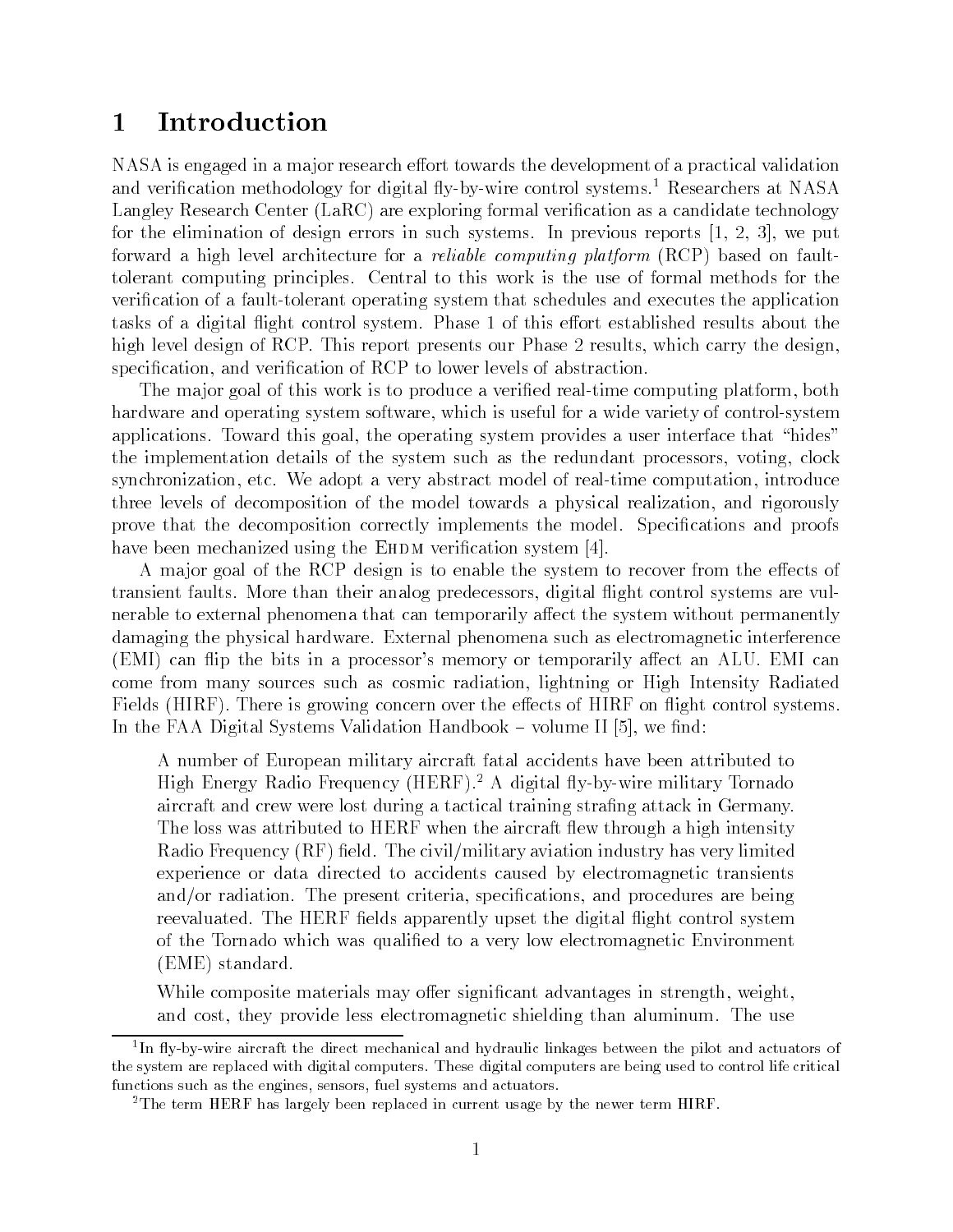of solid-state digital technology in 
ight-critical systems create ma jor challenges to prevent transient susceptibility and upset in both civil and military aircraft. Therefore, the Civil Aviation Authority (CAA), United Kingdom (U.K.) and the Federal Aviation Administration (FAA), United States (U.S.) voiced concern relative to emerging technology aircraft and systems.

The RCP system is designed to automatically flush the effects of transients periodically, as long as the effect of a transient is not massive, that is, simultaneously affecting a majority of the redundant processors in the system.3 Of course, there is no hope of recovery if the system designed to overcome transient faults contains a design flaw. Consequently, a major emphasis in this work has been the development of techniques that mathematically show when the desired recovery properties have been achieved. The advantages of this approach are signicant:

- $\bullet$  Connaence in the system does not rely primarily on end-to-end testing, which can never establish the absence of some rare design haw (yet more frequent than 10  $^{\circ}$  [6])  $^{\circ}$ that can crash the system [7].
- $\bullet$  -Minimizes the need for experimental analysis of the effects of EMI or HIRF on a digital processor. The probability of occurrence of a transient fault must be experimentally determined, but it is not necessary to obtain detailed information about how a transient fault propagates errors in a digital processor.
- $\bullet$  -fine role of experimentation is determined by the assumptions of the mathematical verification. The testing of the system can be concentrated at the regions where the design proofs interface with the physical implementation.

# 1.1 Design of the Reliable Computing Platform

Traditionally, the operating system function in flight control systems has been implemented as an executive (or main program) that invokes subroutines implementing the application tasks. For ultra-reliable systems, the additional responsibility of providing fault tolerance and undergoing validation makes this approach questionable. We propose a well-defined operating system that provides the applications software developer a reliable mechanism for dispatching periodic tasks on a fault-tolerant computing base that *appears* to him as a single ultra-reliable processor.

Our system design ob jective is to minimize the amount of experimental testing required and maximize our ability to reason mathematically about correctness. The following design decisions have been made toward that end:

- $\bullet$  the system is non-reconfigurable  $\bullet$
- $\bullet$  the system is frame-synchronous
- $\bullet$  the scheduling is static, non-preemptive
- $\bullet$  internal voting is used to recover the state of a processor affected by a transient fault  $\phantom{a}$

<sup>3</sup>Future work will concentrate on the massive transient and techniques to detect and restart a massively upset system.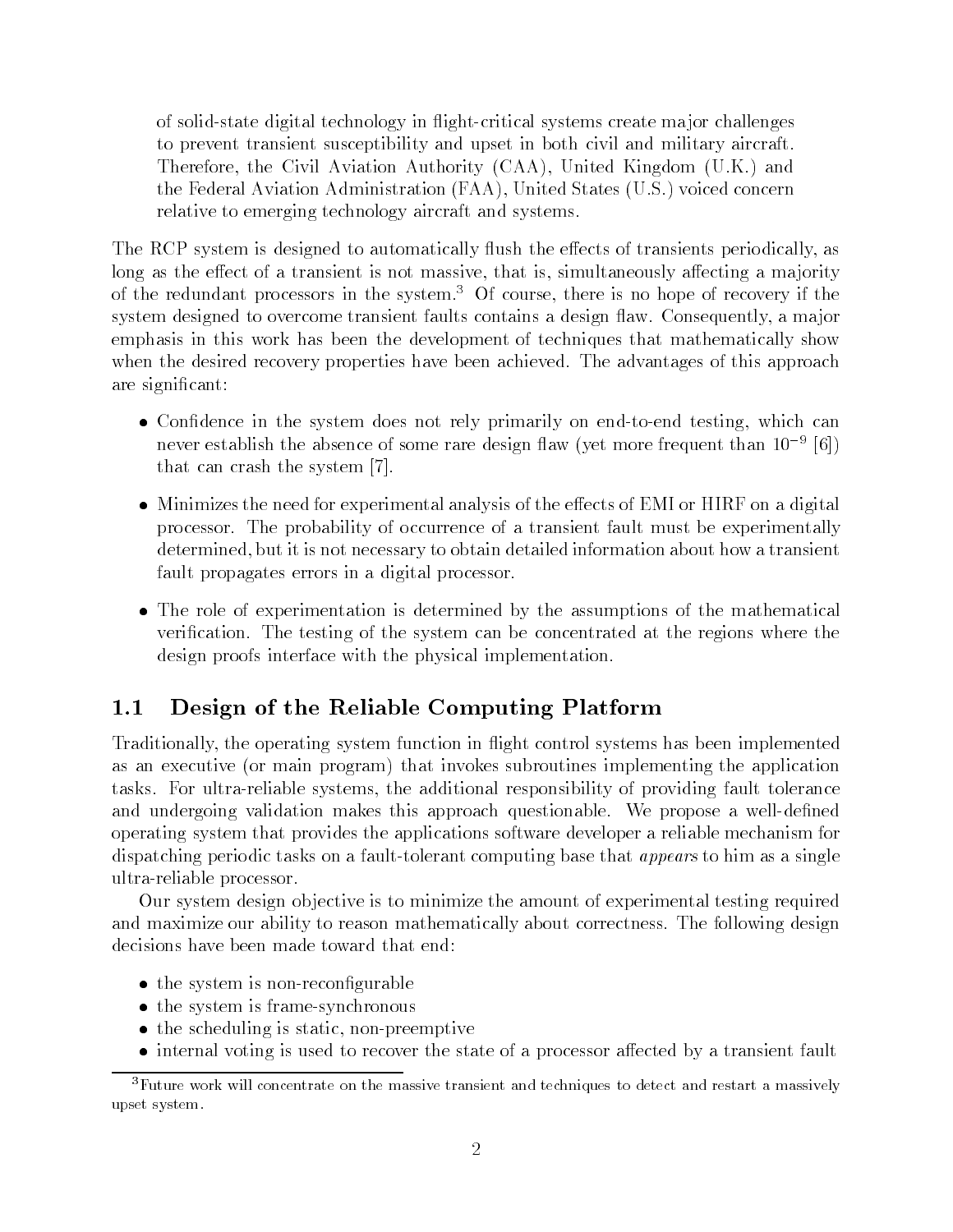

Figure 1: Hierarchical Specification of the Reliable Computing Platform.

A four-level hierarchical decomposition of the reliable computing platform is shown in gure 1.

The top level of the hierarchy describes the operating system as a function that sequentially invokes application tasks. This view of the operating system will be referred to as the uniprocessor model, which is formalized as a state transition system in section 3.2 and forms the basis of the specication for the RCP.

Fault tolerance is achieved by voting results computed by the replicated processors operating on the same inputs. Interactive consistency checks on sensor inputs and voting of actuator outputs require synchronization of the replicated processors. The second level in the hierarchy describes the operating system as a synchronous system where each replicated processor executes the same application tasks. The existence of a global time base, an interactive consistency mechanism and a reliable voting mechanism are assumed at this level. The formal details of the model, specified as a state transition system, are described in section 3.3.

Although not anticipated during the Phase 1 effort, another layer of refinement was inserted before the introduction of asynchrony. Level 3 of the hierarchy breaks a frame into four sequential phases. This allows a more explicit modeling of interprocessor communication and the time phasing of computation, communication, and voting. The use of this intermediate model avoids introducing these issues along with those of real time, thus preventing an overload of details in the proof process.

At the fourth level, the assumptions of the synchronous model must be discharged. Rushby and von Henke [8] report on the formal verication of Lamport and Melliar-Smith's [9] interactive-convergence clock synchronization algorithm. This algorithm can serve as a foundation for the implementation of the replicated system as a collection of asynchronously operating processors. Dedicated hardware implementations of the clock synchronization function are a long-term goal.

Final realization of the reliable computing platform is the subject of the Phase 3 effort. The research activity will culminate in a detailed design and prototype implementation.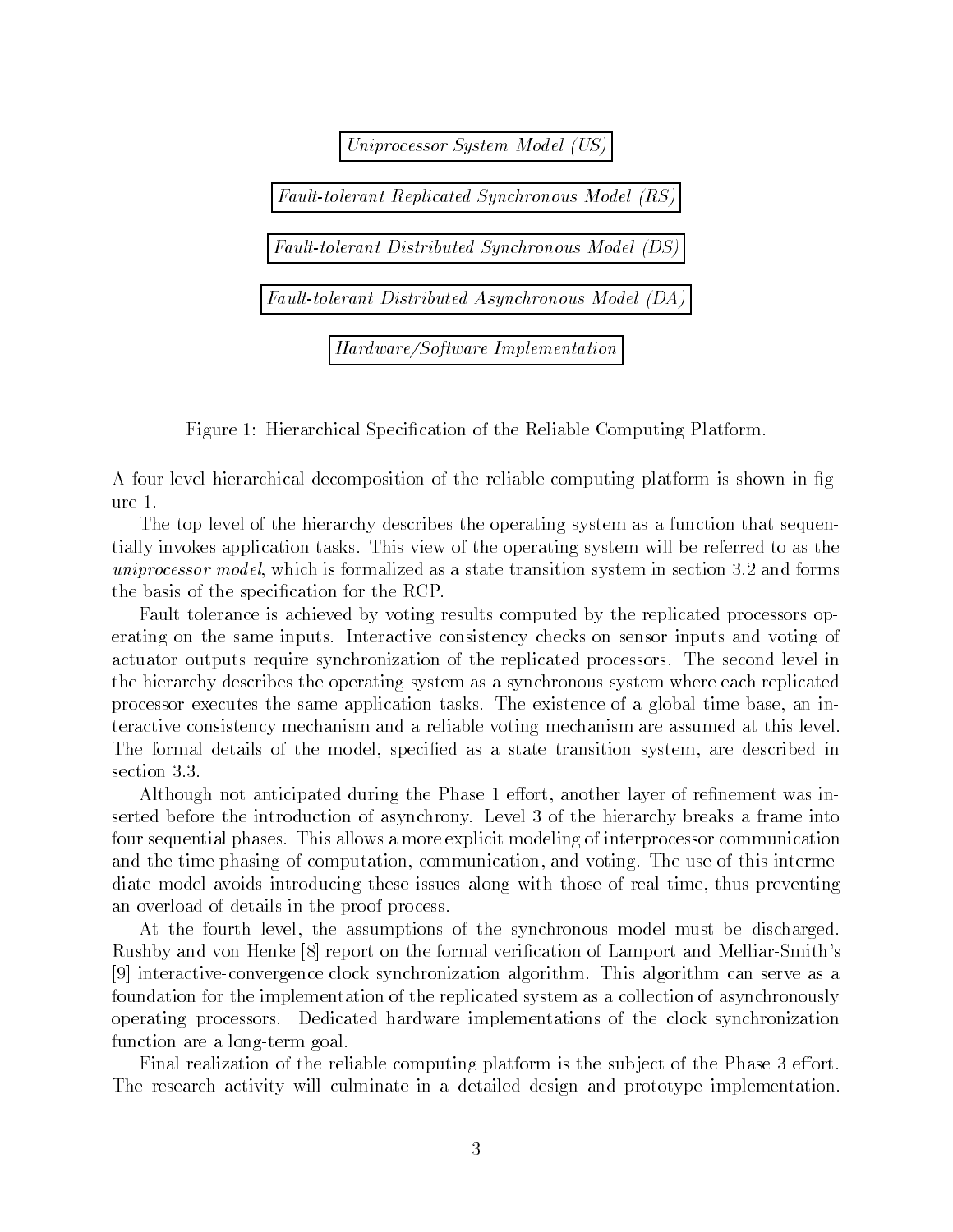

Figure 2: Generic hardware architecture.

Figure 2 depicts the generic hardware architecture assumed for implementing the replicated system. Single-source sensor inputs are distributed by special purpose hardware executing a Byzantine agreement algorithm. Replicated actuator outputs are all delivered in parallel to the actuators, where force-sum voting occurs. Interprocessor communication links allow replicated processors to exchange and vote on the results of task computations. As previously suggested, clock synchronization hardware may be added to the architecture as well.

Before presenting the complete details, we provide an overview of the ma jor formalizations and results for the reliable computing platform. In accordance with accepted terminology, we consider a *fault* to be a condition in which a piece of hardware is not operating within its specications due to physical malfunction, and an error to be an incorrect computation result or system output. When a fault occurs, errors may or may not be produced. Although fault-tolerant architectures offer a high degree of immunity from hardware faults, there is a limit to how many simultaneous faults can be tolerated. Unless this limit is exceeded during system operation, the system will mask the occurrence of errors so that the system as a whole produces no computation errors. If the limit is exceeded, however, the system might produce erroneous results.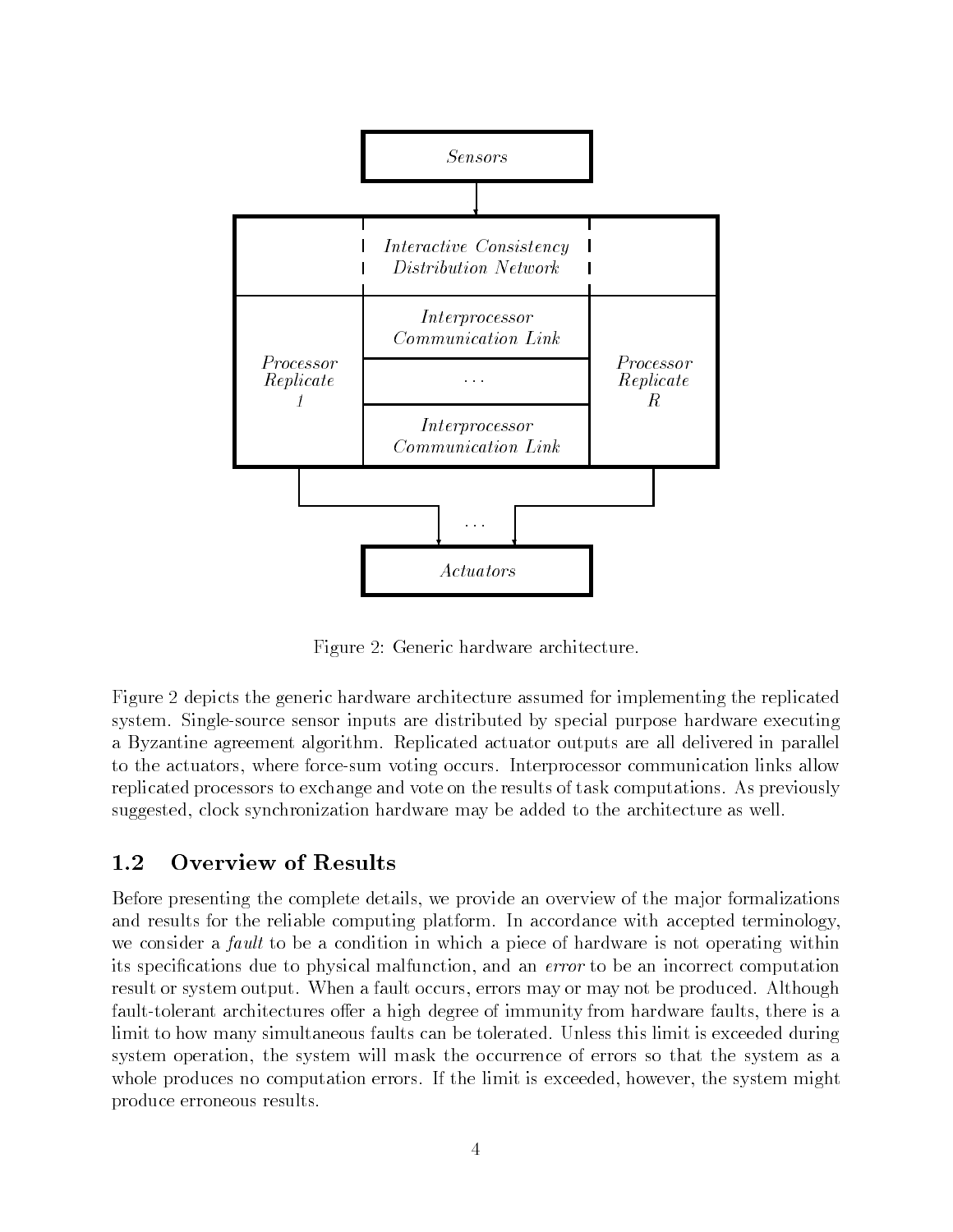The primary mechanism for tolerating faults is voting of redundant computation results. Voting can take place at a number of locations in the system and associated with each choice are various tradeoffs. If voting occurs only at the actuators and the internal state of the system (contained in volatile memory) is never sub jected to a vote, a single transient fault can permanently corrupt the state of a good processor. This is an unacceptable approach since field data indicates that transient faults are significantly more likely than permanent faults [10]. An alternative voting strategy is to vote the entire system state at frequent intervals. This approach quickly purges the effects of transient faults from the system; however, the computational overhead for this approach may be prohibitive. There is a trade-off between the rate of recovery from transient faults and the frequency of voting. The more frequent the voting, the faster the recovery from transients, but at the price of increased computational overhead. We observe that voting need only occur for a system state that is not recoverable from sensor inputs. A sparse voting approach can accomplish recovery from the effects of transient faults at greatly reduced overhead, but involves increased design complexity. The formal models presented here provide an abstract characterization of the voting requirements for a fault-tolerant system that purges the effects of transient faults.

The proofs we construct are implicitly conditional to account for the situation of limited fault tolerance. The main results we establish can be expressed by the following formula:

$$
W(r_1,\ldots,r_n) \supset s = V(r_1,\ldots,r_n)
$$

where  $W$  is a predicate to define a minimal working hardware subset over time,  $s$  is the uniprocessor model's system results,  $r_1, \ldots, r_n$  are the results of the replicated processors, and V is a function that selects the properly voted values at each step. Moreover, asynchronous operation is assumed at the lowest specification layer. In this case, we further establish that if the minimal working hardware includes an adequate number of nonfaulty clocks, and clock synchronization is maintained, then the voted outputs continue to match those of higher level specifications. Thus, as long as the system hardware does not experience an unusually heavy burst of component faults, the proof establishes that no erroneous operation will occur at the system level. Individual replicates may produce errors, but they will be out-voted by replicates producing correct results.

If the condition W were true  $100\%$  of the time, the system would never fail. Unfortunately, real devices are imperfect and this cannot be achieved in practice. The design of the fault-tolerant architecture must ensure that condition  $W$  holds with high probability; typically, the goal is  $P(W) \geq 1 - 10$  for a 10 hour mission. This condition provides a vital connection between the reliability model and the formal correctness proofs. The proofs conditionally establish that system output is not erroneous as long as  $W$  holds, and the reliability model predicts that W will hold with adequately high probability.

In the formal development to follow, we model the possible occurrence of component hardware faults and the unknown nature of computation results produced under such conditions. It is important to note that this modeling is for specification purposes *only* and reflects no self-cognizance on the part of the running system. We assume a nonreconfigurable architecture that is capable of masking the effects of faults, but makes no attempt to detect or diagnose those faults. Each replicate is computing independently and continues to operate the best it can under faulty conditions; it has no knowledge of its own faultiness or that of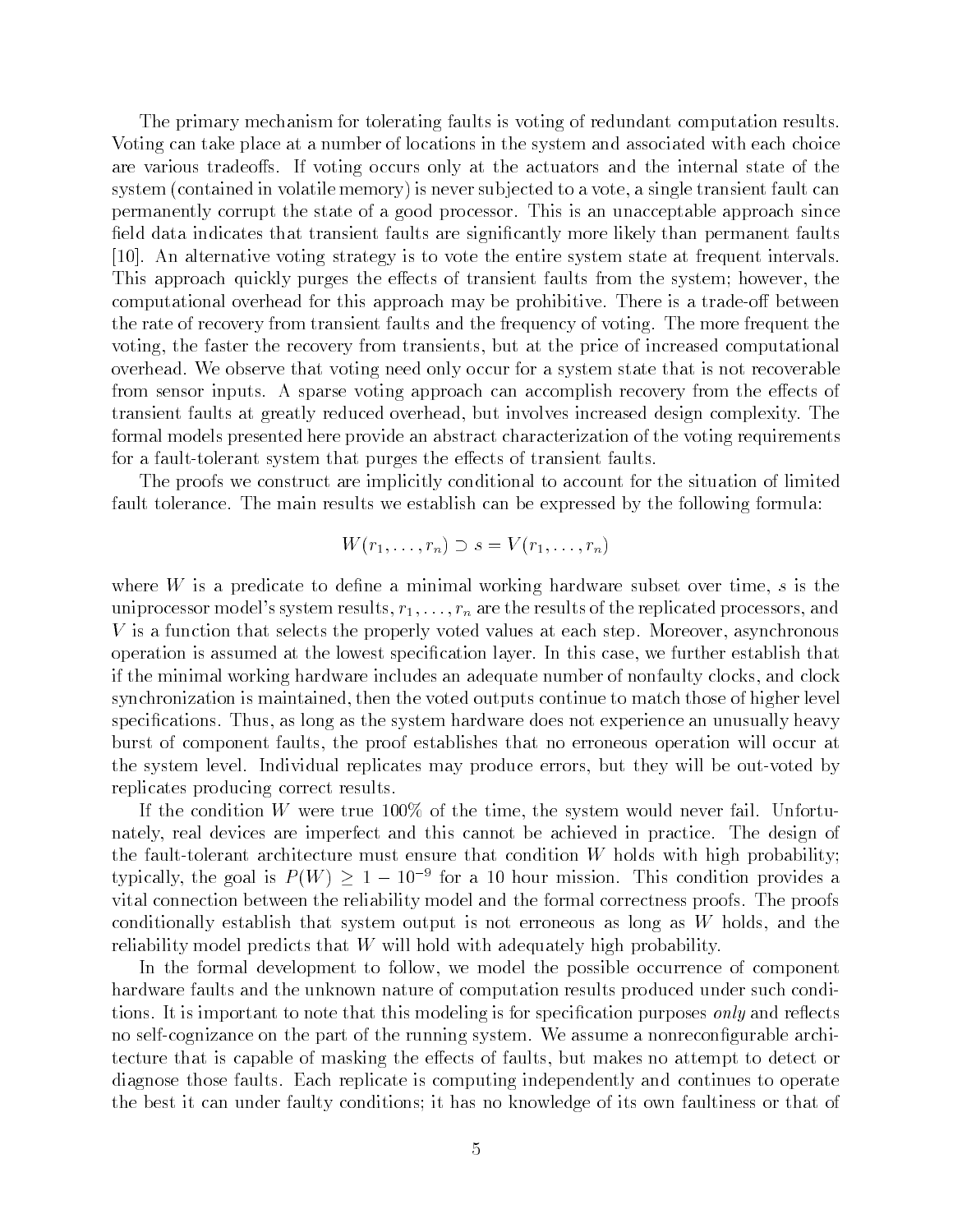its peers. Wherever the formal specications consider the two cases of whether a processor is faulty or not, it is important to remember that this case analysis is not performed by the running system. Also, it is important to realize that transient-fault recovery is a process that is continually in effect, even when there have been no fault occurrences. Each processor in the system continually votes and replaces its state with voted values. Thus, the transient fault recovery process does not require fault detection.

# 1.3 Previous Efforts

Many techniques for implementing fault-tolerance through redundancy have been developed over the past decade, e.g. SIFT [11], FTMP [12], FTP [13], MAFT [14], and MARS [15]. An often overlooked but signicant factor in the development process is the approach to system verification. In SIFT and MAFT, serious consideration was given to the need to mathematically reason about the system. In FTMP and FTP, the verification concept was almost exclusively testing.

Among previous efforts, only the SIFT project attempted to use formal methods [16]. Although the SIFT operating system was never completely veried [17], the concept of Byzantine Generals algorithms was developed  $\vert 18 \vert$  as was the first fault-tolerant clock synchronization algorithm with a mathematical performance proof [9]. Other theoretical investigations have also addressed the problems of replicated systems [19].

Some recent work at SRI International has focused on problems related to the style of fault-tolerant computing adopted by RCP. Rushby has studied a fault masking and transient recovery model and created a formalization of it using  $E$ HDM [20, 21]. In addition, Shankar has undertaken the formalization of a general scheme for modeling fault-tolerant clock synchronization algorithms [22, 23].

# 2 Specification Hierarchy and Verification Approach

This section outlines the general methods used in the RCP specifications and proofs. Detailed discussions of the actual specifications appear in later sections.

# 2.1 The State Machine Approach to Specification

The specification of the Reliable Computing Platform (RCP) is based upon a state-machine method. The behavior of the system is described by specifying an initial state and the allowable transitions from one state to another. The specification of the transition must determine (or constrain) the allowable destination states in terms of the current state and current inputs. One way of doing this is to specify the transition as a function:

$$
f_{tran}: state \times input \rightarrow state
$$

This is an appealing method when it can be used. A second method is to specify the transition as a mathematical relation between the current state, the input and the new state. One way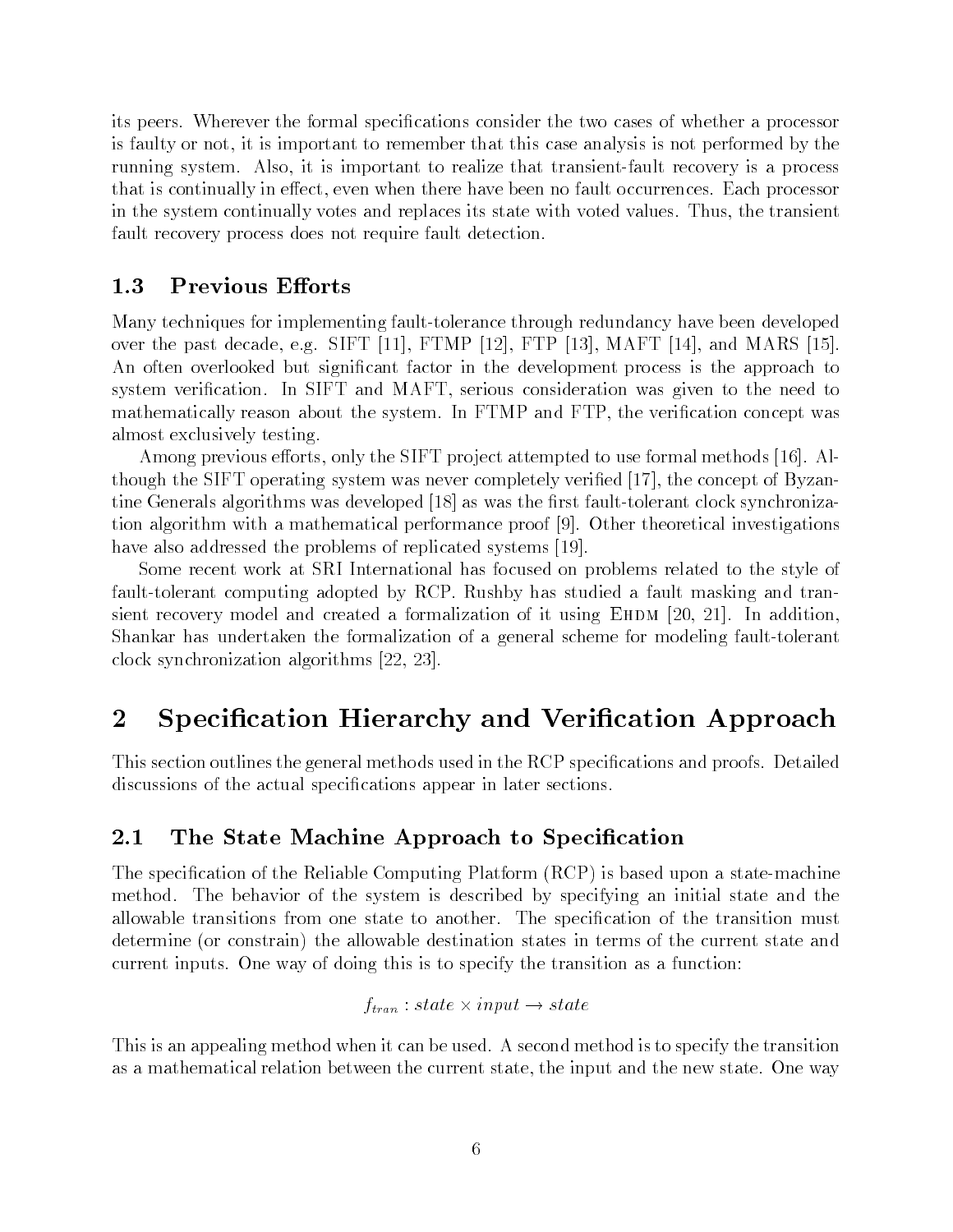to specify a mathematical relation is to dene it using a function from the current state, the current input and the new state to a boolean:

#### $R$  : state  $\times$  input  $\times$  state  $\rightarrow$  bootean

The function R is true precisely when the relation holds and false, otherwise. The meaning is as follows: a transition from the current state to the new state can occur only when the relation is true. Although the concept is simple it is somewhat awkward to use at first. Consider the function q defined by  $q(x) = (x + 4)^2$ .

In relational form this function might be expressed by:

$$
R(x, y) = [y = (x + 4)^2]
$$

The latter form is more awkward than the former when a purely functional relationship exists between x and y. However, a relational approach has some advantages over a functional approach for the specication of complex system behavior. In particular, nondeterminism can be accommodated in a specification by only partially constraining system behavior. For example, if  $R$  is changed to the following:

$$
R(x, y) = [x > 0 \supset y = (x + 4)^2]
$$

the value of y is specified only for positive values of x. In other cases, any value of y would stand in the relation  $R$  to  $x$ . Such partially constrained specifications are very natural for modeling fault-tolerant systems. It allows us to say nothing about the behavior of failed components, thereby enabling proved results to hold no matter what behavior is exhibited by failed components during system operation.

The relation R would be described as follows in the EHDM specification language:

R: function[number, number -> bool] = 
$$
(LAMBDA x, y: (x > 0 IMPLIES y = (x+4)*(x+4)))
$$

The first line declares that  $R$  is a function from number  $\times$  number to the set of booleans (bool). The second line uses lambda notation to dene the body of the function.

It should also be noted that the modeling approach used in this paper is not based upon a *finite* state machine technique. Some of the components of the state takes values from infinite domains. Therefore, verification tools such as STATEMATE [24] or MCB [25] are not applicable to our specifications.

#### 2.2 Specifying Behavior in the Presence Of Faults

The specification of the RCP system is given in relational form. This enables one to leave unspecied the behavior of a faulty component. Consider the example below.

$$
R_{tran} : \text{function}[State, State \rightarrow bool] = \\
 (\lambda s, t : \text{nonfaulty}(s(i)) \supset t(i) = f(s(i)))
$$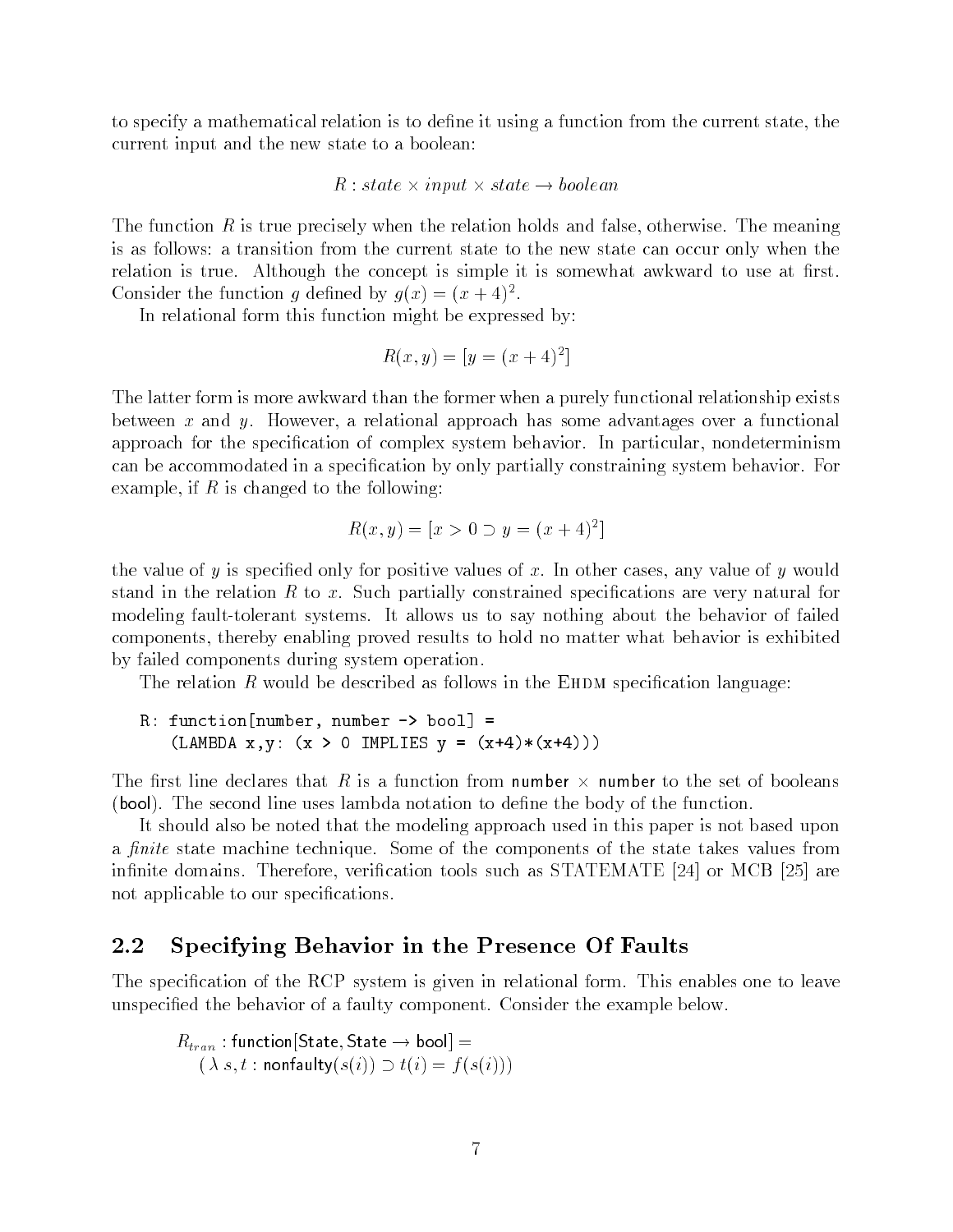In the relation  $R_{tran}$ , if component i of state s is nonfaulty, then component i of the next state t is constrained to be equal to  $f(s(i))$ . For other values of i, that is, when  $s(i)$  is faulty, the next state value  $t(i)$  is unspecified. Any behavior of the faulty component is acceptable in the specification defined by  $R_{tran}$ .

An alternative approach is to define the transition as a partially-specified function:

 $f_{tran}$  : function[State  $\rightarrow$  State] tran ax : Axiom nonfaulty $(s(i)) \supset f_{tran}(s)(i) = g(s(i))$ 

This approach does not fit within the definitional structure of EHDM. Therefore, one must use an axiom to specify properties of a total, but partially dened function. This leads to a large number of axioms at the base of the proofs and signicantly increases the possibility of inconsistency in the axiom set.

### 2.3 The Specification Hierarchy

The RCP specification consists of four separate models of the system: Uniprocessor System (US), Replicated Synchronous (RS), Distributed Synchronous (DS), Distributed Asynchronous (DA). Each of these specications is in some sense complete; however, they are at different levels of abstraction and describe the behavior of the system with different degrees of detail. The US model is the most abstract and defines the behavior of the system using a single uninterpreted definition. The RS level supplies more detail. The computation is replicated on multiple processors but the data exchange and voting is captured in one transition. The next level, the DS level, introduces even more detail. Explicit buffers for data exchange are modeled and the transition of the RS level is decomposed into 4 sub-transitions. The DA level introduces time, and different clock times on each of the separate processors.<sup>4</sup>

- 1. Uniprocessor System layer (US). As in the Phase 1 report [1], this constitutes the top-level specification of the functional system behavior defined in terms of an idealized, fault-free computation mechanism. This specification is the correctness criterion to be met by all lower level designs. The top level of the hierarchy describes the operating system as a function that performs an arbitrary, application-specic computation.
- 2. Replicated Synchronous layer (RS). This layer corresponds to level 2 of the Phase 1 report. Processors are replicated and the state machine makes global transitions as if all processors were perfectly synchronized. Interprocessor communication is hidden and not explicitly modeled at this layer. Suitable mappings are provided to enable proofs that the RS layer satisfies the US layer specification. Fault tolerance is achieved using exact-match voting on the results computed by the replicated processors operating on the same inputs. Exact match voting depends on two additional system activities: (1) single source input data must be sent to the redundant sites in a consistent manner to ensure that each redundant processor uses exactly the same inputs during its

<sup>&</sup>lt;sup>4</sup>Due to the difficulties associated with reasoning about asynchronous systems, it was desirable to perform as much of the design and verification using a synchronous model as possible. Thus, only at level 4 is time explicitly introduced.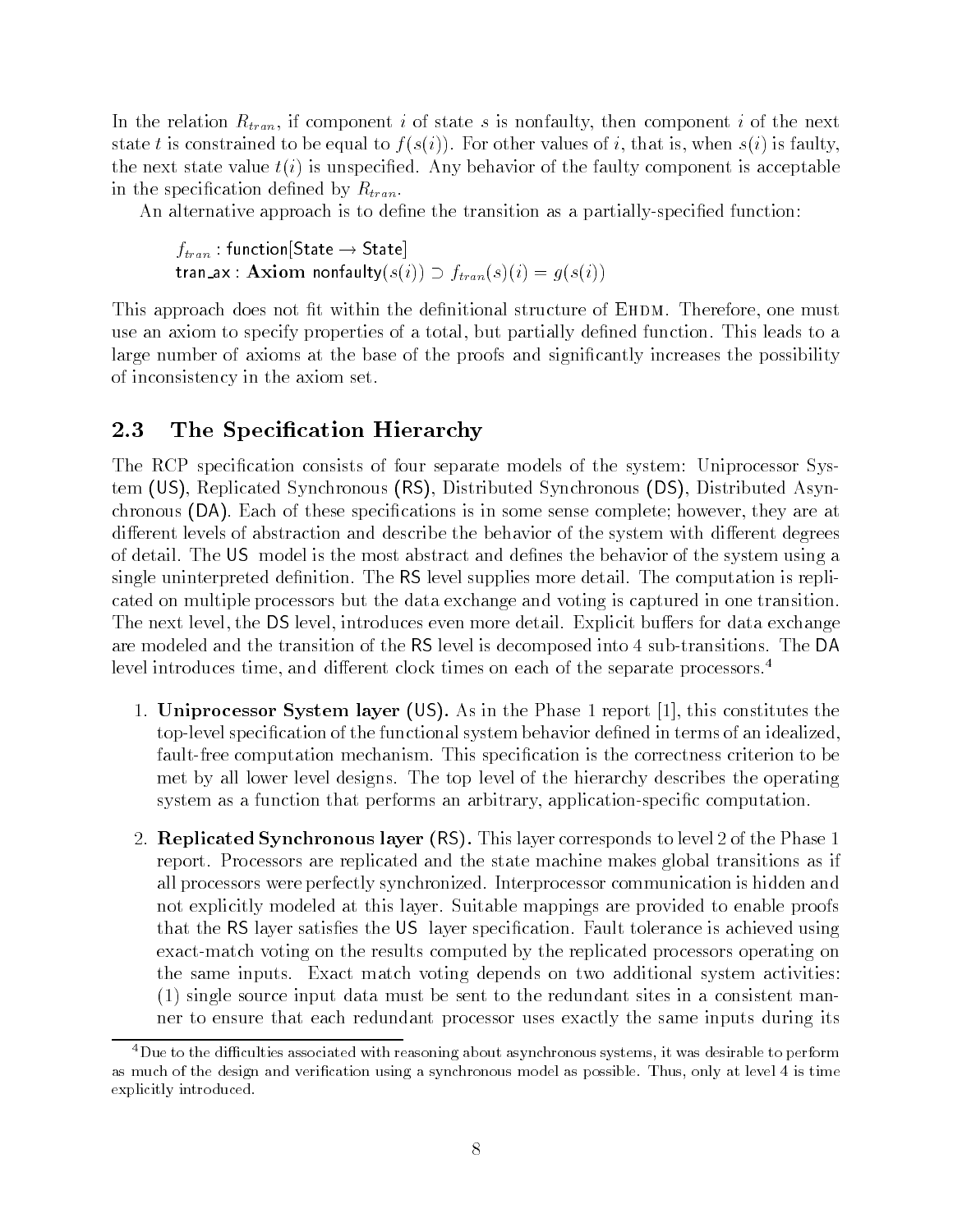computations, and (2) the redundant processing sites must synchronize for the vote. Interactive consistency can be achieved on sensor inputs by use of Byzantine-resilient algorithms [18], which are probably best implemented in custom hardware. To ensure absence of single-point failures, electrically isolated processors cannot share a single clock. Thus, a fault-tolerant implementation of the uniprocessor model must ultimately be an asynchronous distributed system. However, the introduction of a fault-tolerant clock synchronization algorithm, at the DA layer of the hierarchy, enables the upper level designs to be performed as if the system were synchronous.

- 3. Distributed Synchronous layer (DS). Next, the interprocessor communication mechanism is modeled and transitions for the RS layer machine are broken into a series of subtransitions. Activity on the separate processors is still assumed to occur synchronously. Interprocessor communication is accomplished using a simple mailbox scheme. Each processor has a mailbox with bins to store incoming messages from each of the other processors of the system. It also has an outgoing box that is used to broadcast data to all of the other processors in the system. The DS machine must be shown to implement the RS machine.
- 4. Distributed Asynchronous layer (DA). Finally, the lowest layer relaxes the assumption of synchrony and allows each processor to run on its own independent clock. Clock time and real time are introduced into the modeling formalism. The DA machine must be shown to implement the DS machine provided an underlying clock synchronization mechanism is in place.

The basic design strategy is to use a fault-tolerant clock synchronization algorithm as the foundation of the operating system. The synchronization algorithm provides a global time base for the system. Although the synchronization is not perfect it is possible to develop a reliable communications scheme where the clocks of the system are skewed relative to each other, albeit within a strict known upper bound. For all working clocks p and q, the synchronization algorithm provides the following key property:

$$
|c_p(T) - c_q(T)| < \delta
$$

assuming that the number of faulty clocks, say m, does not exceed (nrep-1)/3, where nrep is the number of replicated processors. This property enables a simple communications protocol to be established whereby the receiver waits until  $\text{maxb} + \delta$  after a pre-determined broadcast time before reading a message, where maxb is the maximum communication delay.

Each processor in the system executes the same set of application tasks every cycle. A cycle consists of the minimum number of frames necessary to define a continuously repeating task schedule. Each frame is frame time units of time long. A frame is further decomposed into 4 phases. These are the compute, broadcast, vote and sync phases. During the compute phase, all of the applications tasks scheduled for this frame are executed. The results of all tasks that are to be voted this frame are then loaded into the outgoing mailbox. During the next phase, the **broadcast** phase, the system merely waits a sufficient amount of time to allow all of the messages to be delivered. As mentioned above, this delay must be greater than maxb  $+ \delta$ . During the vote phase, each processor retrieves all of the replicated data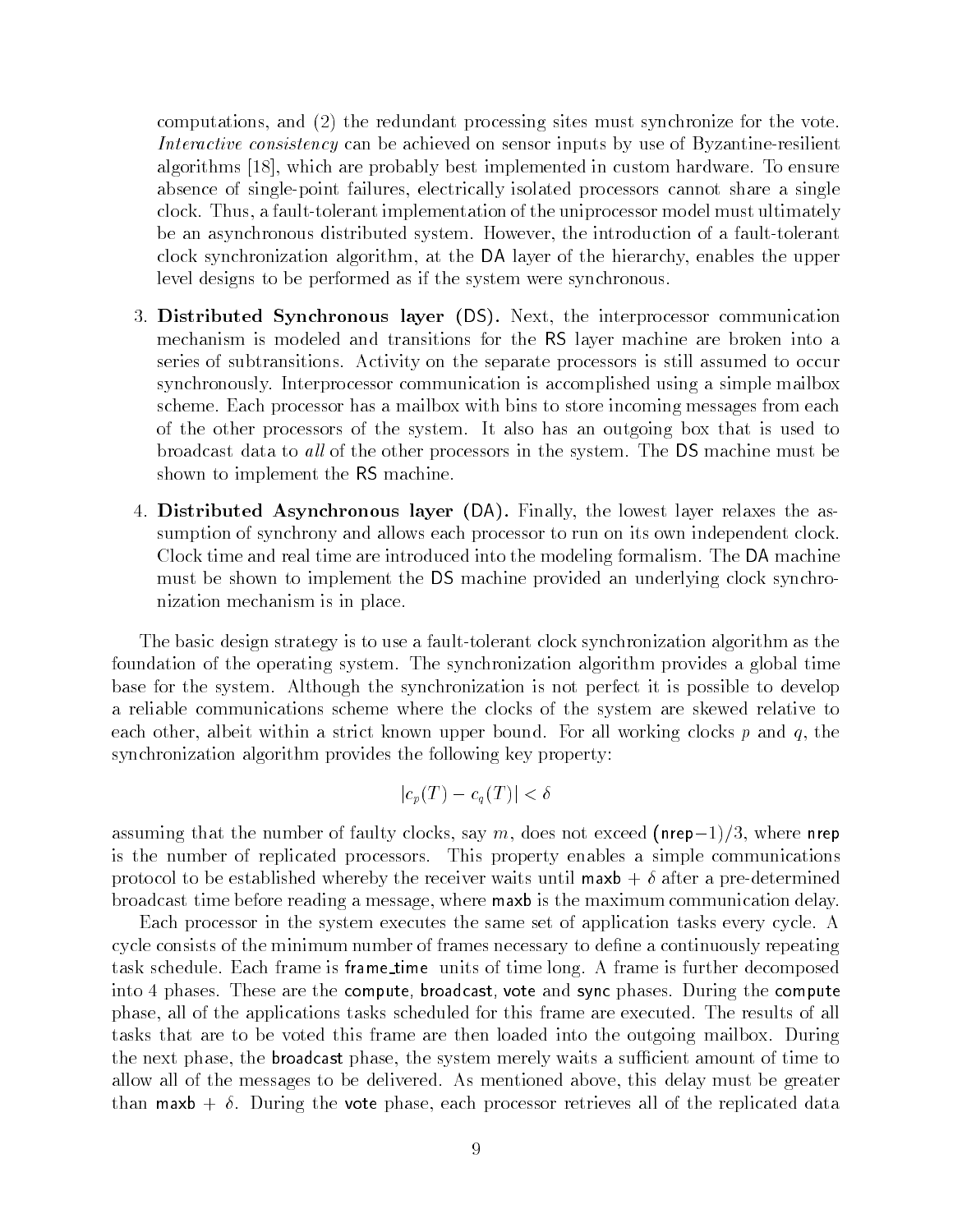from each processor and performs a voting operation. Typically, this operation is a ma jority vote on each of the selected state elements. The processor then replaces its local memory with the voted values. It is crucial that the vote phase is triggered by an interrupt and all of the vote and state-update code be stored in ROM. This will enable the system to recover from a transient even when the program counter has been affected by a transient fault. Furthermore, the use of ROM is necessary to ensure that the code itself is not affected by a transient.<sup>5</sup> During the final phase, the sync phase, the clock synchronization algorithm is executed. Although conceptually this can be performed in either software or hardware, we intend to use a hardware implementation.

#### 2.4 **Extended State Machine Model**

Formalizing the behavior of the Distributed Asynchronous layer requires a means of incorporating time. We accomplish this by formulating an extended state machine model that includes a notion of local clock time for each processor. It also recognizes several types of transitions or operations that can be invoked by each processor. The type of operation dictates which special constraints are imposed on state transitions for certain components.

The time-extended state machine model we use allows for autonomous local clocks on each processor to be modeled using snapshots of clock time coinciding with state transitions. Clock values represent the time at which the last transition occurred (time current state was entered). If a state was entered by processor p at time T and is occupied for a duration  $D$ . the next transition occurs for p at time  $T + D$  and this clock value is recorded for p in the next state.<sup>6</sup> A function  $c_p(T)$  is assumed to map local clock values for processor p into real time.  $c_p(T)$  is a specification-only function; it is not implemented by the system.

Clocks may become skewed in real time. Consequently, the occurrence of corresponding events on different processors may be skewed in real time. A state transition for the DA state machine corresponds to an aggregate transition in which each processor experiences a particular event, such as completing one phase of a frame and beginning the next. Each processor may experience the event at different real times and even different clock times if duration values are not identical.

The DA model is based on a specialized kind of state machine tailored to the needs of an asynchronous system of replicated processors. The intended interpretation is that each component of the state models the local state of one processor and its associated hardware. Each processor is assumed to have a local clock running independently of all the others. Interprocessor communication is achieved by one class of transition that performs a simultaneous broadcast of a portion of the local state variables to all the other processors. Broadcast values are assumed to arrive in the destination mailboxes within a bounded amount of real time maxb.

The four classes of transitions are defined as follows:

<sup>5</sup> In the design specications, these implementation details are not explicitly specied. However, it is clear that in order to successfully implement the models and prove that the implementation performs as specied, such implementation constructs will be needed. These issues will be explored in detail in future work.

<sup>&</sup>lt;sup>6</sup>We will use the now standard convention of representing clock time with capital letters and real time with lower case letters.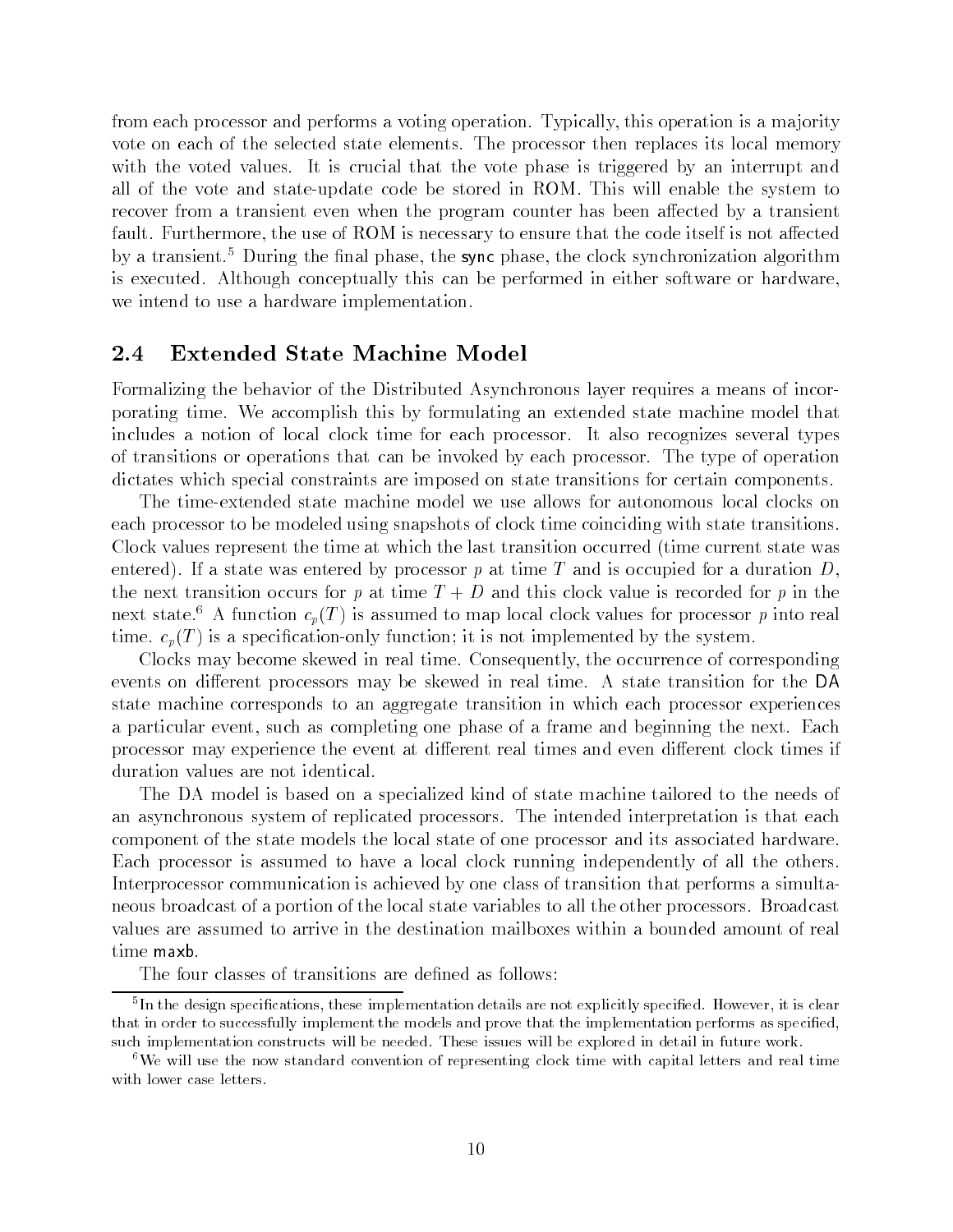

Figure 3: States, transitions, and mappings.

- 1. L: Purely local processing that involves no broadcast communication or reading of the mailboxes.
- 2. B: Broadcast communication where a send is initiated when the state is entered and must be completed before the next transition.
- 3. R: Local processing that involves no send operations, but does include reading of mailbox values.
- 4. C: Clock synchronization operations that may cause the local clock to be adjusted and appear to be discontinuous.

We make the simplifying assumption that the duration spent in each state, except those of type  $C$ , is nominally a fixed amount of clock time. Allowances need to be made, however, for small variations in the actual clock time used by real processors. Thus if  $\nu$  is the maximum rate of variation and  $D_I, D_A$  are the intended and actual durations, then  $|D_A - D_I| \leq \nu D_I$ must hold.

#### 2.5 The Proof Method

The proof method is a variation of the classical algebraic technique of showing that a homomorphism exists. Such a proof can be visualized as showing that a diagram "commutes" (figure 3). The system is described at two levels of abstraction, which will be referred to as the top and bottom levels for convenience. The top level consists of a current state  $s$  , a  $\,$ destination state,  $t$  and a transition that relates the two. The properties of the transition are given as a mathematical relation,  $\mathcal{N}_{top}(s,t)$ . Similarly, the bottom level consists of a state s, a destination state, t and a transition that relates the two. The properties of the transition are given as a mathematical relation,  $\mathcal{N}_{bottom}(s, t)$ . The state values at the bottom level are related to the state values at the top level by way of a mapping function, map. To establish that the bottom level implements the top level one must show that the diagram commutes:

 $\mathcal{N}_{bottom}(s, t) \supset \mathcal{N}_{top}(map(s), map(t))$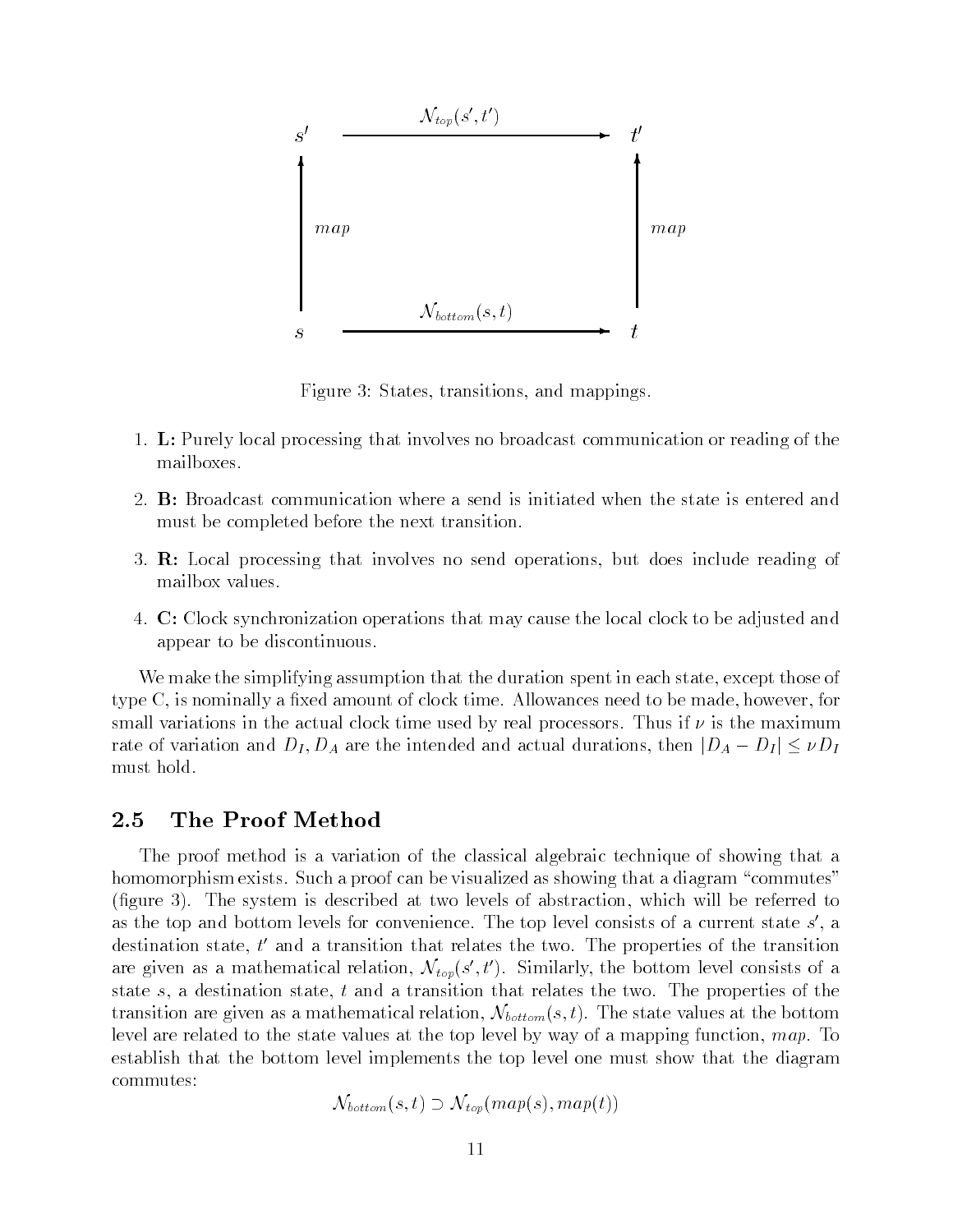

Figure 4: The RCP state machine and proof hierarchy

where  $map(s) = s$  and  $map(t) = t$  in the diagram. One must also show that initial states map up:

$$
{\cal I}_{bottom}(s) \supset {\cal I}_{top}(map(s))
$$

An additional consideration in constructing such proofs is that only states reachable from an initial state are relevant. Thus, it suffices to prove a conditional form of commutativity that assumes transitions always begin from reachable states. A weaker form of the theorem is then called for:

$$
reachable(s) \land \mathcal{N}_{bottom}(s, t) \supset \mathcal{N}_{top}(map(s), map(t))
$$

This form enables proofs that proceed by first establishing state invariants. Each invariant is shown to hold for all reachable states and then invoked as a lemma in the main proof.

Figure 4 shows the complete state machine hierarchy and the relationships of transitions within the aggregate model. By performing three layer-to-layer state machine implementation proofs, the states of DA, the lowest layer, are shown to correctly map to those of US, the highest layer. This means that any implementation satisfying the DA specication will likewise satisfy US under our chosen interpretation.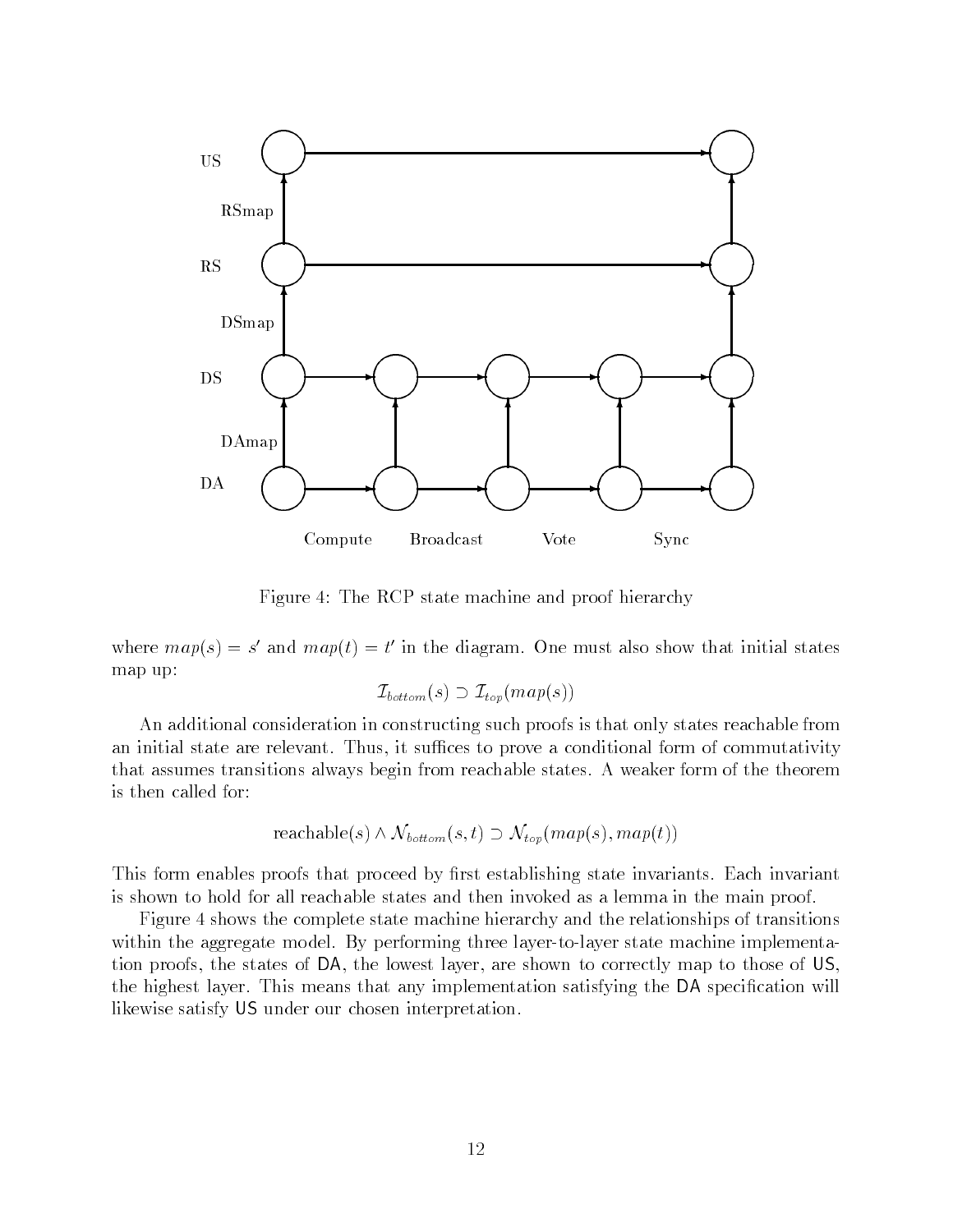# 3 US/RS Specification

Up to now we have dealt only with general methods. Next we present the RCP specifications as developed using the EHDM language. An index at the end of this report indicates page numbers where each specification identifier and special symbol is defined in the text. The complete EHDM specifications can be found in Appendix A.

#### $3.1$ **Preliminary Definitions**

The US and RS specifications are expressed in terms of some primitive type definitions. First, we must establish a "domain" or type to represent the complete computation state of a processor. This domain is called Pstate. It is declared in EHDM as

Pstate: Type (\* computation state of a single processor \*)

Thus, all of the state information sub ject to computation has been collapsed into a single type Pstate. Similarly, inputs denotes the domain of external system inputs (sensors), and outputs the domain of output values that will be sent to the actuators of the system. These domains are named by the following EHDM declarations:

```
inputs: Type (* type of external sensor input *)
outputs: Type (* actuator output type *)
```
The number of processors in the system is declared as an arbitrary, positive constant, nrep:

nrep: nat (\* number of replicated processors \*)

The constraint on nrep's value is expressed by the following axiom

```
processors exist ax: Axiom nrep > 0
```
is a requirement that the system have at least one processor. Nearly all symbolic constants we introduce will have similar constraints imposed on them.

At the RS level and below, information is exchanged among processors via some interprocessor communication mechanism. Additional types are needed to describe the information units involved, being based on a mailbox model of communication. First, we introduce a domain of values for each bin in the mailboxes:

```
MB : Type (* mailbox exchange type *)
```
Then we construct a type for a complete mailbox on a processor:

```
MBvec: Type = array [processors] of MB
```
This scheme provides one slot in the mailbox array for each replicated processor.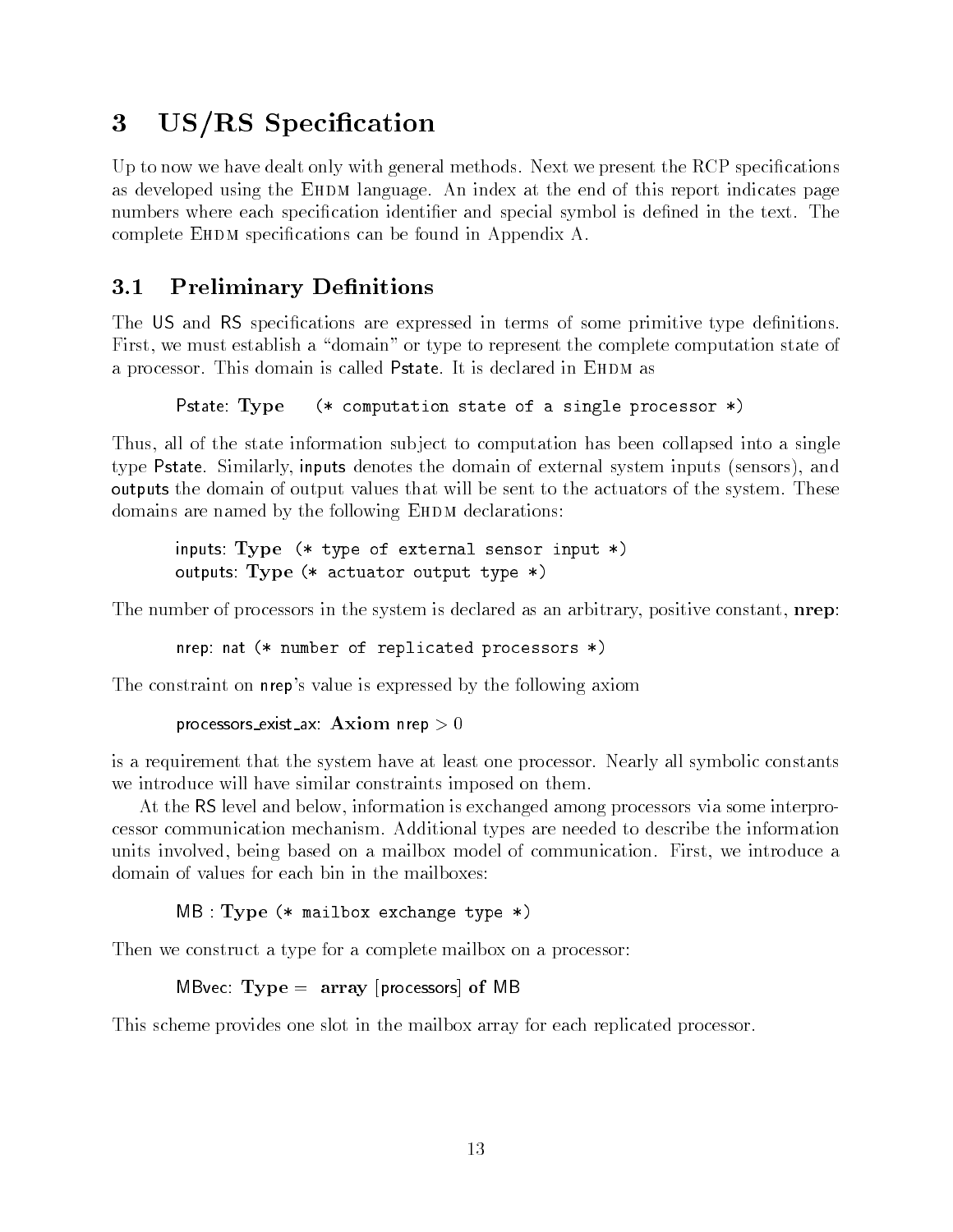### 3.2 US Specification

The US specification is very simple:

```
s, t: Var Pstate
u: Var inputs
\mathcal{N}_{us}: Definition function[Pstate, Pstate, inputs \rightarrow bool] =
   (\lambda s, t, u : t = f_c(u, s))
```
The function  $\mathcal{N}_{us}$  defines a mathematical relation between a current state and a final state, i.e., it defines the transition relation. For this model, the transition condition is captured by a function:  $f_c(u, s)$ , i.e., the computation performed by the uniprocessor system is deterministic and thus can be modeled by a function  $f_c$  : inputs  $\times$  Pstate  $\rightarrow$  Pstate. To ht the relational, nondeterministic state machine model we let the state transition relation  $\mathcal{N}_{us}(s,t,u)$  hold iff  $t = f_c(u, s)$ .

External system outputs are selected from the values computed by  $f_c$ . The function  $f_a$  : Pstate  $\rightarrow$  outputs denotes the selection of state variable values to be sent to the actuators. The type outputs represents a composite of actuator output types.

Although there is no explicit mention of time in the US model, it is intended that a transition correspond to one frame of the execution cycle (i.e., the schedule).

The uninterpreted constant initial\_proc\_state represents the initial Pstate value from which computation begins.

initial us: function  $[Pstate \rightarrow bool] = (\lambda s : s = initial\_proc\_state)$ 

initial us is expressed in predicate form for consistency with the overall relational method of specification, although in this case the initial state value is unique.

### 3.3 RS Specification

At the RS layer of design, the state is replicated and a postprocessing step is added after computation. This step represents the voting of state variables and thus may be selectively applied. It suffices to encapsulate the entire voting process under a single function of the global state. Nonetheless, it is better to split voting into two parts to facilitate renement to the DS layer. Another difference introduced at this layer is that the state transition relation needs to be conditioned on the nonfaulty status of each processor.

The global state at this level has type RSstate. This is a vector of length nrep where each component of the vector defines the state of a specific processor. Each processor in the system can be faulty or nonfaulty as a function of time measured in frames. The local processor "state" must not only reflect the computation state but indicate whether or not a processor is faulty. Such status information about faultiness is included for the purpose of modeling system behavior. An actual system component would be unable to maintain this status and it is understood that this part of the state exists only to model operational behavior and is not an implemented part of the system. Specication of the state type is as follows: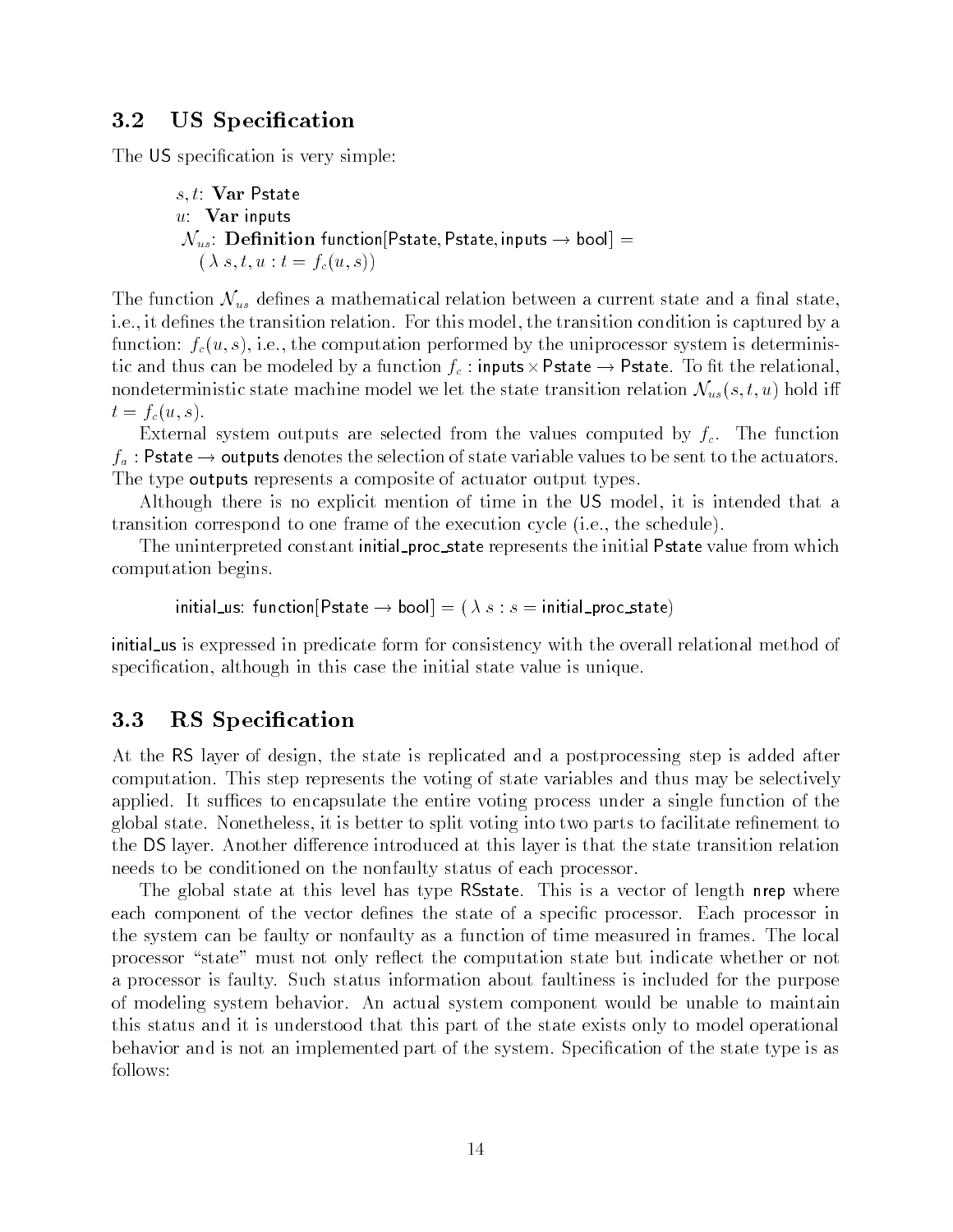### rs\_proc\_state:  $Type = Record$  healthy : nat, proc\_state : Pstate end record

#### $\textsf{RSstate}\colon \mathbf{Type} \, = \, \, \texttt{array} \, \, \texttt{[processors]} \, \, \texttt{of} \, \, \texttt{rs\_proc\_state}$

The state of a single processor is given by a record named rs\_proc\_state. The first field of the record is healthy, which is 0 when a processor is faulty. Otherwise, it indicates the (unbounded) number of state transitions since the last transient fault. Its value is one greater than the number of prior nonfaulty frames. A permanent fault is indicated by a perpetual value of 0. A processor that is recovering from a transient fault is indicated by a value of healthy less than the recovery period, denoted by the constant recovery period. This constant is determined by details of the application task schedule and the voting pattern used for transient recovery. A processor is said to be *working* whenever healthy  $\geq$  recovery period. The second field of the record is the computation state of the processor. It takes values from the same domain as used in the US specification. The complete state at this level, RSstate, is a vector (or array) of these records.

Two uninterpreted functions are assumed to express specications that involve selective voting on portions of the computation state. Their role is described more fully in section 3.5.

 $f_s$ : function Pstate  $\rightarrow$  MB (\* state selection for voting \*)  $f_v$ : function [Pstate, MBvec  $\rightarrow$  Pstate] (\* voting and overwriting \*)

These two functions split up the selective voting process to mirror what happens in the RCP architecture. First,  $f_s$  is used to select a subset of the state components to be voted during the current frame. The choice of which components to vote is assumed to depend on the computation state. It maps into the type MB, which stands for a mailbox item. Second, the function  $f_v$  takes the current state value and overwrites selected portions of it with voted values derived from a vector of mailbox items. Voting is performed on a componentby-component basis, that is, applied to each task state separately, rather than applied to entire mailbox contents. Note that selection via  $f_s$  need not be a mere projection, but could involve more complex data transformations such as adding checksums to ensure integrity during transmission.

Given this background, the transition relation,  $\mathcal{N}_{rs}$ , can be defined:

$$
\mathcal{N}_{rs}: \textbf{Definition function}[{\sf RState},{\sf RState}\text{, inputs}\to \text{bool}]=\\\hspace*{1.5cm}(\lambda \ s, t, u: (\exists \ h: (\forall \ i: \newline (s(i)).\text{healthly}>0 \newline \hspace*{1.5cm} \supset {\sf good\_values\_sent}(s, u, h(i)) \wedge \text{voted\_final\_state}(s, t, u, h, i))) \wedge \hspace*{1.5cm} \text{allowable\_faults}(s, t))
$$

This relation is defined in terms of three subfunctions: good\_values\_sent, voted\_final\_state, and allowable faults. The first aspect of this definition to note is that the relation holds only when allowable faults is true. This corresponds to the "Maximum Fault Assumption" discussed in [1], namely that a ma jority of processors have been working up to the current time. The next thing to notice is that the transition relation is defined in terms of a conjunction good\_values\_sent(s,u,h(i))  $\wedge$  voted\_final\_state(s,t,u,h,i))). The meaning is intuitive: the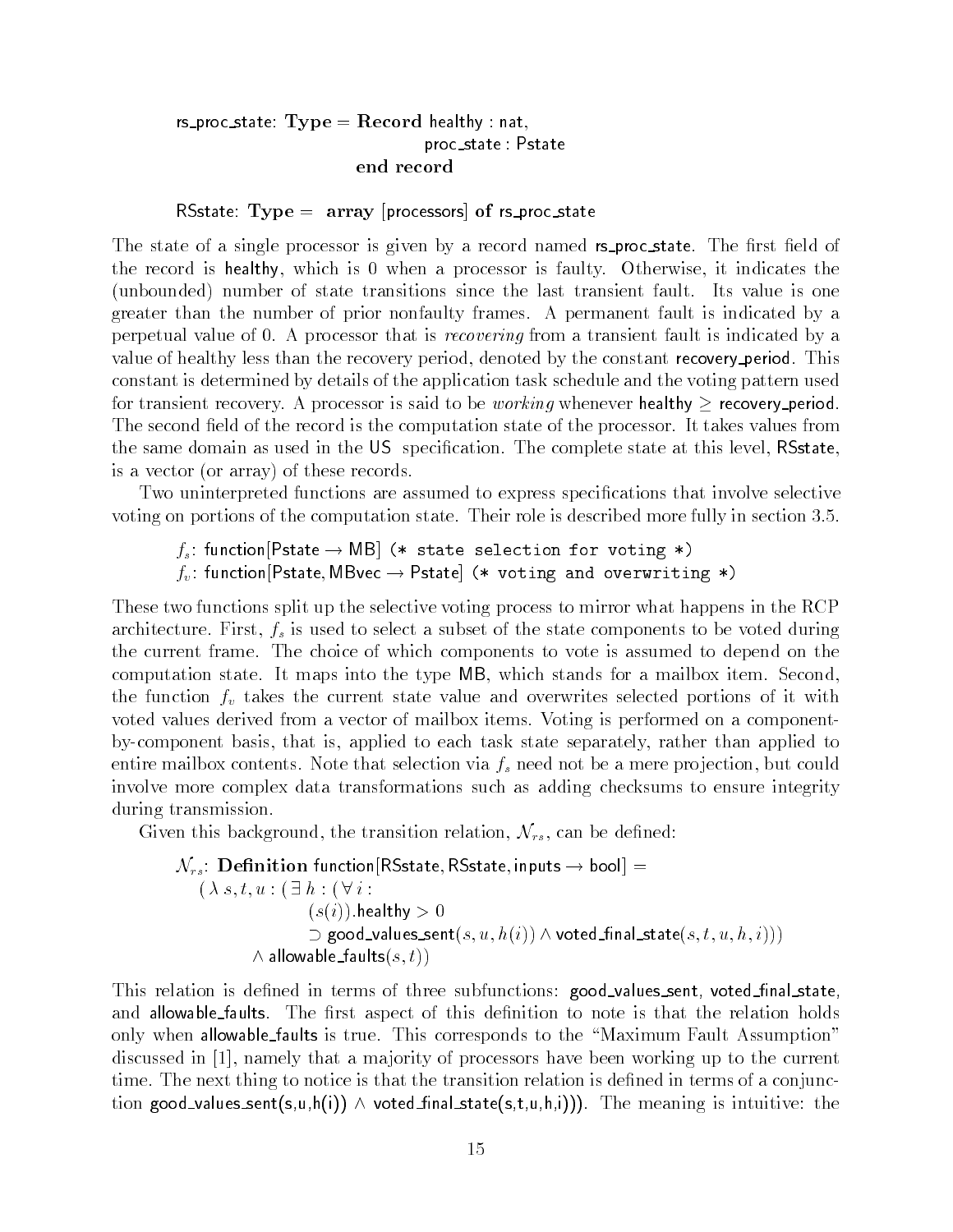outputs produced by the good processors are contained in the vector h (i.e.,  $h(i)$  is derived from the value produced on processor i), and the final state  $t$  is obtained by voting the h values. Let us look at the voted final state relation first.

voted final state: function [RSstate, RSstate, inputs, MB matrix, processors  $\rightarrow$  bool]  $s=(\ \lambda \ s, t, u, h, i : t(i)$ . proc\_state  $= f_v(f_c(u, s(i)$ . proc\_state $), h(i)))$ 

Processor *i* is initially in state  $s(i)$ . If it is nonfaulty  $(s(i)$ . healthy  $> 0$ , then its transition to the state  $t(i)$  observes the following constraint:

 $t(i)$ . proc\_state =  $f_v(f_c(u, s(i))$ . proc\_state),  $h(i))$ 

Otherwise, the behavior of the processor is not dened (i.e., a known mathematical relation is not given). The change to the processor state is defined using two functions:  $f_c, f_v$ . The function  $f_c$  is the same function used in the US specification. The function  $f_v$  operates on the updated computation state and values obtained from the other processors to produce a new state. The idea is that the new state is obtained by replacing local values with voted values.

The values sent by the other processors must satisfy the following relation:

good\_values\_sent: function RSstate, inputs, MBvec  $\rightarrow$  bool] =  $(\lambda s, u, w : (\forall j:$  $(s(j))$ .healthy  $> 0 \supset w(j) = f_s(f_c(u, s(j))$ .proc\_state)))

This relation constrains the  $h(i)$  values used in the definition of the  $\mathcal{N}_{rs}$  transition relation. Although this function is called with  $h(i)$  as an argument, its formal parameter is named w. There is one w value for each processor, which is used to model that processor's mailboxes. If the sending processor j is nonfaulty  $(s(j)$ . healthy  $> 0$ , then the value in the receiving mailbox  $w$  is given by

$$
f_s(f_c(u,s(j).\mathsf{proc\_state})).
$$

The function  $f_s$  selects which portion of the total state is to be voted. Note that since it is a function of the (complete) state, it can differ as a function of the frame, i.e., different data are voted during different frames.

The allowable\_faults function is defined as follows:

allowable-faults: function [RSstate, RSstate 
$$
\rightarrow
$$
 bool] =

\n $(\lambda s, t : \text{maj\_working}(t)$ 

\n $\land (\forall i : t(i)$ .  
\n**healthy** > 0  $\supset t(i)$ .  
\n**healthy** = 1 + s(i).  
\n**healthy**)

This function enforces the restriction imposed by the Maximum Fault Assumption, namely that all reachable states must have a ma jority of working processors. The condition is expressed in terms of the function maj working and its subordinates:

```
maj_{\text{condition:}} function set processors ] \rightarrow \text{bool} =
    (\lambda A: 2 * \text{card}(A) > \text{card}(\text{fullset}[\text{processors}]))
```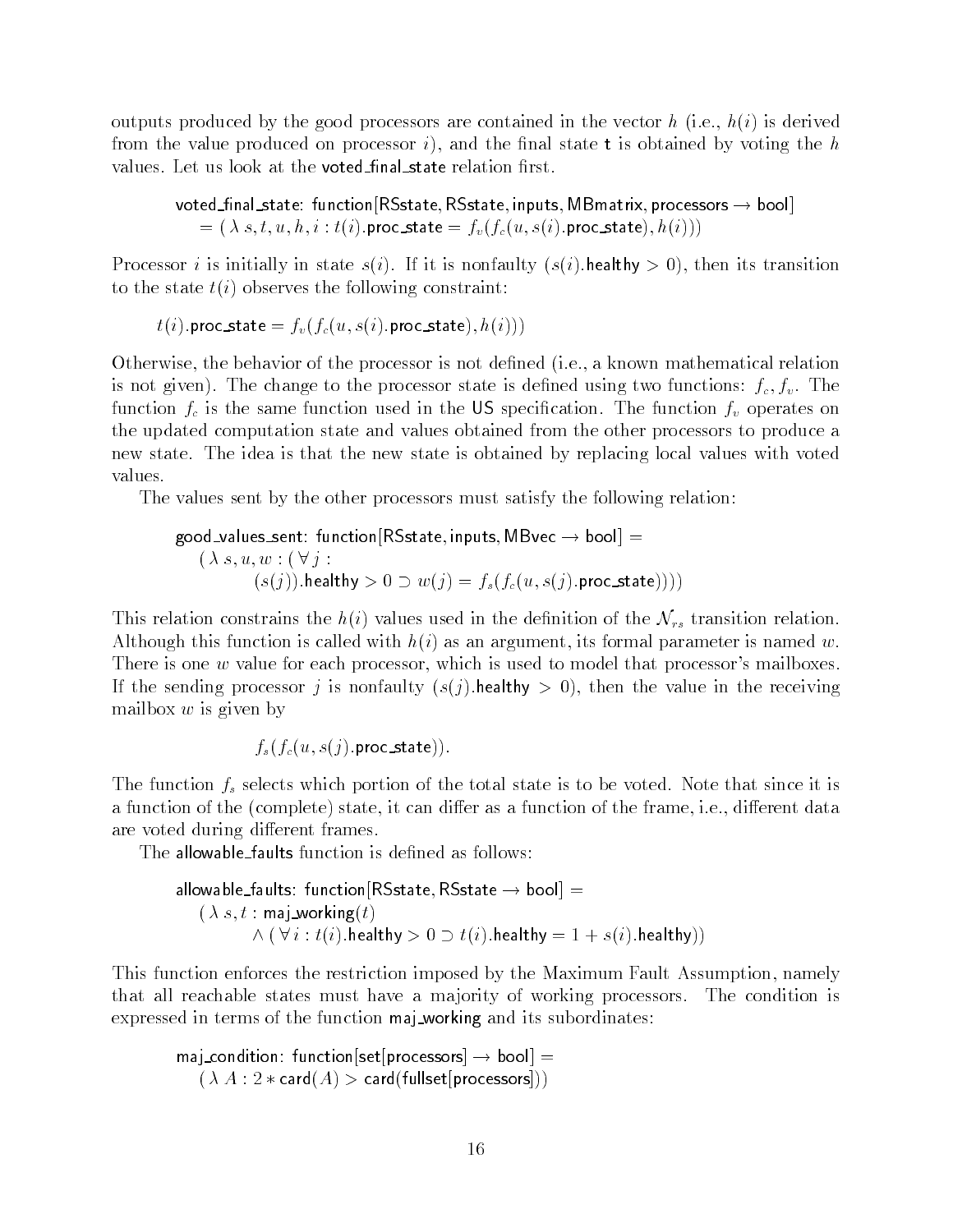```
working proc: function RS state, processors \rightarrow bool] =
    (\lambda s, p : (s(p)).healthy \geq recovery period)
working set: function [RSstate \rightarrow set[processors]] =(\lambda s : (\lambda p : \text{working\_proc}(s, p)))maj_working: function [RSstate \rightarrow bool] =(\lambda t : \mathsf{maj\_condition}(\mathsf{working\_set}(t)))
```
The working set function gives the set of working processors for the current replicated state. The cardinality of this set is then the number of working processors. (Note that sets are usually represented in EHDM by predicates on the element type. Thus,  $(\lambda x : P(x))$  denotes the set  $\{x | P(x)\}\.$ ) The relation allowable faults is defined whenever the destination state contains a ma jority of working processors. It also states that if a processor is nonfaulty for the current frame then the next state's value of healthy equals the previous state's value plus one.

The initial state predicate initial rs sets each element of the RS state array to the same value with the healthy field equal to recovery period and the proc state field equal to initial proc state.

initial rs: function  $[RSstate \rightarrow bool] =$  $(\lambda s : (\forall p : s(p) \cdot \text{health} y = \text{recovery-period} \land s(p) \cdot \text{proc\_state = initial\_proc\_state})$ 

The constant recovery period is the number of frames required to fully recover a processor's state after experiencing a transient fault. By initializing all healthy fields to this value, we are starting the system with all processors working.

### 3.4 Actuator Outputs

The nature of actuator outputs in the RCP application deserves special attention. In the uniprocessor case, an output is produced during each frame and sent to the actuators and no ambiguity exists. In a replicated system, however, multiple actuator values are produced and sent during each frame. Each nonfaulty processor p sends actuator values given by  $f_a(rs(p).proc\_state)$ . There are nrep sets of actuator values delivered in parallel, some of which may be copies of previous values for processors that have failed in such a way as to stop generating new values.

It is understood that actuator outputs may be sent through one or more hardware voting planes before arriving at the actuators themselves. Other types of signal transformations may be applied to actuator lines between the output drivers and termination points. Additionally, some kind of force-sum voting typically is applied at the actuators to mask the presence of errors in one or more channels. All of this activity seeks to ensure that actuators perform as directed by a consensus of processors. These special-purpose requirements of the application leave us unable to completely reflect the proper constraints in the correctness criteria. However, we can use the ma jority function to map replicated output values into the single actuator output value that would be produced by an ideal uniprocessor. This captures the effect of voting planes and approximates the effect of force-sum voting at the actuators.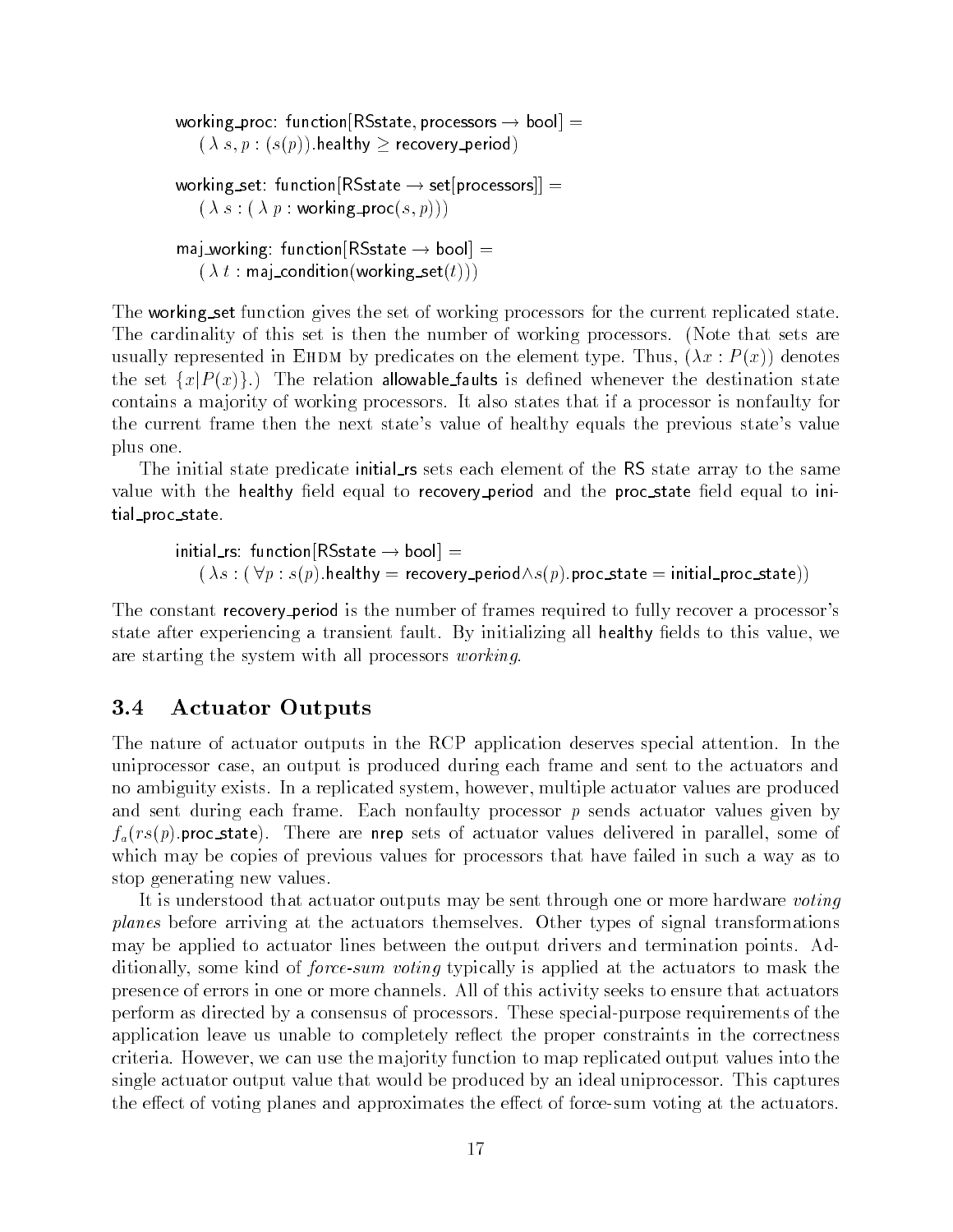To show that replicated actuator outputs can be mapped into a single actuator output, we reason as follows. At the RS level, there are nrep actuator values given by  $f_a(rs(p))$ . proc\_state) for  $p = 1, \ldots,$  nrep. In section 4, a property of RS states is described that asserts that a majority exists among the **proc\_state** values. In other words, a majority of values in  $\{rs(p)$  proc\_state} equal maj(rs). Therefore, a majority of  $f_a(rs(p))$  proc\_state) values exists and is equal to  $f_a(\text{maj}(rs))$ . Since maj(rs), the mapped value of an RS state, is equal to the corresponding US state, this shows that a ma jority of RS actuator outputs match the value produced by the fault-free US machine.

Note that various additional requirements may be necessary, but are regarded as peculiar to the nature of an RCP application. Hence they must be imposed as correctness criteria beyond those necessary to show that one state machine properly implements another. The intended use of replicated actuator outputs is not contained in the state machine models and may necessitate the use of additional, application-specic correctness conditions.

### 3.5 Generic Fault-Tolerant Computing

To model a very general class of fault-tolerant, real-time computing schemes, we seek to parameterize the specications as much as possible. This parameterization takes the form of a set of uninterpreted constants, types, and functions along with axioms to constrain their values. Some instances have already been introduced. The function  $f_c$ , for example represents any computation that can be modeled as a function mapping from inputs and current state into a new state. As hardware redundancy and transient fault recovery are added to the specifications, additional types and functions are needed to express system behavior.

#### 3.5.1 State Model for Transient Fault Recovery

Thus far, we have not concerned ourselves with the internal structure of the computation state Pstate. However, to capture the concept of recovering this state information piecewise, it is necessary to make some minimal assumptions about the structure of a Pstate value.

```
control state: Type (* portion of state used to control or schedule
                    computation activities, e.g., frame counter *)
cell: Type (* index for components of computation state *)
cell state: Type (* information content of computation state components *)
```
We assume the state contains a control portion, used to schedule and manage computation, and a vector of cells, each individually accessible and holding application-specific state information. A sample instantiation of these types is that found in our previous report [1]: the control state is a frame counter and the cells represent the outputs of task instances in the task schedule. Unlike our previous model, however, the more general framework allows a system to maintain state information further back than just the previous execution of a schedule cell.

Also assumed is the existence of access functions to extract and manipulate these items from a Pstate value.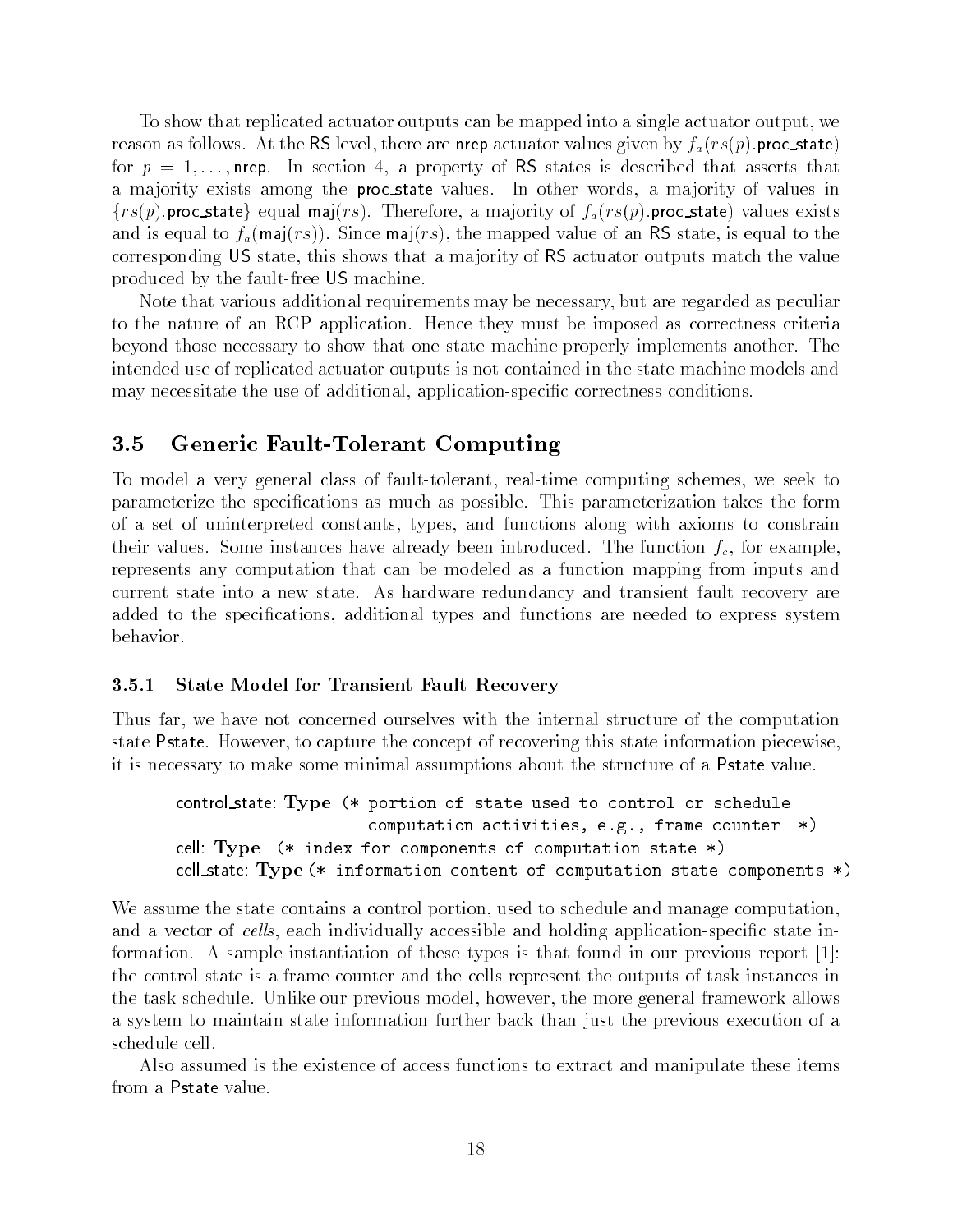succ: function control state  $\rightarrow$  control state  $\rightarrow$  (\* next control state \*)  $f_k$ : function $[\mathsf{Pstate} \to \mathsf{control\_state}]$  (\* extracts control state \*)  $f_t$ : function[Pstate,cell  $\rightarrow$  cell\_state] (\* extracts cell (e.g. task) state \*)

As described in section 3.3, two additional functions are assumed to express specications that involve selective voting on portions of the computation state. The functions  $f_s$  : Pstate  $\rightarrow$  MB and  $f_v$  : Pstate  $\times$  MBvec  $\rightarrow$  Pstate were introduced to model the selective voting process applied by each processor.  $f_s$  selects which portions of the computation results are subject to voting.  $f<sub>v</sub>$  takes these selected values from the replicated processors and replaces the required portions of the current state with voted values.

For every voting scheme used for transient fault recovery within RCP, we must be able to determine when the state components have been recovered from voted values. This condition is expressed in terms of the current control state and the number of nonfaulty frames since the last transient fault. Two uninterpreted functions are provided for this purpose.

```
rec: function [cell, control_state, nat \rightarrow bool]
```
The predicate  $rec(c, K, H)$  is true iff cell c's state should have been recovered when in control state K with healthy frame count  $H$ . Recall that we use a healthy count of one to indicate that the current frame is nonfaulty, but the previous frame was faulty. This means that  $H-1$  healthy frames have occurred prior to the current one.

dep: function[cell, cell, control\_state  $\rightarrow$  bool]

The predicate  $dep(c, d, K)$  indicates that cell c's value in the next state depends on cell d's value in the current state, when in control state  $K$ . This notion of dependency is different from the notion of computational dependency; it determines which cells need to be recovered in the current frame on the recovering processor for cell c's value to be considered recovered at the end of the current frame. If cell c is voted during  $K$ , or its computation takes only sensor inputs, there is no dependency. If c is not computed during  $K$ , c depends only on its own previous value. Otherwise, c depends on one or more cells for its new value.

One derived function is used in the axioms. It asserts that two states  $X$  and  $Y$  agree on all the corresponding cells on which cell c depends.

dep agree: function [cell, control\_state, Pstate, Pstate  $\rightarrow$  bool] =  $(\lambda c, K, X, Y : (\forall d : \text{dep}(c, d, K) \supset f_t(X, d) = f_t(Y, d)))$ 

#### 3.5.2 Transient Recovery Axioms

Having postulated several functions that characterize a generic fault-tolerant computing application, it is necessary to introduce axioms that sufficiently constrain these functions. Once concrete definitions for the functions have been chosen, these axioms must be proved to follow as theorems for the RCP results to hold for a given application. The eight axioms are presented below.

succ ax: Axiom  $f_k(f_c(u, \text{ps})) = \text{succ}(f_k(\text{ps}))$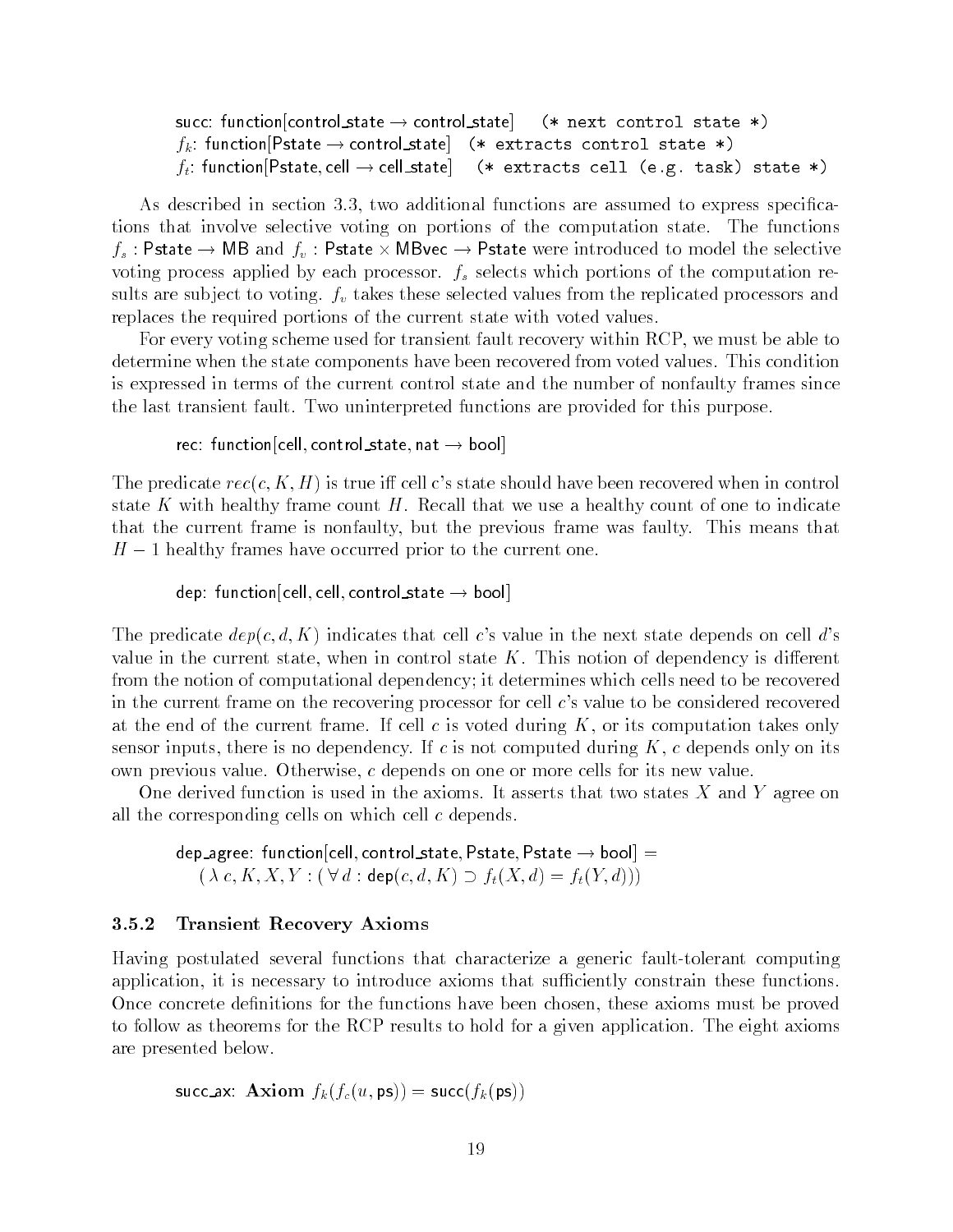The first axiom states the simple condition that  $f_c$  computes the successor of its control state component.

Three axioms give properties of the function rec.

full recovery: Axiom  $H \ge$  recovery period  $\supset$  rec $(c, K, H)$ 

initial recovery: Axiom rec $(c, K, H) \supset H > 2$ 

dep recovery: Axiom rec(c, succ(K),  $H + 1$ )  $\wedge$  dep(c, d, K)  $\supset$  rec(d, K, H)

First, we require that after the recovery period has transpired, all cells should be considered recovered by rec. Second, it takes a minimum of two frames to recover a cell. (This is necessary because one frame is used to recover the control state. In some applications, it may be possible to recover cells in one frame, but our proof approach does not accommodate those cases and the more conservative minimum of two is used.) Third, if cell  $c$  is to be recovered in the next state, all cells it depends on must be recovered in the current state.

components equal: Axiom  $f_k(X) = f_k(Y) \wedge (\forall c : f_t(X, c) = f_t(Y, c)) \supset X = Y$ 

This axiom, which is a type of *extensionality* axiom, requires that the control state and cell state values form an exhaustive partition of a Pstate value.

Two axioms capture the key conditions for recovery of individual state components.

<code>control\_recovered:  $\bm{\mathrm{A}}$ xiom</code> maj\_condition $(A) \wedge (\forall p : p \in A \supset w(p) = f_s(\text{ps})) \supset f_k(f_v(Y,w)) = f_k(\text{ps})$ 

$$
\begin{array}{ll}\text{cell\_recovered:} & \textbf{Axiom} \\ \text{maj-condition}(A) & \\ & \wedge \left( \forall \, p: p \in A \supset w(p) = f_s(f_c(u, \text{ps}))) \right. \\ & \wedge f_k(X) = K \wedge f_k(\text{ps}) = K \wedge \text{dep\_agree}(c, K, X, \text{ps}) \\ & \supset f_t(f_v(f_c(u, X), w), c) = f_t(f_c(u, \text{ps}), c) \end{array}
$$

The first axiom requires that the control state component be recovered after every frame. Thus,  $f_v$  must vote the control state unconditionally and update the Pstate value accordingly. The conditions in the antecedent state that for a majority of processors, their mailbox items must match the value selected by the function  $f_s$ . The other axiom gives the required condition for recovering an individual cell state value. All cell values that  $c$  depends on must already agree with the majority value. After voting with  $f_v$ , the function  $f_t$  must extract a cell state that matches that of the consensus.

\n
$$
\text{vote\_maj: Axiom maj\_condition}(A) \land (\forall p : p \in A \supset w(p) = f_s(\text{ps}))
$$
\n

\n\n $\supset f_v(\text{ps}, w) = \text{ps}$ \n

The final axiom expresses the additional requirement on  $f<sub>v</sub>$  that if a majority of processors agree on selected mailbox values derived from state  $ps$ , then  $f<sub>v</sub>$  applied to  $ps$  preserves the value ps. In other words, once a Pstate value has been fully recovered, it will stay that way in the face of subsequent voting.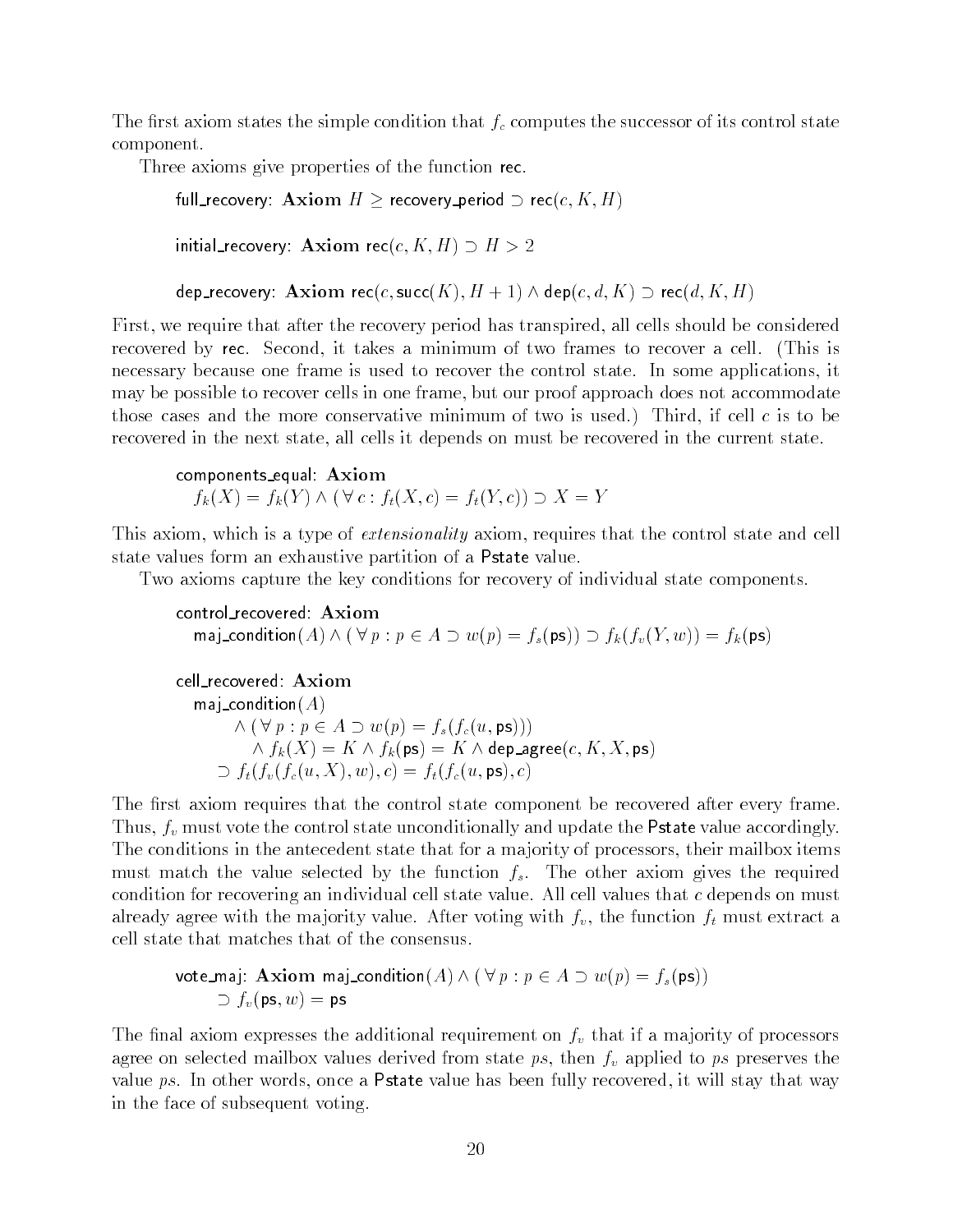#### 3.5.3 Sample Interpretations of Theory

The proofs of section 4 make use of the foregoing axioms to establish that the RS specication correctly implements the US specification. A valid interpretation of the model provides definitions for the uninterpreted types and functions that are ultimately used to prove the axioms as theorems of the interpreted theory. To maintain the generality of our model and its applicability to a wide range of designs, we do not provide any standard interpretations. Nevertheless, it is desirable to carry out the exercise to establish that the axioms are consistent and can be satised for reasonable interpretations.

Two sample interpretations were constructed based on voting schemes introduced in the Phase 1 report  $[1]$ . Definitions for the basic concepts of a static, task-based scheduling system were formalized first. Included were the notions of cells as being derived from a frame, subframe pair, and state components to record both the frame counter as well as task outputs. Task execution according to a fixed, repeating schedule was assumed. Definitions were also provided for the continuous voting and cyclic voting schemes [1]. In both cases, the transient recovery axioms were proved using EHDM. A preliminary form of these specifications are given in Appendix B.

Carrying out the proofs required several changes to the module structure embodied in the specications of Appendix A. For this reason, the specications in Appendix B have not yet been integrated with the specications of Appendix A. Additional work is required to integrate these provisional interpretations into the existing framework. The proofs conducted thus far were performed simply to demonstrate that the axioms could be satisfied and are thus consistent.

The continuous voting scheme requires that all state components are voted during each frame. Hence transient recovery is nearly immediate. Formalizations for this case are very simple and the proofs are trivial. The cyclic voting scheme represents the typical case where state components are voted in the frame they are produced. A cell's value is not voted during frames where it is not recomputed. Formalization in this case is somewhat more involved and the proofs require a bit more effort. The proofs and supporting lemmas comprise about two pages of EHDM specifications. A few selected definitions for the cyclic voting functions are shown below.

```
f_s: function [Pstate \rightarrow MB] =(\lambda \text{ ps}: \text{ ps with } [(\text{control}):= \text{ps.contrib}, (\text{cells}):=cell_apply((\lambda c : \text{ps.cells}(c)),ps:control;
                                                         null_cell_array,
                                                         num cells)|)f_v : function[Pstate, MBvec \rightarrow Pstate] =(\lambda \text{ ps}, w : \text{ ps with } [(\text{control}) := \textsf{k\_maj}(w), (\text{cells}) :=cell_apply((\lambda c : t_maj(w, c)),
                                                            ps:control;
                                                            ps:cells;
                                                            num cells)])
```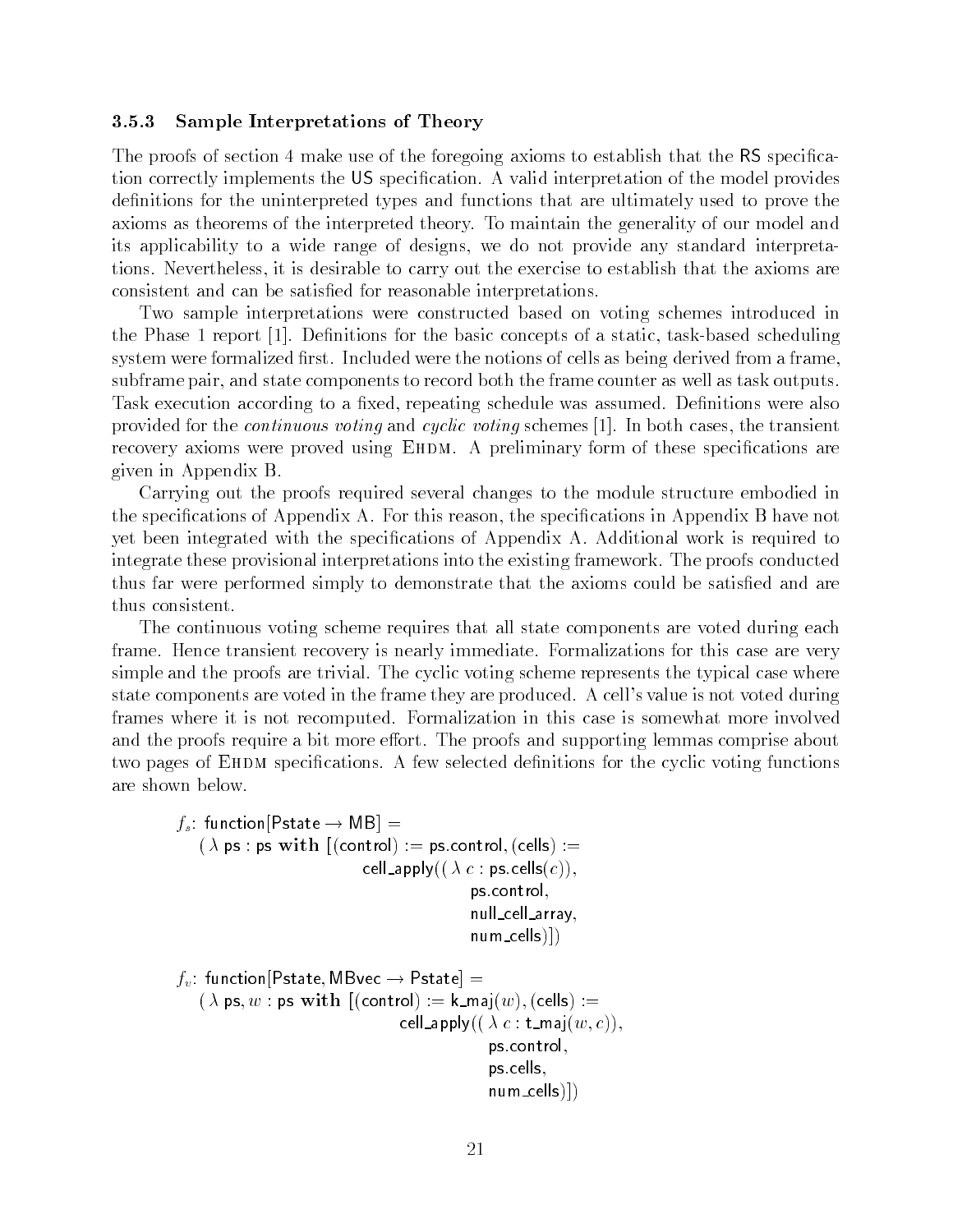```
rec: function [cell, control_state, nat \rightarrow bool] =
   (\lambda c, K, H : H)> 1+( if K = cell_frame(c)
                     then schedule length
                     else mod_minus(K, cell_frame(c))
                     end if))
dep: function[cell, cell, control_state \rightarrow bool] =(\lambda c, d, K : \text{cell} \text{frame}(c) \neq K \land c = d)
```
A few supporting definitions are omitted; these functions are presented merely to show the general order of complexity involved.

# 4 RS to US Proof

 $\supset$  maj(rs) = us

Proving that the RS state machine correctly implements the US state machine involves introducing a mapping between states of the two machines. The function RSmap defines the required mapping, namely the majority of Pstate values over all the processors.

```
\mathsf{RSmap}\colon\mathsf{function}[\mathsf{RSstate}\to\mathsf{Pstate}]=(\ \lambda\ rs:\mathsf{maj}(rs))maj: function [RSstate \rightarrow Pstate]
maj ax: Axiom (\exists A:
                \textsf{maj\_condition}(A) \land (\forall p : p \in A \supset (rs(p)).\textsf{proc\_state} = \textsf{us}))
```
The two theorems required to establish that RS implements US are the following.

frame commutes: Theorem reachable(s) $\wedge \mathcal{N}_{rs}(s, t, u) \supset \mathcal{N}_{us}(RSmap(s), RSmap(t), u)$ 

initial maps: Theorem initial  $rs(s) \supset$  initial us(RS map(s))

The theorem frame commutes, depicted in figure 5, shows that a successive pair of reachable RS states can be mapped by RSmap into a successive pair of US states. The theorem initial maps shows that an initial RS state can be mapped into an initial US state.

The notion of state reachability is used to express the theorem frame commutes. This concept is formalized as follows:7

```
rs measure: function [RSstate, nat \rightarrow nat] == ( \lambda rs, k : k)
reachable in n: function [RSstate, nat \rightarrow bool] =
    (\lambda t, k : if k = 0then initial rs(t)else (\exists s, u : reachable in n(s, k-1) \wedge \mathcal{N}_{rs}(s, t, u))end if) by rs_measure
reachable: function [{\sf RSstate} \to {\sf bool}]=(\lambda t : (\exists k : {\sf reachable\_in\_n}(t, k)))
```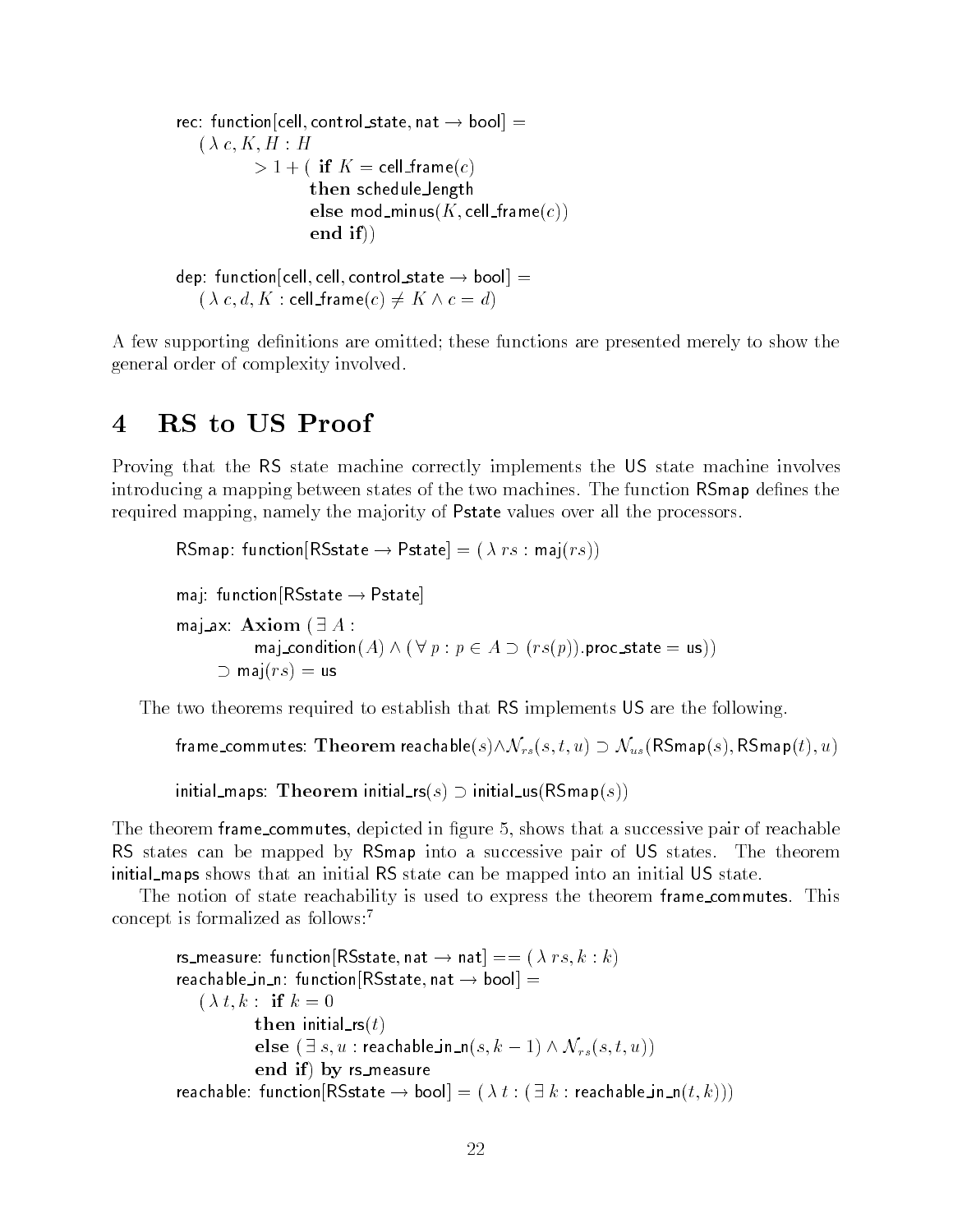![](_page_26_Figure_0.jpeg)

Figure 5: Mappings in the RS to US proof.

Proofs for the two main theorems are supported by a handful of lemmas. The most important is a state invariant that relates values of various state components to their corresponding consensus values.

```
state invariant: function [RSstate\_prop \rightarrow bool] =(\lambda rs_prop : (\forall t : \text{reachable}(t) \supset \text{rs\_prop}(t)))state rec inv: Lemma state invariant(state recovery)
control_recovery: function [RSstate \rightarrow bool] =(\lambda s : (\forall p : (s(p)).healthy > 1 \supset f_k((s(p)).proc_state) = f_k(\textsf{maj}(s)))cell_recovery: function [RSstate \rightarrow bool] =(\lambda s : (\forall p, c :rec(c, f_k((s(p)).proc_state), (s(p)).healthy)
                \cup J_t((s(p)).proc_state, c) = f_t(\text{maj}(s), c)))
```
state recovery: function  $[RSstate \rightarrow bool] =$  $(\lambda s : \mathsf{maj}\_\mathsf{exists}(s) \land \mathsf{control}\_\mathsf{recovery}(s) \land \mathsf{cell}\_\mathsf{recovery}(s))$ 

The invariant state\_recovery is shown to hold for all reachable states. The control recovery condition of this invariant asserts that if a processor  $p$  has been nonfaulty for at least one frame, then the control state, as extracted by  $f_k$ , is equal to the consensus value. Similarly, the cell recovery condition asserts that if cell  $c$  is due to be recovered, as indicated by the predicate rec, then cell state c, as extracted by  $f_t$ , is equal to the consensus value. Proving the invariant requires invoking the axioms presented in section 3.5.

Lemmas showing that a majority among RS state values continues to exist after every state transition are also proved in support of the invariant. One such lemma is also central to the proof of frame commutes.

<sup>&</sup>lt;sup>7</sup>Note that functions defined with " $==$ ", such as in rs measure, are semantically equivalent to those defined with "="; the only difference is automatic expansion of "==" functions during theorem proving.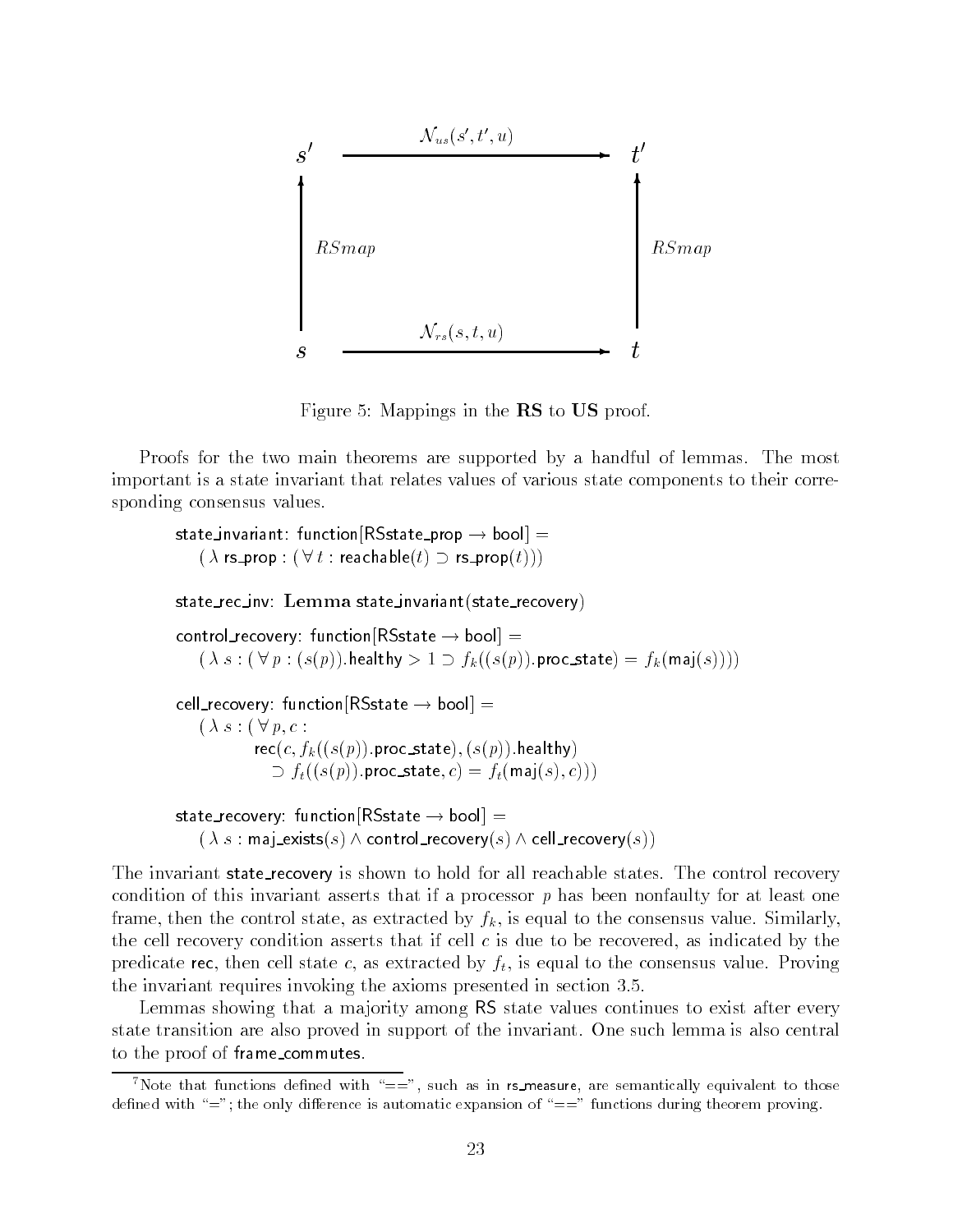rec\_maj\_f\_c: Lemma maj\_working(s)  $\wedge$  state\_recovery(s)  $\wedge N_{rs}(s, t, u) \supset$  maj $(t) = f_c(u, \text{maj}(s))$ 

With a majority of working processors and **state\_recovery** holding in current state s, this lemma concludes that maj applied to the next state t equals the computation step  $f_c$  applied to maj of s. From this lemma it is clear how RS states and their images under maj will correspond to the desired US states.

With the state recovery invariant established, most of the work needed to prove the main theorem frame commutes is in hand. One additional lemma is useful to bridge the gap between the two.

working majority: function  $[RSstate \rightarrow bool] =$  $(x \cdot s : (\forall p : p \in \text{working\_set}(s) \supset (s(p)).$ proc\_state  $= \textsf{maj}(s)))$ 

consensus prop: Lemma state recovery(s)  $\supset$  working majority(s)

The lemma consensus prop allows us to draw a key inference from the state recovery invariant, which is expressed by the predicate working majority. This predicate asserts that for all processors p that belong to the working set, i.e., for all working processors, p's value of Pstate is equal to the ma jority value.

The proof of frame commutes now follows from rec\_maj\_f\_c and consensus\_prop and assorted definitions. The proof of initial maps follows from definitions and the lemma intial maj cond, which states that an initial state satises the ma jority condition.

initial maj cond: Lemma initial  $rs(s) \supset$  maj condition (working set(s))

This completes the proof that the RS machine implements the US machine.

Note that our proof is in terms of a generic model of fault-tolerant computation and depends on the validity of the axioms of section 3.5. For some choices of definitions for the uninterpreted functions, there will be substantial work required to establish those axioms as theorems. For example, the Minimal Voting scheme presented in our Phase 1 report [1] requires a nontrivial proof to establish that full recovery is achieved. Such details have been omitted here. Nevertheless, the value of our revised approach is in its generality. The results can now be made to apply to a wide variety of frame-based, fault-tolerant architectures.

# 5 DS Specification

In the Distributed Synchronous layer we focus on two things: expanding the state to include "mailboxes" for interprocessor communication and dividing a frame transition into four sequential subtransitions. The state must also be expanded to include an indicator of which phase of a frame is currently being processed. This is done as follows.

The structure of the mailbox for a four-processor system is shown in figure 6. Each processor contains a mailbox with one slot dedicated to each other processor in the system. Each slot is large enough to contain the largest amount of data to be broadcast during one frame. The nth slot of processor  $n$  serves as the outgoing mailbox.

The local state for each processor can now be defined: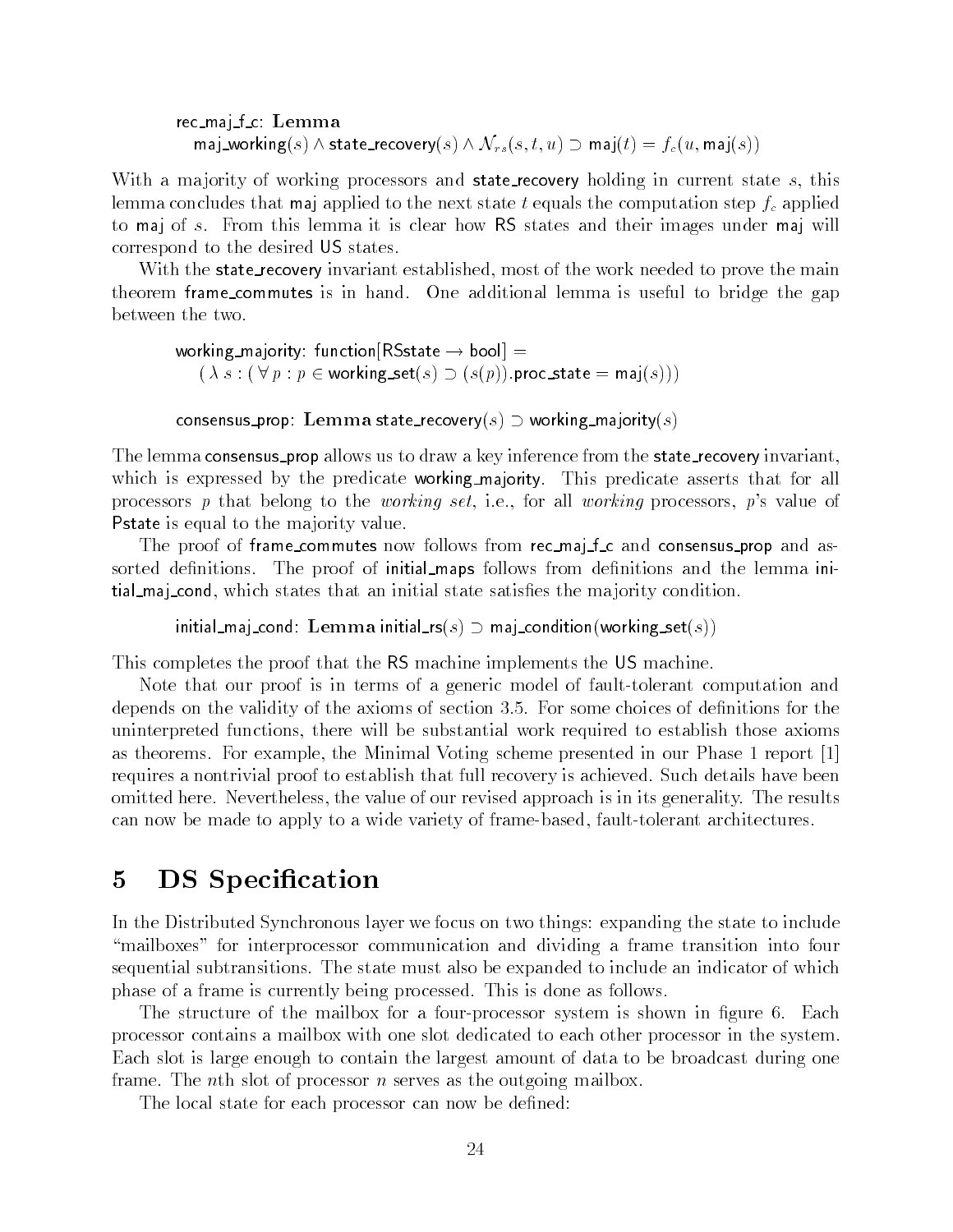![](_page_28_Figure_0.jpeg)

Figure 6: Structure of Mailboxes in a four-processor system

```
ds_proc_state: Type = Record healthy : nat,
                               proc_state: Pstate,
                               mailbox : MBvec
                       end record
```
The vector of all processors ds\_proc\_state is named ds\_proc\_array:

 $ds$ -proc array: Type = array [processors] of ds-proc state

The complete DSstate is:

DSstate:  $Type = Record$  phase: phases, proc : ds\_proc\_array end record

In the DS specification, a frame is decomposed into four phases:

phases:  $Type = (compute, broadcast, vote, sync)$ 

The first field of DSstate holds the current phase. During each phase a distinct function is performed.

- 1. Computation. The proc state component of the state is updated with the results of computation using the function  $f_c$ .
- 2. Broadcast. Interprocessor communication is effected by broadcasting the MB values to all other processors, which are deposited in their respective mailboxes.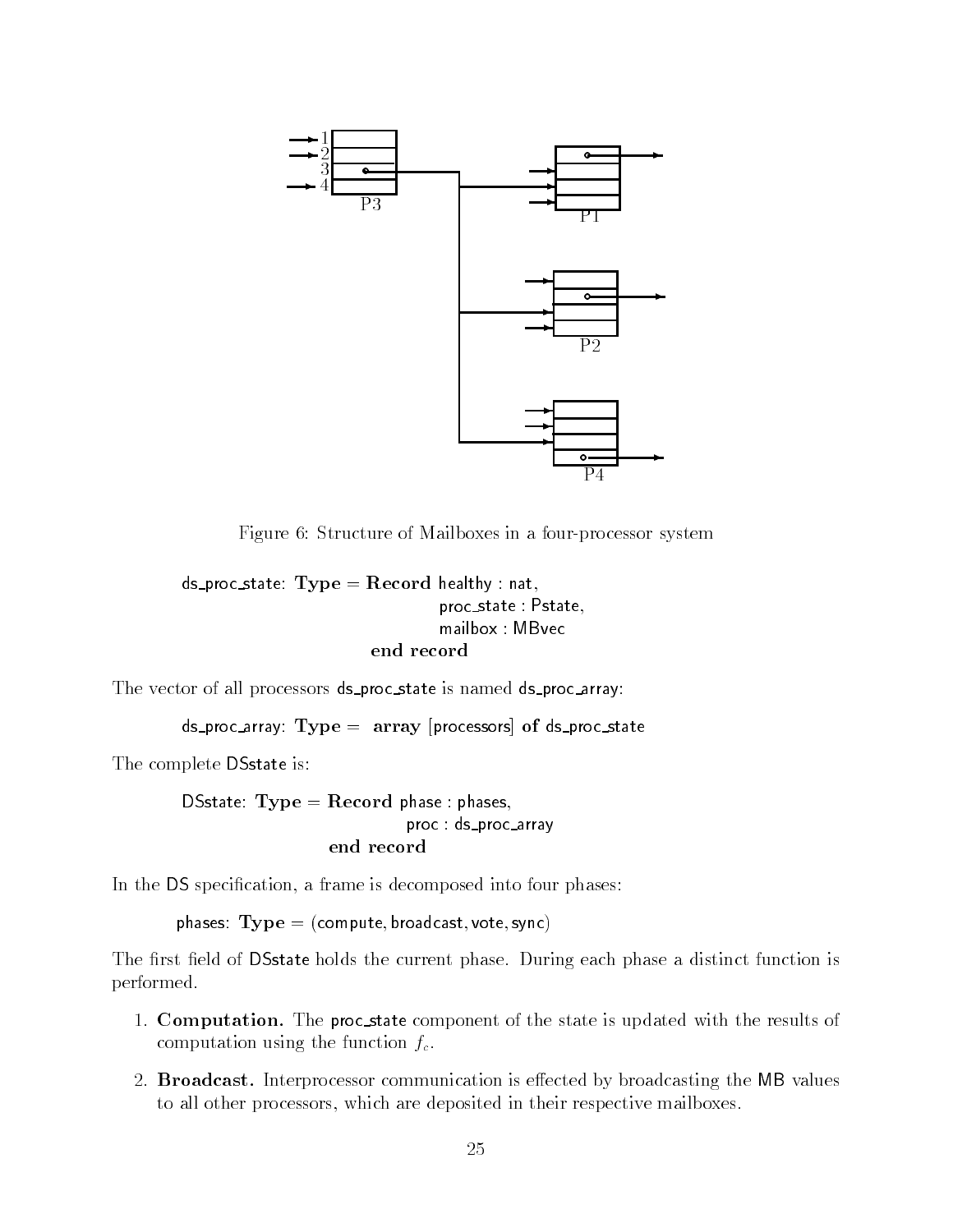- 3. Voting. The received mailbox values are voted and merged with the current Pstate values to arrive at the end-of-frame state.
- 4. Synchronization. The clock synchronization function is performed. (No details of the clocks are introduced until the DA specication layer.)

The transition relation for the frame is defined in terms of a phase-transition relation  $\mathcal{N}_{ds}.$ 

$$
\begin{array}{ll}\textsf{frame\_N\_ds: } \textsf{function}[\textsf{DState},\textsf{DState},\textsf{inputs}\rightarrow \textsf{bool}]\, = \\ (\,\lambda \, s, t, u\, : (\exists \, x, y, z\, : \\ \mathcal{N}_{ds}(s, x, u) \land \mathcal{N}_{ds}(x, y, u) \land \mathcal{N}_{ds}(y, z, u) \land \mathcal{N}_{ds}(z, t, u)))\, \end{array}
$$

Note how the intermediate states are defined using existential quantifiers and that the output state of a phase transition becomes the input of the next phase transition. The net result of performing these four phase transitions will be shown to accomplish the same thing as the single transition of the RS specication.

The phase-transition relation is defined as follows:

$$
\begin{aligned} \mathcal{N}_{ds}:~\text{function}[\text{DState},\text{DState},\text{inputs}\rightarrow\text{bool}] &= \\ &(\ \lambda \ s,\ t,\ u:~\text{maj\_working}(t) \\ &\qquad \wedge \ t.\text{phase} =~\text{next\_phase}(s.\text{phase}) \\ &\qquad \wedge (\ \forall \ i: \\ & \qquad \text{if } s.\text{phase} =~\text{sync} \\ & \qquad \text{then } \mathcal{N}_{ds}^s(s,t,i) \\ & \qquad \text{else } t.\text{proc}(i).\text{health}y = s.\text{proc}(i).\text{health}y \\ &\qquad \wedge (s.\text{phase} =~\text{compute} \supset \mathcal{N}_{ds}^c(s,t,u,i)) \\ &\qquad \wedge (s.\text{phase} =~\text{broadcast} \supset \mathcal{N}_{ds}^b(s,t,i)) \\ &\qquad \wedge (s.\text{phase} =~\text{vote} \supset \mathcal{N}_{ds}^v(s,t,i)) \\ & \qquad \text{end if})) \\ & \qquad \text{end if})) \end{aligned}
$$

Notice that the phase-transition relation only holds when the next state  $t$  has a majority of working processors. This corresponds to the analogous condition in  $\mathcal{N}_{rs}$  presented in section 3.3, where it appears as one conjunct of the allowable faults relation. Hence, all reachable states in the DS specification must have a majority of working processors.

The phase field of the state is advanced by the function next-phase. The phase-transition relation is defined in terms of four sub-relations:  $\mathcal{N}_{ds}, \mathcal{N}_{ds}, \mathcal{N}_{ds}$  and  $\mathcal{N}_{ds},$  which correspond to the compute, broadcast, vote and sync phases, respectively. The quantifier  $\forall i$  invokes the subrelations for all of the processors of the system. Note that the statement t.proc(i).healthy = s.  $proc(i)$ . healthy after the else requires that the value of healthy remain constant throughout a frame. Thus, if a processor is faulty anywhere in a frame it is considered to be faulty throughout; the value of healthy may only change at the frame boundaries, i.e., at the sync to compute transitions. Similarly, full recovery of state information does not occur until the end of a frame. This is consistent with the previous work [1].

Table 1 provides a summary of the functions that are performed during each phase on nonfaulty processors. In the table  $s_i$  is an abbreviation for s.proc(i).

The  $\mathcal{N}_{ds}^c$  sub-relation defines the behavior of a single processor during the compute phase: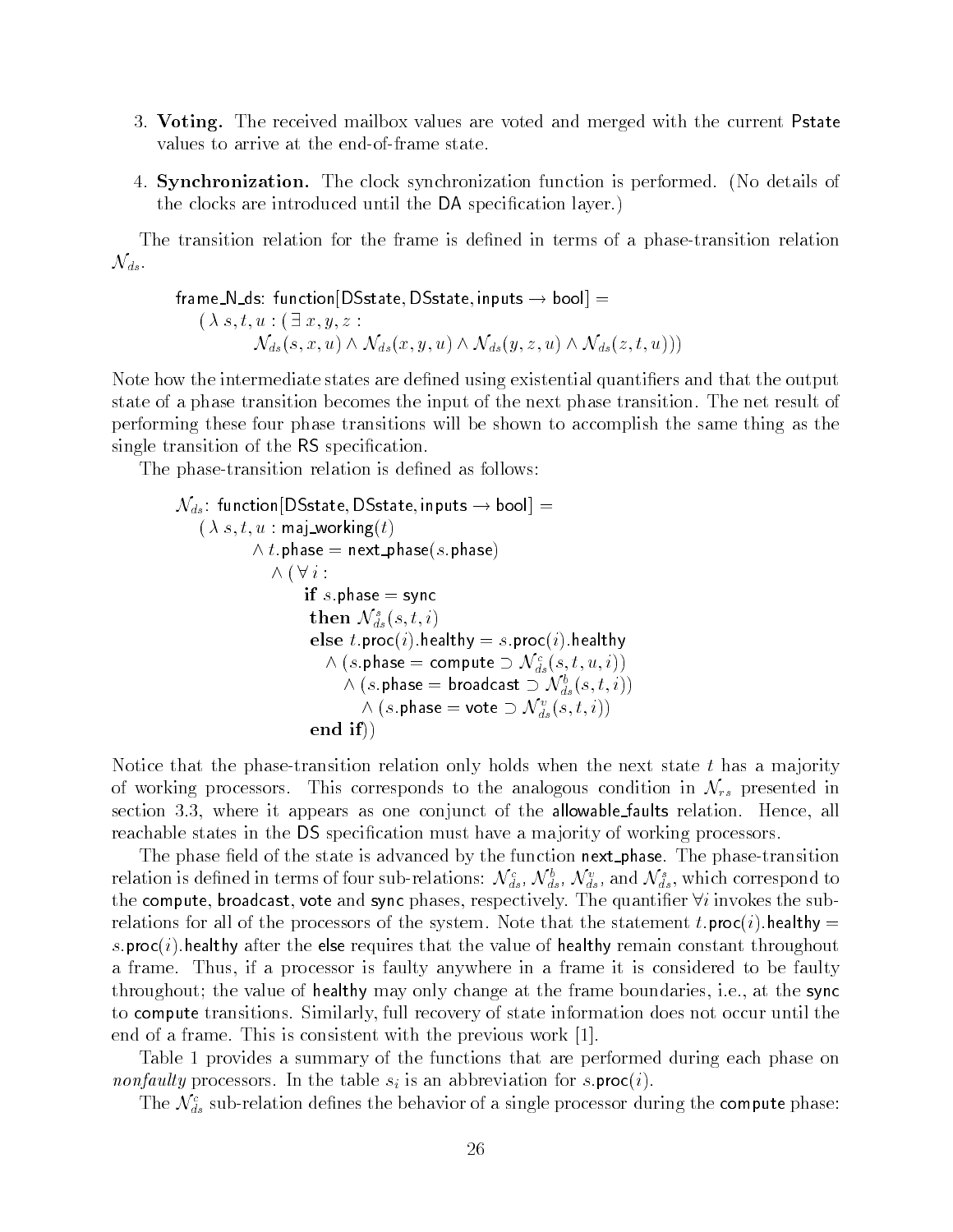| Phase     | Held constant | Modified                                                        |  |
|-----------|---------------|-----------------------------------------------------------------|--|
| compute   | healthy       | $t_i.\text{proc\_state} = f_c(u, s_i.\text{proc\_state})$       |  |
|           |               | $t_i$ .mailbox $(i) = f_s(f_c(u, s_i)$ .proc_state))            |  |
| broadcast | proc_state    | $(\forall p : t_i \text{.mainbox}(p) = s_p \text{.mainbox}(p))$ |  |
|           | healthy       |                                                                 |  |
| vote      | mailbox       | $t_i$ .proc_state = $f_v(s_i)$ .proc_state, $s_i$ .mailbox)     |  |
|           | healthy       |                                                                 |  |
| sync      | proc_state    | $t_i$ healthy $= 1 + s_i$ healthy                               |  |

Table 1: Summary of activities during various phases

 $N$   $_{ds}$  : function[DSstate, DSstate, inputs, processors  $\rightarrow$  bool]  $\,=\,$  $(\lambda s, t, u, i)$ s.proc(i).healthy  $> 0$  $U$   $t$ .proc $(t)$ .proc\_state  $= J_c(u, s)$ .proc $(t)$ .proc\_state)  $\wedge$  t.proc(t).mailbox(t) =  $f_s(f_c(u, s.\mathsf{proc}(t).\mathsf{proc\_state})))$ 

During this phase, the **proc**\_state field is updated with the results of the computation:

 $f_c(u, s.\text{proc}(i).\text{proc\_state})$ 

Also, the mailbox is loaded with the subset of the results to be broadcast as defined by the function  $f_s$ . Recall that a processor's own mailbox slot acts as the place to post outgoing data for broadcast to other processors.

The  $\mathcal{N}_{ds}^s$  sub-relation defines the behavior of a single processor during the **broadcast** phase:

$$
\mathcal{N}_{ds}^b\colon\text{function}[{\sf DState},{\sf DState},\text{processors}\to\text{bool}]=\\\begin{array}{l}(\text{$\lambda$ s, t, i : s.\text{proc}(i).{\sf healthly}>0\\\supset t.\text{proc}(i).\text{proc\_state}=s.\text{proc}(i).\text{proc\_state}\\ \text{$\wedge$ broadcast\_received}(s,t,i))\end{array}
$$

During this phase the proc\_state field remains unchanged and the broadcast\_received relation holds:

$$
\begin{array}{ll}\texttt{broadcast\_received:~function}[\texttt{DSstate},\texttt{DSstate},\texttt{processors}\rightarrow\texttt{bool}]= \\ & (\lambda~s,t,q:(\forall~p:\\ & s.\texttt{proc}(p).\texttt{healthy}>0 \\ & \supset t.\texttt{proc}(q).\texttt{mailbox}(p)=s.\texttt{proc}(p).\texttt{mailbox}(p)))\end{array}
$$

This states that each nonfaulty processor q receives the values sent by other nonfaulty processors. If the sending processor  $p$  is faulty, then the consequent of the relation need not hold and the value found in  $p$ 's slot of  $q$ 's mailbox is indeterminate. If the receiving processor  $q$ is faulty, the **broadcast\_received** relation is not required to hold in  $\mathcal{N}_{ds}$ . In this situation, all of  $q$ 's mailbox values are unspecified.

The  $\mathcal{N}_{ds}^{v}$  sub-relation defines the behavior of a single processor during the vote phase: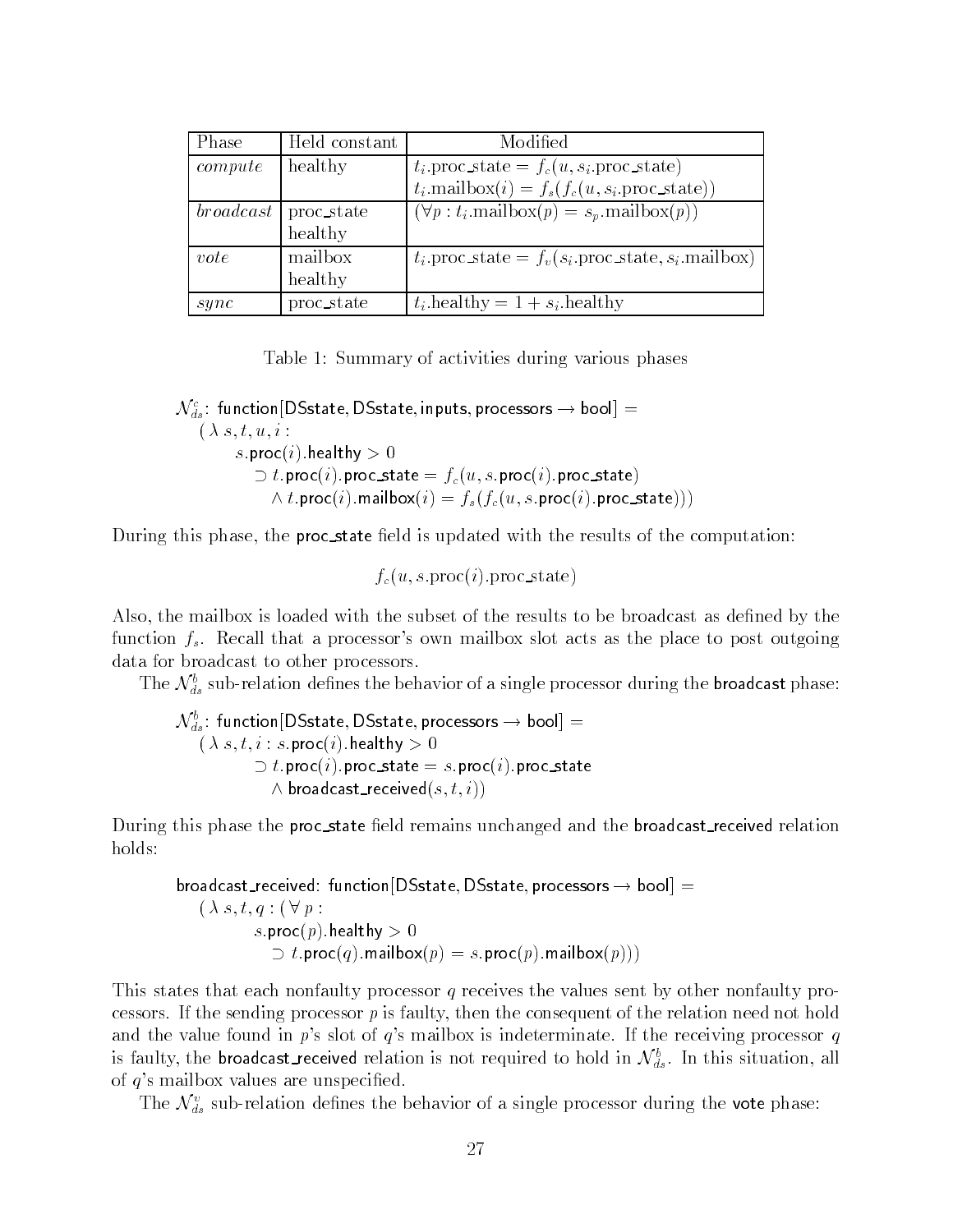$\mathcal{N}_{ds}:$  function[DSstate, DSstate, processors  $\rightarrow$  bool]  $\equiv$  $(\lambda s, t, i : s.\textsf{proc}(i).$ healthy  $> 0$  $\cup$   $\iota$ .proc( $\iota$ ).mailbox  $=s$ .proc( $\iota$ ).mailbox  $\wedge$  t.proc(t).proc\_state  $= f_v(s.\text{proc}(i).\text{proc\_state}, s.\text{proc}(i).\text{mailbox}))$ 

During this phase the mailbox field remains unchanged and the local processor state is updated with the result of voting the values broadcast by the other processors. The vote function is named  $f_v$ .

The  $\mathcal{N}_{ds}^{s}$  sub-relation defines the behavior of a single processor during the sync phase:

$$
\begin{array}{ll} \mathcal{N}_{ds}^s \colon \text{function}[\text{DState, DState, processors} \to \text{bool}] = \\ & (\lambda \ s, t, i : (s.\text{proc}(i).\text{healthy} > 0 \\ & \supset t.\text{proc}(i).\text{proc\_state} = s.\text{proc}(i).\text{proc\_state}) \\ & \wedge \left(t.\text{proc}(i).\text{healthy} > 0 \\ & \supset t.\text{proc}(i).\text{healthy} = 1 + s.\text{proc}(i).\text{healthy})\right) \end{array}
$$

During the sync phase, the computation state of a nonfaulty processor remains unchanged. At the end of the sync phase, the current frame ends, so the value of healthy is incremented by one if the processor is to be nonfaulty in the next frame. This is the same condition appearing in the relation allowable faults of section 3.3. Any processor assumed to be faulty in the next frame will have its healthy field set to zero. A limit on how many processors can be faulty simultaneously is imposed by the predicate maj working. Therefore, not every possible assignment of values to the healthy fields is admissible; each assignment must satisfy the Maximum Fault Assumption.

The predicate initial ds puts forth the conditions for a valid initial state. The initial phase is set to compute and each element of the DS state array has its healthy field equal to recovery period and its proc state field equal to initial proc state.

$$
\begin{aligned}\n\text{initial\_ds: function}[\text{DState} \rightarrow \text{bool}] &= \\
(\lambda \ s : s.\text{phase} = \text{compute} \\
&\wedge (\forall i : s.\text{proc}(i).\text{health}y = \text{recovery\_period} \\
&\wedge s.\text{proc}(i).\text{proc\_state} = \text{initial\_proc\_state}))\n\end{aligned}
$$

As before, the constant recovery period is the number of frames required to fully recover a processor's state after experiencing a transient fault. By initializing the healthy fields to this value, we are starting the system with all processors *working*. Note that the mailbox fields are not initialized; any mailbox values can appear in a valid initial DSstate.

#### DS to RS Proof 6

The DS specification performs the functionality of the RS specification in four sequential steps. Thus, we must show that the "frame" transition function, frame N\_ds,

frame  $N_d s(s, t, u) = (\exists x, y, z : \mathcal{N}_{ds}(s, x, u) \wedge \mathcal{N}_{ds}(x, y, u) \wedge \mathcal{N}_{ds}(y, z, u) \wedge \mathcal{N}_{ds}(z, t, u))$ 

accomplishes the same function as a single transition of the RS level transition function  $\mathcal{N}_{rs}(s,t,u)$  under an appropriate mapping function.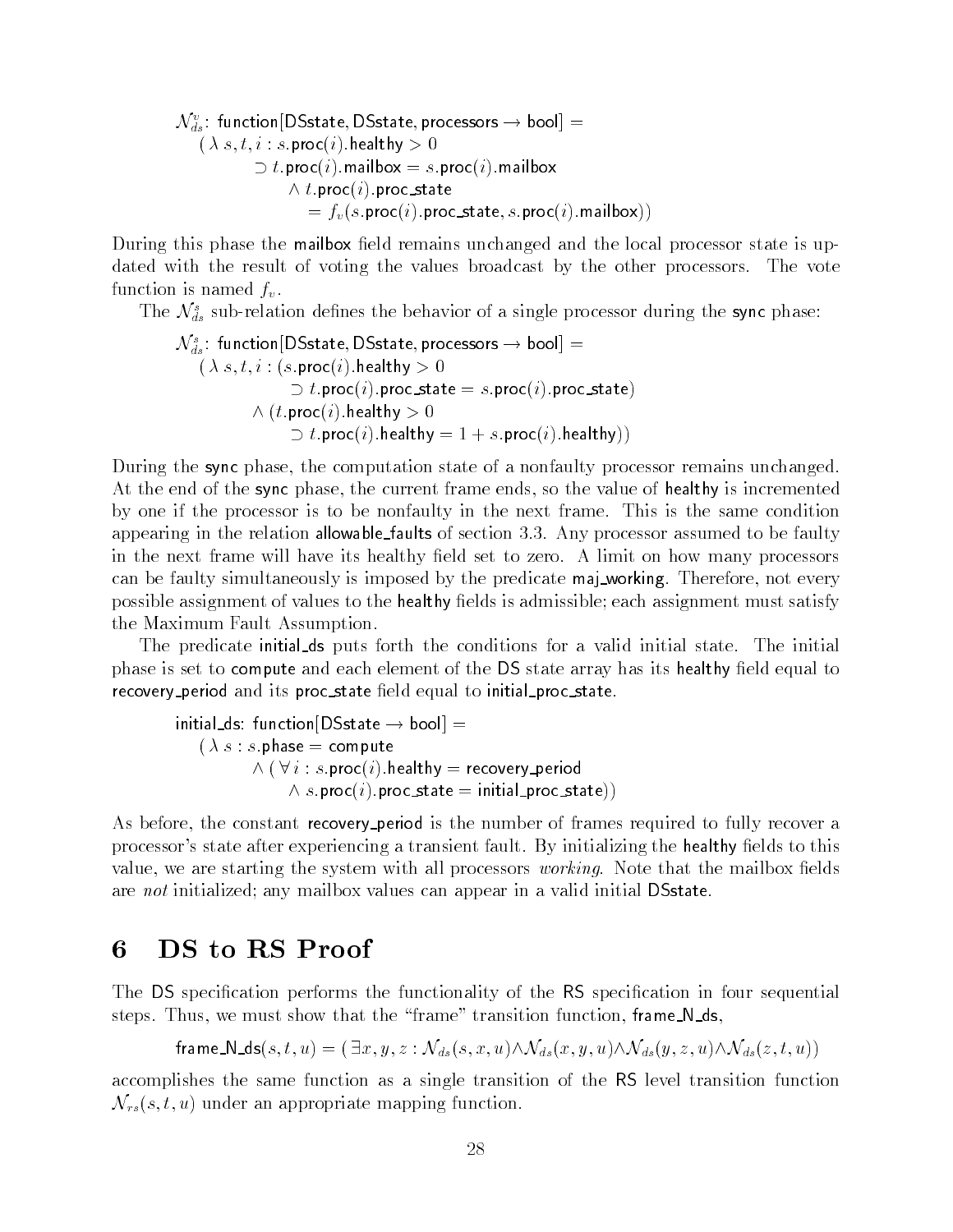### 6.1 DS to RS Mapping

The DS to RS mapping function, DSmap, is defined as:

```
DSmap: function[DSstate \rightarrow RSstate] = ( \lambda ds : ss_update(ds, nrep))
```
where ss\_update is given by:

```
ss_update: Recursive function [DSstate, nat \rightarrow RSstate] =
    (\lambda ds, p : \textbf{if} (p = 0) \vee (p > \textsf{nrep})then rs0
             else ss_update(ds, p - 1)with (p) := rsproc0
                      with [(\text{healthy}) := ds.\text{proc}(p).\text{healthy},(\text{proc\_state}) := ds.\text{proc}(p).\text{proc\_state}]end if) by ssu_measure
```
This mapping copies the healthy and proc\_state fields for each processor as illustrated in figure 7. To establish that DS implements RS, the commutativity diagram of figure  $8$  must

![](_page_32_Figure_6.jpeg)

Figure 7: Mapping DS to RS: the DSmap function

be shown to commute. To establish that the diagram commutes, the following formula must be proved.

#### frame commutes: Theorem

s.phase = compute  $\wedge$  frame  $\mathbb{N}\text{-}ds(s, t, u) \supset \mathcal{N}_{rs}(\mathsf{DSmap}(s), \mathsf{DSmap}(t), u)$ 

Note that to make the correct correspondence, we must consider only DS states found at the beginning of each frame, namely those whose phase is **compute**. Refer to figure 4 on page 12 for a visual interpretation of this theorem.

It is also necessary to show that the initial states are mapped properly: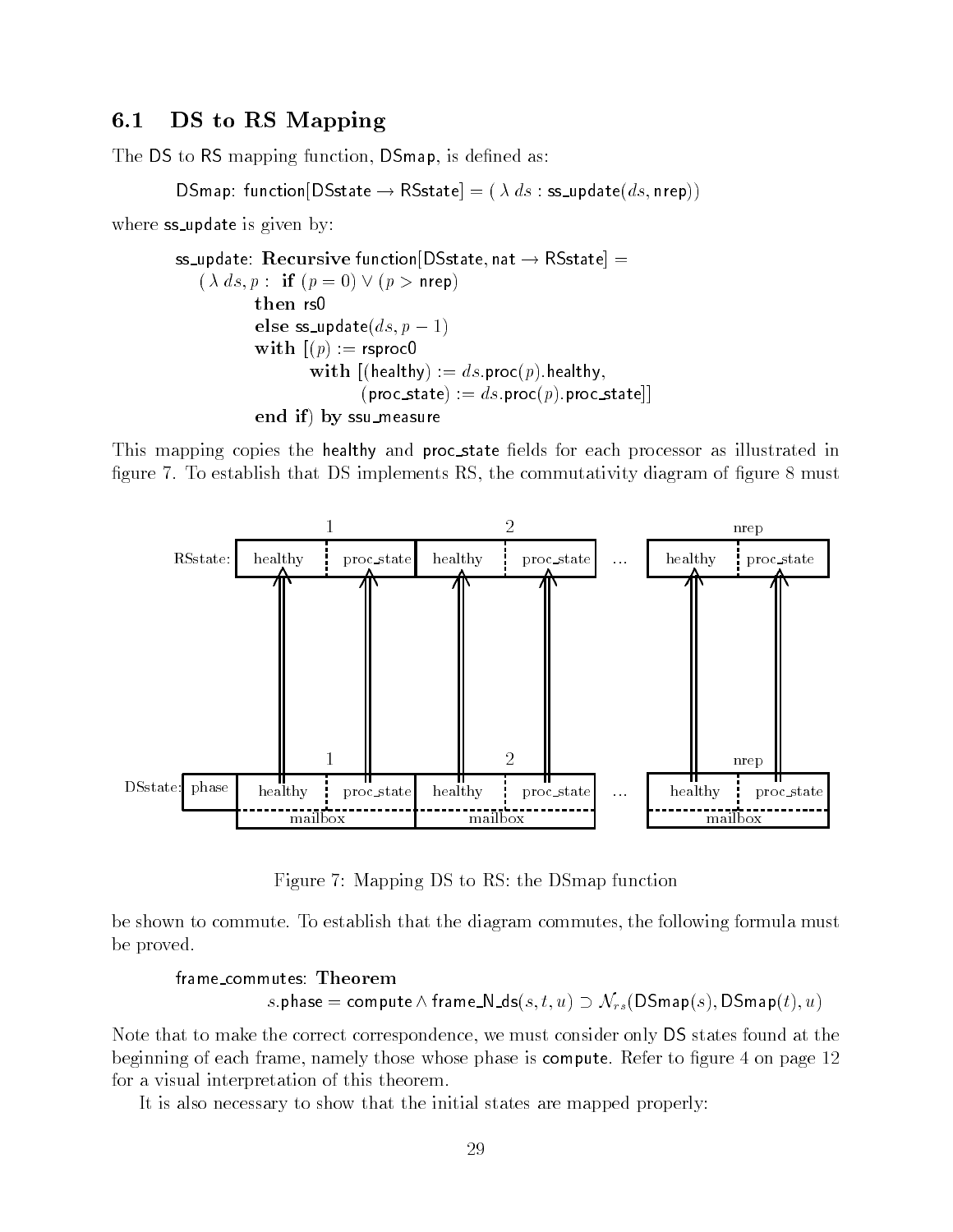![](_page_33_Figure_0.jpeg)

Figure 8: Commutative Diagram for DS to RS Proof

initial maps: Theorem initial  $ds(s) \supset$  initial rs(DSmap(s))

Several basic lemmas follow from the definition of the mapping function:

- map 1: Lemma  $DSmap(s)(i)$ .healthy  $=s.\text{proc}(i)$ .healthy
- map 2: Lemma DSmap $(s)(i)$ . proc\_state  $=s$ . proc $(i)$ . proc\_state
- map 3: Lemma allowable faults $(s,t) \supset \mathsf{RS}$  allowable faults(DS map $(s)$ , DS map $(t)$ )
- map 4: Lemma RS.good values sent  $(DSmap(s), u, w) =$  good values sent  $(s, u, w)$
- map 5: Lemma RS.voted final state (DS map(s),  $\mathsf{DSmap}(t), u, h, i)$  $=$  voted\_final\_state $(s, t, u, h, i)$

map 7: Lemma RS.maj working  $(DSmap(s)) = DS$ .maj working  $(s)$ 

#### The Proof  $6.2$

The proof of the frame\_commutes theorem involves the expansion of the frame\_N\_ds relation and showing that the resulting formula logically implies  $\mathcal{N}_{rs}(\text{DSmap}(s), \text{DSmap}(t), u)$ . We begin with the definition of frame N\_ds:

frame\_N\_ds(s, t, u) = 
$$
(\exists x, y, z : \mathcal{N}_{ds}(s, x, u) \land \mathcal{N}_{ds}(x, y, u) \land \mathcal{N}_{ds}(y, z, u) \land \mathcal{N}_{ds}(z, t, u))
$$

Since s.phase = compute,  $\mathcal{N}_{ds}(s, x, u)$  can be rewritten as:

$$
\mathcal{N}_{ds}(s,x,u) = \mathsf{maj\_working}(x) \land x.\mathsf{phase} = \mathsf{broadcast} \land (\forall i: x.\mathsf{proc}(i).\mathsf{health}y = s.\mathsf{proc}(i).\mathsf{health}y \land \mathcal{N}_{ds}^c(s,x,u,i))
$$

Substituting for  $\mathcal{N}_{ds}(s, x, u)$  we obtain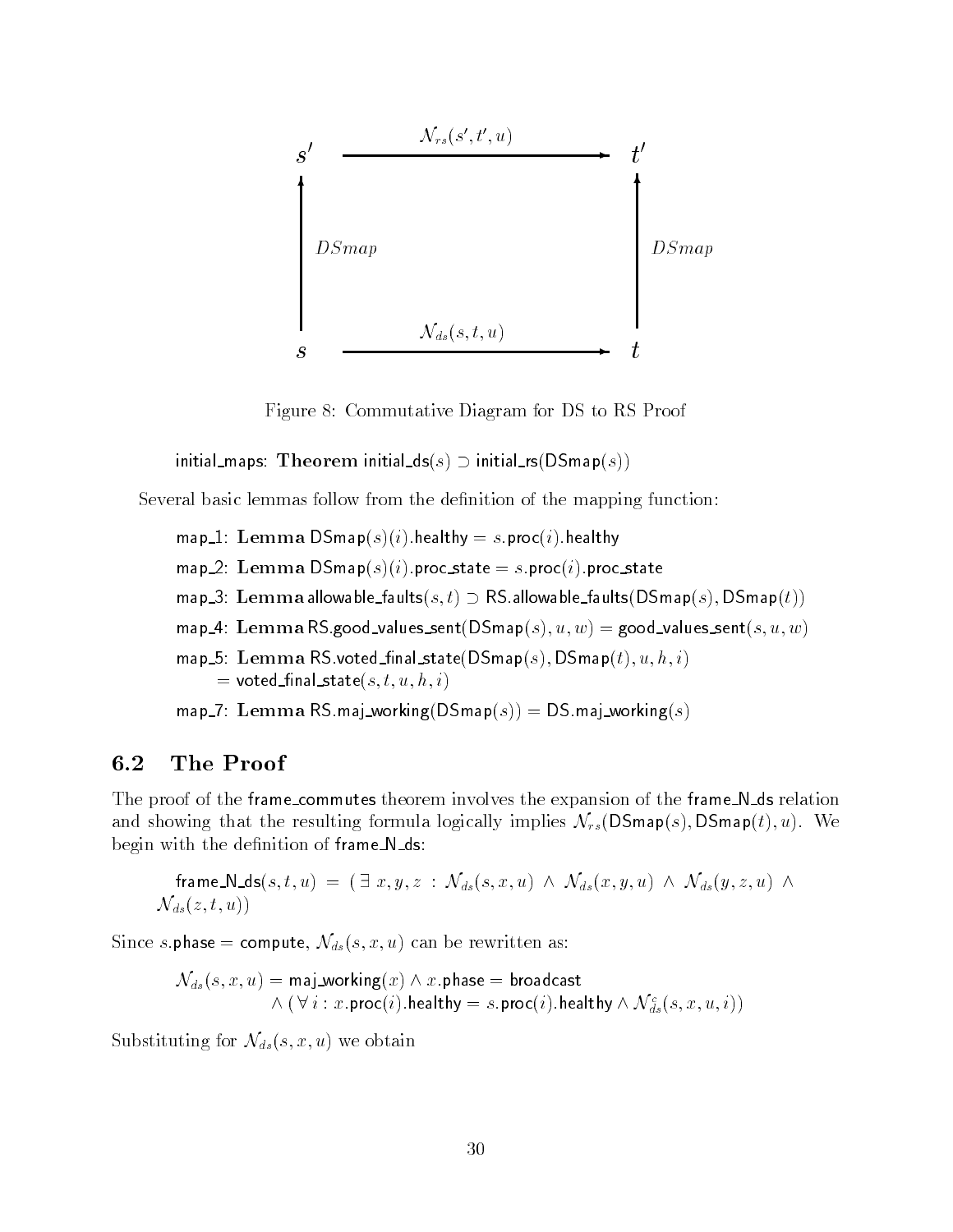s.phase = compute  $\wedge$  frame  $\mathsf{N}\, \mathsf{ds}(s, t, u)$  $\cup$  (  $\exists$   $x, y, z$  : mai working(x)  $\wedge$  (  $\vee$   $\vee$  :  $x$  . phase  $=$  proadcast  $\wedge$ :  $x.$ pnase  $=$  broadcast $\wedge$   $x.\mathsf{proc}(i).$ healthy  $\wedge$   $\mathcal{N}_{ds}^{c}(s, x, u, i))$  $\wedge$   $x$ .proc $\left( i\right)$ .neaithy  $=$   $s$ .proc $\left( i\right)$ .neaithy  $\wedge$   $\mathcal{N}_{ds}(x,y,u)$   $\wedge$   $\mathcal{N}_{ds}(y,z,u)$   $\wedge$   $\mathcal{N}_{ds}(z,t,u))$ 

Next, expand  $\mathcal{N}_{ds}^c$ , the  $\mathcal{N}_{ds}$  term for the broadcast phase, and combine universal quantifiers:

$$
s.\mathsf{phase} = \mathsf{compute} \land \mathsf{frame}\_\mathsf{N\_ds}(s,t,u) \\ \supset (\exists\ x,y,z:\mathsf{maj\_working}(x) \land \mathsf{maj\_working}(y) \\ \land (\forall\ i:\ x.\mathsf{phase} = \mathsf{broa} \mathsf{d} \mathsf{c} \mathsf{a} \mathsf{t} \\ \land\ x.\mathsf{proc}(i).\mathsf{health} y = s.\mathsf{proc}(i).\mathsf{health} y \\ \land (s.\mathsf{proc}(i).\mathsf{health} y > 0 \\ \supset x.\mathsf{proc}(i).\mathsf{proc}\_\mathsf{state} = f_c(u,s.\mathsf{proc}(i).\mathsf{proc}\_\mathsf{state})) \\ \land\ y.\mathsf{phase} = \mathsf{vote} \\ \land\ y.\mathsf{proc}(i).\mathsf{health} y = x.\mathsf{proc}(i).\mathsf{health} y \\ \land (x.\mathsf{proc}(i).\mathsf{health} y > 0 \\ \supset (y.\mathsf{proc}(i).\mathsf{predict} y > 0 \\ \supset y.\mathsf{proc}(j).\mathsf{health} y > 0 \\ \supset y.\mathsf{proc}(i).\mathsf{mailbox}(j) = f_s(x.\mathsf{proc}(j).\mathsf{proc}\_\mathsf{state}))))) \\ \land\ \mathcal{N}_{ds}(y,z,u) \land\ \mathcal{N}_{ds}(z,t,u))
$$

Simplifying to eliminate  $x$  yields:

$$
\begin{array}{ll} s.\mathsf{phase} = \mathsf{compute} \wedge \mathsf{frame\_N\_ds}(s,t,u) \\ \supset (\exists\, y,z:\mathsf{maj\_working}(y) \\ \wedge (\forall\, i: y.\mathsf{phase} = \mathsf{vote} \\ \wedge\, y.\mathsf{proc}(i).\mathsf{health}y = s.\mathsf{proc}(i).\mathsf{health}y \\ \wedge\, (s.\mathsf{proc}(i).\mathsf{health}y > 0 \\ \supset (y.\mathsf{proc}(i).\mathsf{proc\_state} = f_c(u,s.\mathsf{proc}(i).\mathsf{proc\_state}) \\ \wedge\, (\forall\, j: s.\mathsf{proc}(j).\mathsf{health}y > 0 \\ \supset y.\mathsf{proc}(i).\mathsf{mailbox}(j) = f_s((y.\mathsf{proc}(j)).\mathsf{proc\_state}))) ) \\ \wedge\, \mathcal{N}_{ds}(y,z,u) \wedge\, \mathcal{N}_{ds}(z,t,u)) \end{array}
$$

Expanding the  $\mathcal{N}_{ds}$  term for the third phase and simplifying produces:

$$
\begin{array}{ll} s.\mathsf{phase} = \mathsf{compute} \wedge \mathsf{frame\_N\_ds}(s,t,u) \\ \supset (\exists z: \mathsf{maj\_working}(z) \\ \wedge (\forall i: z.\mathsf{phase} = \mathsf{sync} \\ \wedge z.\mathsf{proc}(i).\mathsf{health} y = s.\mathsf{proc}(i).\mathsf{health} y \\ \wedge (s.\mathsf{proc}(i).\mathsf{health} y > 0 \\ \supset z.\mathsf{proc}(i).\mathsf{proc\_state} = f_v(f_c(u,s.\mathsf{proc}(i).\mathsf{proc\_state}), z.\mathsf{proc}(i).\mathsf{mailbox}) \\ \wedge (\forall j: s.\mathsf{proc}(j).\mathsf{health} y > 0 \\ \supset z.\mathsf{proc}(i).\mathsf{mailbox}(j) = f_s(f_c(u,(s.\mathsf{proc}(j)).\mathsf{proc\_state})))) \\ \wedge \mathcal{N}_{ds}(z,t,u)) \end{array}
$$

Expanding the fourth phase  $\mathcal{N}_{ds}$  term and simplifying gives: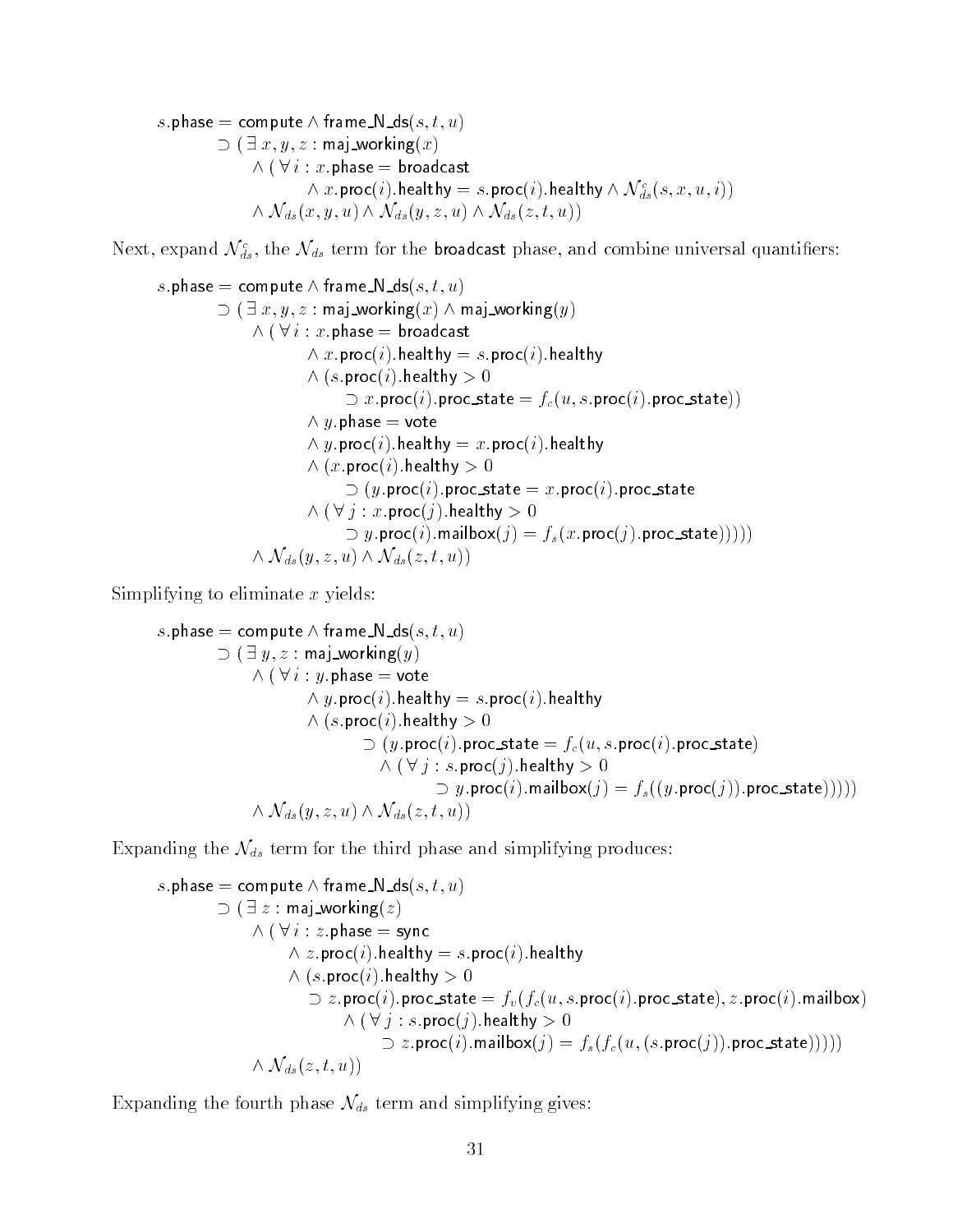```
s.phase = compute \wedge frame \mathbb{N} ds(s, t, u)\rightarrow l \pm z : mai working it is
              \wedge ( \vee \vee : t . phase = compute
                     \wedge (s.proc(i).healthy > 0
                         U \cup \ell:proc(i):proc\_state = \int_{\mathcal{V}} (f_c(u, s.\mathsf{proc}(i)).\mathsf{proc\_state}), z:proc(i):mailbox)
                            \wedge ( \vee \vee \vdots s. proc( \wedge ). healthy > 0
                                   \supset z.\mathsf{proc}(\imath).\mathsf{main}ox(\jmath) = f_s(f_c(u, \{s.\mathsf{proc}(j)\}).\mathsf{proc\_state})))\wedge (t.proc(t).healthy > 0
                                   \cup [.proc(1).healthy =1+s.proc(1).healthy)))
```
Letting  $h(i) = z$ . proc(i). mailbox,

```
s.phase = compute \wedge frame \mathsf{N}\mathsf{-ds}(s, t, u)\supset maj_working(t)
             \wedge ( \sqsupset n : ( \lor i : i . phase = compute
                            \wedge (t.proc(t).healthy > 0 -\cup [.proc(1).healthy =1+s .proc(1).healthy)
                            \wedge (s.proc(i).healthy > 0t \cup t:proc(t):proc_state = f_v(f_c(u,s.\mathsf{proc}(i)).\mathsf{proc\_state}); h(t))
                                     \wedge ( \nabla \eta : s.proc(\eta ).healthy > 0\Box n(i)(j) = f_s(f_c(u, (s.\text{proc}(j))).proc_state))))))
```
This must be shown to logically imply  $\mathcal{N}_{rs}(\mathsf{DSmap}(s), \mathsf{DSmap}(t), u)$ , which can be rewritten as:

$$
(\exists h: (\forall i: s.\texttt{proc}(i).\texttt{healthy} > 0 \newline \bigcirc (\forall j: s.\texttt{proc}(j).\texttt{healthy} > 0 \supset h(i)(j) = f_s(f_c(u, s.\texttt{proc}(j).\texttt{proc\_state}))) \newline \wedge t.\texttt{proc}(i).\texttt{proc\_state} = f_v(f_c(u, s.\texttt{proc}(i).\texttt{proc\_state}), h(i)))) \newline \wedge \texttt{allowable\_faults}(s, t))
$$

The first conjunct can be seen to follow by inspection. By expanding allowable faults,

```
allowable_faults: function[RSstate, RSstate \rightarrow bool] =(\lambda s, t : \text{maj}_\text{working}(t))\wedge ( \vee i : \iota(i).nealthy > 0 \rightarrow (\iota(i)).nealthy =1+ s(\iota).nealthy))
```
the second conjunct can be seen to follow as well. Q.E.D.

#### DA Specification 7

The DA specification performs the same functions as the DS specification; however, explicit consideration is given to the timing of the system. Every processor of the system has its own clock and consequently task executions on one processor take place at different times than on other processors. Nevertheless, the model at this level explicitly takes advantage of the fact that the clocks of the system are synchronized to within a bounded skew  $\delta$ . Therefore, it is necessary to give an overview of clock synchronization theory before elaborating the DA specification.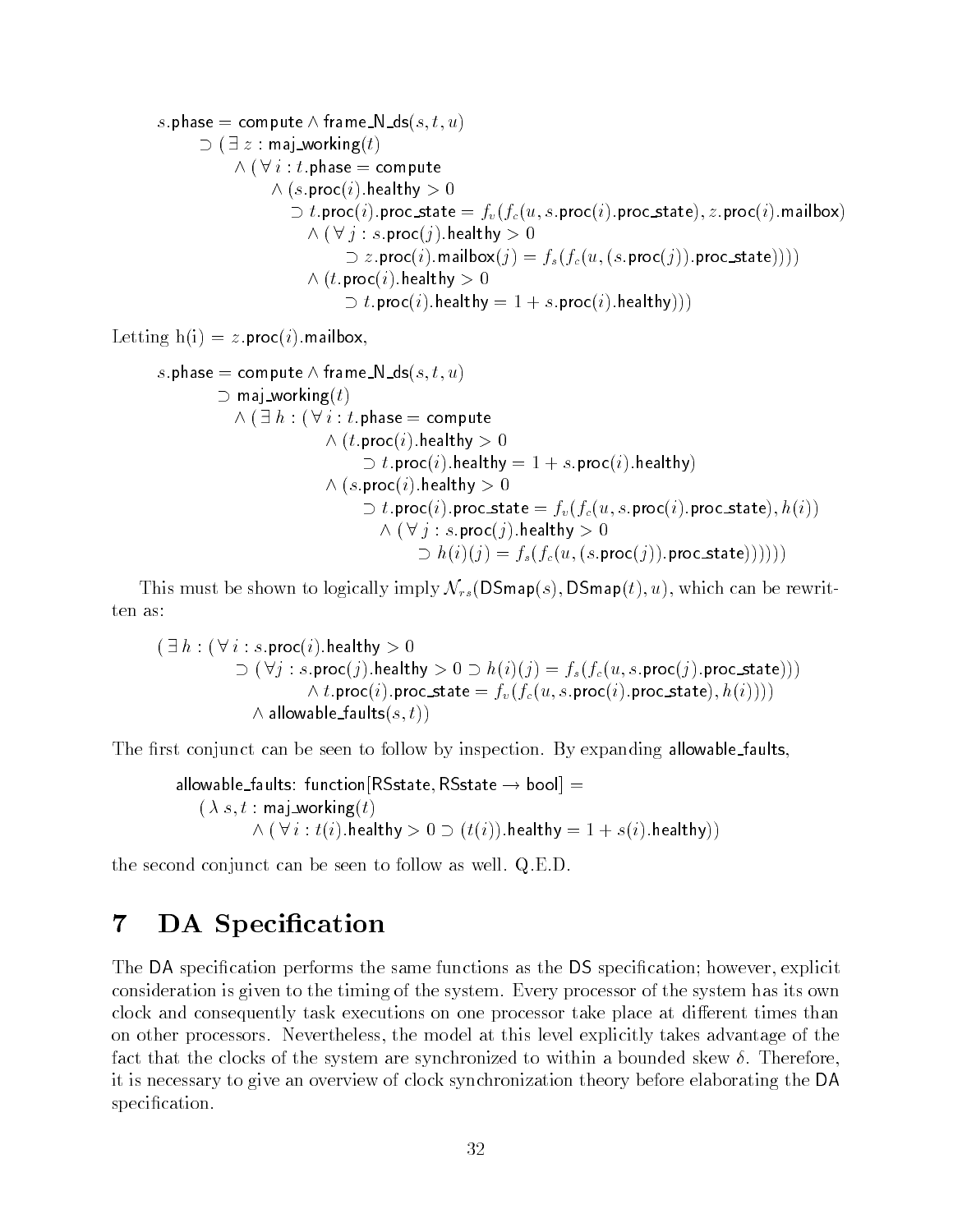#### 7.1 Clock Synchronization Theory

In this section we will discuss the synchronization theory upon which the DA specification depends. Although the RCP architecture does not depend upon any particular clock synchronization algorithm, we have used the specication for the interactive consistency algorithm  $(ICA)$  [9, 8] since EHDM specifications for ICA already exist.

In this section we show the essential aspects of this theory. The formal definition of a clock is fundamental. A clock can be modeled as a function from real time  $t$  to clock time  $T$ :  $C(t) = T$  or as a function from clock time to real time:  $c(T) = t$ . Since the ICA theory was expressed in terms of the latter, we will also be modeling clocks as functions from clock time to real time. We must be careful to distinguish between an uncorrected clock and a clock which is being resynchronized periodically. We will use the notation  $c(T)$  for a uncorrected clock and  $rt^{(i)}(T)$  to represent a synchronized clock during its *i*th frame.<sup>8</sup>

Good clocks have different drift rates with respect to perfect time. Nevertheless, this drift rate is bounded. Thus, we can define a good clock as one whose drift rate is strictly bounded by  $\rho/2$ . A clock is "good", (i.e. a predicate good clock( $T_0, T_n$ ) is true), between clock times  $T_0$  and  $T_n$  iff:

$$
(\forall T_1, T_2 : T_0 \le T_1 \le T_n \land T_0 \le T_2 \le T_n
$$
  
\n
$$
\supset |c_p(T_1) - c_p(T_2) - (T_1 - T_2)| \le \frac{\rho}{2} * |T_1 - T_2|)
$$

The synchronization algorithm is executed once every frame of duration frame time. The notation 1  $\heartsuit$  is used to represent the start of the  $i$ th frame, i.e., (1  $\heartsuit + i *$  frame\_time). The notation  $T \in R^{(i)}$  means that T falls in the *i*<sup>th</sup> frame, i.e.,

 $( \exists \Pi : 0 \leq \Pi \leq \text{frame_time} \land T = T^{(i)} + \Pi))$ 

During the *i*th frame the synchronized clock on processor  $p, rt_p$ , is defined by:

$$
rt_p(i,T) = c_p(T + \text{Corr}_p^{(i)})
$$

where Corr is the cumulative sum of the corrections that have been made to the (logical) clock. It is defined by:

$$
\begin{array}{rl}\textsf{Corr}_p^{(i)} = & \textbf{if } i > 0 \textbf{ then } \textsf{Corr}_p^{(i-1)} + \Delta_p^{(i-1)}\\ & \textbf{else } \textsf{initial\_Corr}(p)\\ & \textbf{end } \textbf{if}\end{array}
$$

where initial\_Corr(p) is conveniently equated to zero (i.e. Corr $_p^{\sim\prime} = 0$ ). The function  $\Delta_p^{\gamma\sim\prime}$ is the correction factor for the current frame as computed by the clock synchronization algorithm.

We now define what is meant by a clock being nonfaulty in the current frame. The predicate nonfaulty\_clock is defined as follows:

A.I: Lemma nonfaulty\_clock( $p, i) = \mathsf{goodclock}(p, I^{\text{(0)}} + \textsf{Corr}_{p}^{\text{(0)}}, I^{\text{(0)}} + \textsf{Corr}_{p}^{\text{(0)}})$ 

This differs from the notation,  $c^{(2)}(T)$ , used in [8].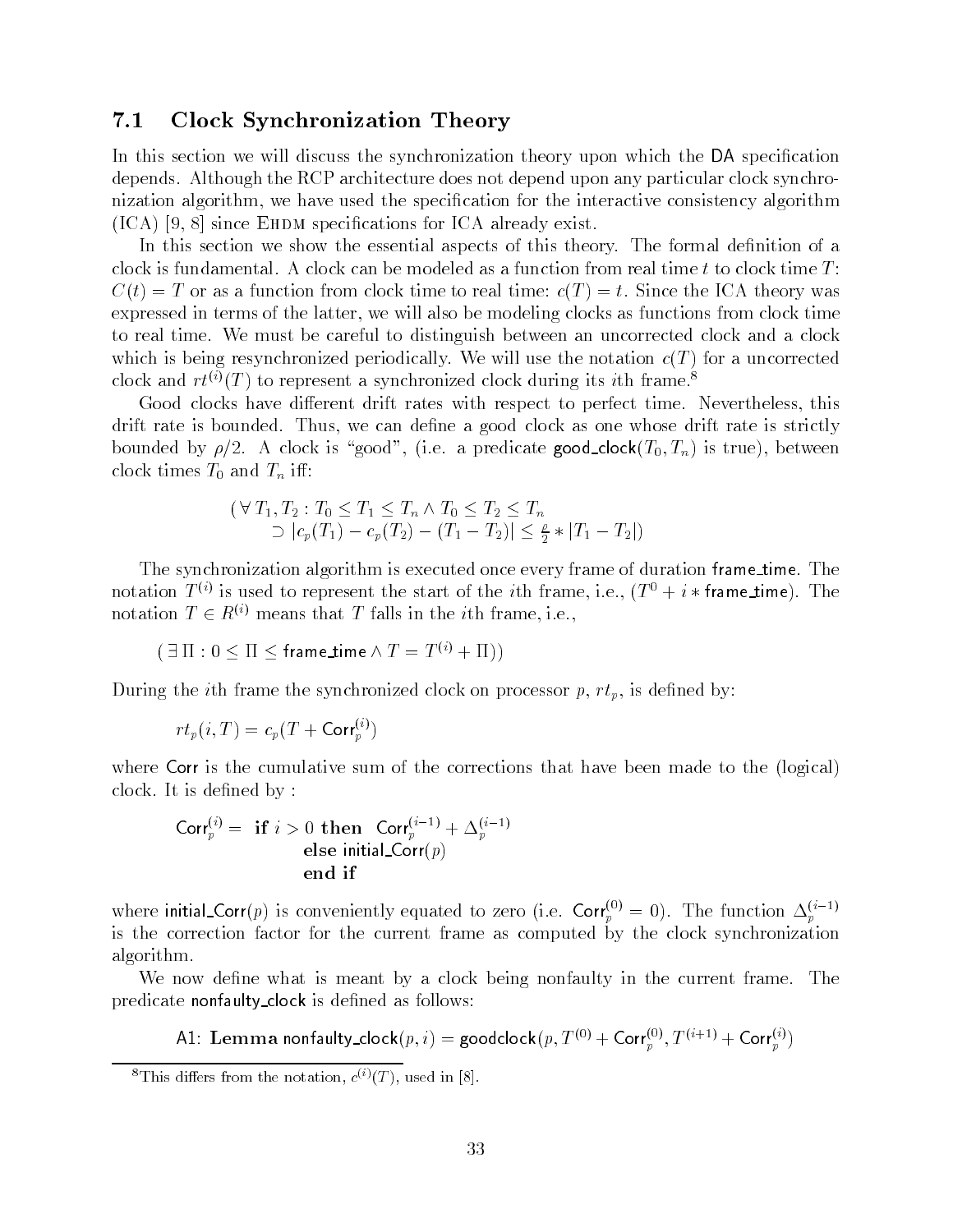Note that in order for a clock to be non-faulty in the current frame it is necessary that it has been working continuously from time  $0<sup>9</sup>$ 

The clock synchronization theory provides two important properties about the clock synchronization algorithm, namely that the skew between good clocks is bounded and that the correction to a good clock is always bounded. The maximum skew is denoted by  $\delta$  and the maximum correction is denoted by  $\Sigma$ . More formally,

Clock Synchronization Conditions: For all nonfaulty clocks  $p$  and  $q$ :

- S1:  $\forall I \in R^{\vee} : |T l_p^{\vee}(I)| = r l_q^{\vee}(I) | \leq \delta$
- S2:  $|\text{Corr}_{p}^{(+)'}| < \Sigma$

The value of  $\delta$  is determined by several key parameters of the synchronization system:  $\rho, \epsilon, \delta_0, m$ , nrep listed in table 2. The formal definition of  $\rho$  has already been given. The

| parameter  | meaning                                                   |
|------------|-----------------------------------------------------------|
|            | upper bound on drift rate of a good clock                 |
| $\epsilon$ | upper bound on error in reading another processor's clock |
| $\delta_0$ | upper bound on initial skew                               |
| m          | maximum number of faulty clocks tolerated                 |
| nrep       | number of clocks in system                                |

Table 2: Meaning of Synchronization Parameters

parameter  $\epsilon$  is a bound on the error in reading another processor's clock. The synchronization algorithm requires that every processor in the system obtain an estimate of its skew relative to every other clock in the system. The hotation  $\Delta_{qg}^{ss}$  is used to represent the skew between clocks q and p during the *i*th frame as perceived by  $\overline{p}$ . Thus, the real time at which p's clock reads  $T_0 + \Delta_{ap}^{(i)}$  should be very close to the real time that q's clock reads  $T_0$ . This is constrained by an axiom to be less than  $\epsilon$ :

**Axiom** If conditions S1 and S2 hold throughout the *i*th frame, then  
\n**nonfaulty clock**
$$
(p, i) \land \text{nonfaulty clock}(q, i)
$$
  
\n
$$
\supset |\Delta_{qp}^{(i)}| \leq \text{sync_time}
$$
\n
$$
\land (\exists T_0 : T_0 \in S^{(i)} \land |rt_p^{(i)}(T_0 + \Delta_{qp}^{(i)}) - rt_q^{(i)}(T_0)| < \epsilon)
$$

The amount of time reserved for executing the clock synchronization algorithm is denoted by the constant sync\_time.

The third parameter,  $\delta_0$ , is constrained as follows:

AU: AXIOM  $|TL_p^{\infty}(0) - TL_q^{\infty}(0)| \leq 0_0$ 

<sup>&</sup>lt;sup>9</sup>This is a limitation not of the operating system, but of existing, mechanically verified fault-tolerant clock synchronization theory. Future work will concentrate on how to make clock synchronization robust in the presence of transient faults.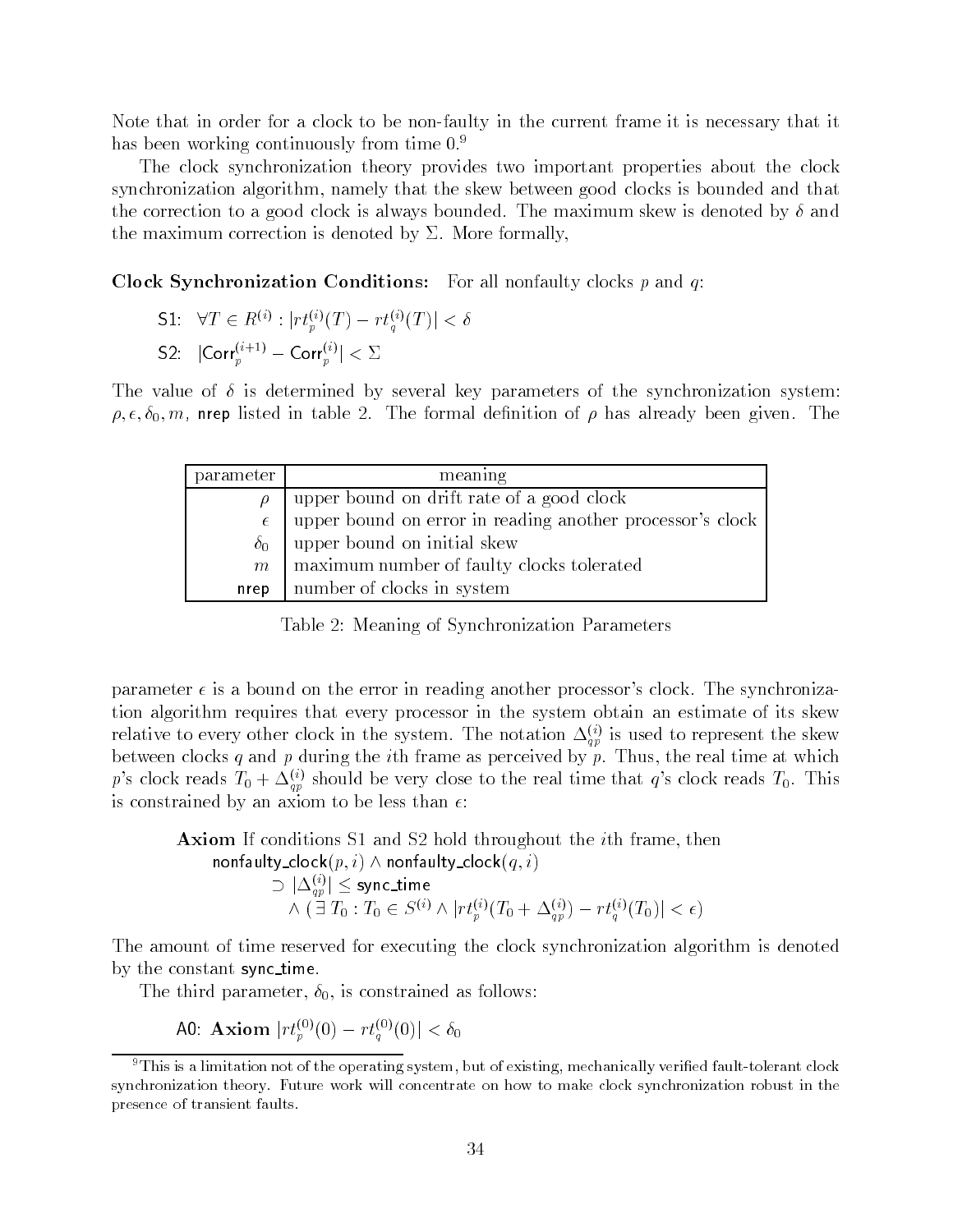Thus,  $\delta_0$  bounds the initial clock skew.

The property that the ICA clock synchronization algorithm meets the two synchronization conditions S1 and S2 was proved in [8]. These were named Theorem 1 and Theorem 2: formally as:

$$
\begin{array}{ll}\text{Theorem\_1: Theorem} \\ \text{S1A}(i) \supset (\forall p, q : (\forall T : \\ \text{nonfaulty\_clock}(p, i) \land \text{nonfaulty\_clock}(q, i) \land T \in R^{(i)} \\ \supset |rt_p^{(i)}(T) - rt_q^{(i)}(T)| \le \delta)\end{array}
$$

Theorem 2: Theorem  $|\text{Corr}_{p}^{(1)}| \leq 2$ 

where the premise for Theorem  $1$ ,  $$1A$ , is defined by:

 $(i \times i : (\forall r : (m + 1 \leq r \text{ and } r \leq n) \supset \text{nonfaulty\_clock}(r, i)))$ 

and where  $m$  is equal to the maximum number of faulty processors.

We have used the following equivalent but more convenient premise:  $S1A$ : function [period  $\rightarrow$ bool] ==  $(\lambda i : \text{enough-clocks}(i))$ .<sup>10</sup> where

enough clocks: function period  $\rightarrow$  bool] =  $(\lambda i : 3 * num\_good\_clocks(i, nrep) > 2 * nrep)$ 

and

```
num good clocks: Recursive function period, nat \rightarrow nat =
   (\lambda i, k : if k = 0 \vee k > nrep
          then 0
          elsif nonfaulty_clock(k, i)then 1 + num good clocks(i, k - 1)else num good clocks(i, k - 1)end if) by num_measure
```
The theorems proved in [8] also depend upon the following axioms not mentioned above.

A2\_aux: A xiom  $\Delta_{pp}^{yy} = 0$ C0: Axiom  $m <$  nrep  $\wedge m \le$  nrep  $-$  num good clocks $(i, n$ rep)  $\mathsf{C1}\cdot\mathbf{A}\times\mathbf{iom}$  frame\_time  $\geq 3 *$  sync\_time C2: Axiom sync\_time  $\geq \Sigma$ C3: Axiom  $\Sigma \geq \Delta$ C4: Axiom  $\Delta \geq 0 + \epsilon + \frac{1}{2} *$  sync\_time C5: Axiom  $\delta \ge \delta_0 + \rho *$  frame\_time C6: Axiom  $\delta \geq 2 * ( \epsilon + \rho * \text{sync_time}) + 2 * m * \Delta / (n \text{rep} - m)$  $+$  nrep  $*\rho *$  frame\_time/(nrep  $- m$ ) +  $\rho * \Delta$  $+$  nrep  $*\rho * \Sigma/(\text{nrep} - m)$ 

 $10$ Note that this form also subsumes axiom C0 below.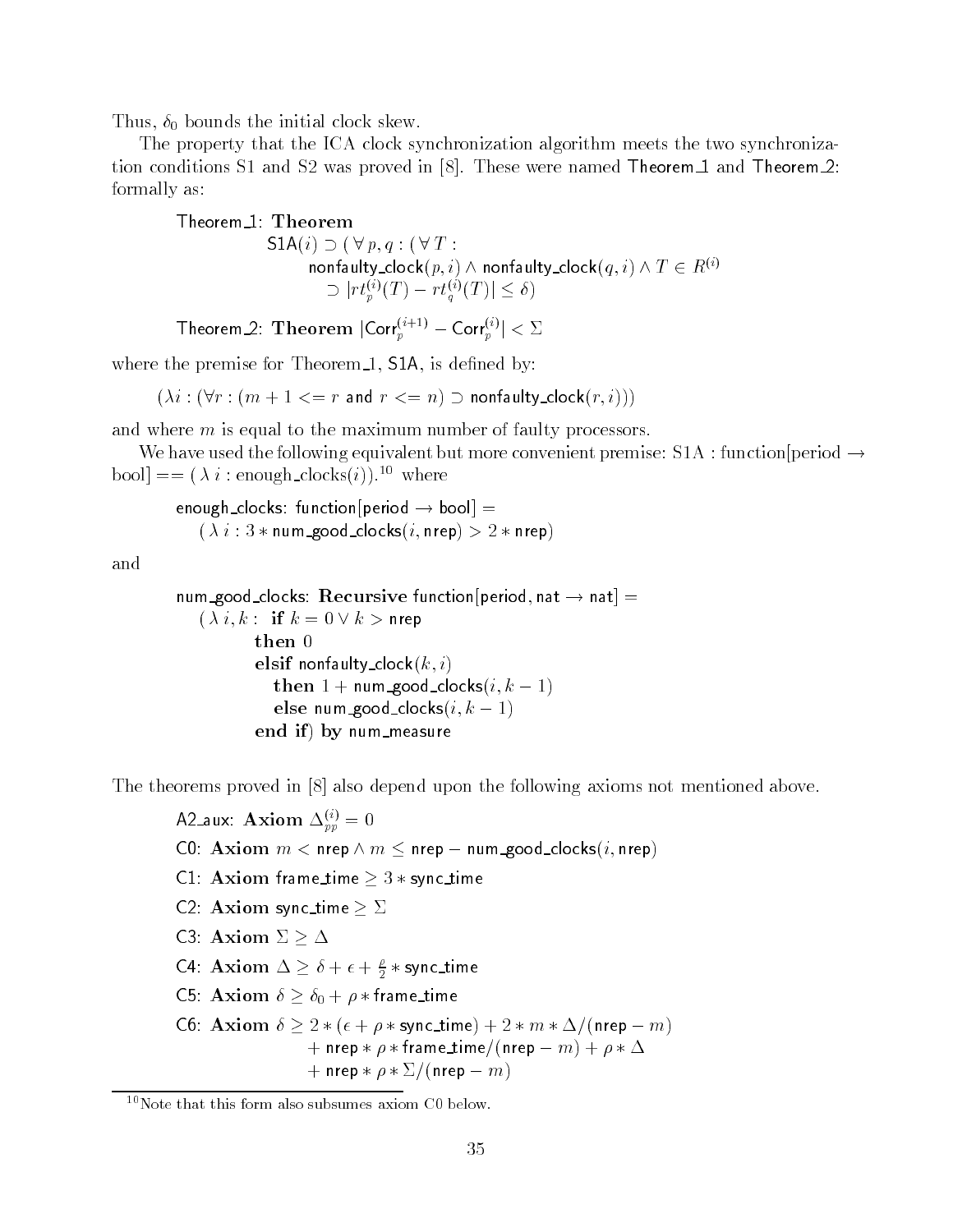With the S1A premise expanded, the main synchronization theorem becomes:

```
sync_thm: Theorem enough_clocks(i)
                   \Rightarrow ( \forall p, q : (\forall I : I \in R^{\leftrightarrow} \land nonfaulty_clock(p, i) \land nonfaulty_clock(q, i)<br>
\Rightarrow |rt_p^{(i)}(T) - rt_q^{(i)}(T)| \leq \delta)
```
The proof that DA implements DS depends crucially upon this theorem.

### 7.2 The DA Formalization

Now that a clock synchronization theory is at our disposal, the DA model can be specified. Two new fields are added to the state vector associated with each processor: lclock and cum\_delta:

```
da_proc_state: Type = Record healthy : nat,
                                 proc state : Pstate; mailbox : MBvec;
                                 lclock : logical clocktime;
                                 cum_delta : number
                        end record
```
The complete DAstate is:

```
\mathsf{D}\mathsf{A}state: \mathbf{Type}=\mathbf{Recard} phase : phases;
                                     sync_period : nat,
                                     proc : da_proc_array
                          end record
```
where **da\_proc\_state** is defined by:

da proc array:  $Type = array$  [processors] of da proc state

The sync\_period field holds the current frame of the system. Note this does not represent the frame counter on any particular processor, but rather the ideal, unbounded frame counter.

The lclock field of a DAstate stores the current value of the processor's local clock. The real-time corresponding to this clock time can be found through use of the auxiliary function da rt.

da\_rt: function[DAstate, processors, logical\_clocktime  $\rightarrow$  realtime] =  $(\lambda da, p, T : c_p(T + da.\text{proc}(p).\text{cum\_delta})$ 

This function corresponds to the rt function of the clock synchronization theory. Thus,  $d$ a\_rt(s,p,T) represents processor p's synchronized clock. Given a clock time T in the current frame (s.sync\_period), da\_rt returns the real-time that processor p's clock reads T. The current value of the cumulative correction is stored in the field cum delta.

Every frame the clock synchromization algorithm is executed, and  $\Delta_p^\vee$  is added to **cum\_delta.** Note that this corresponds to the Corr function of the clock synchronization theory. The relationship between  $c_p$ , da\_rt, and cum\_delta is illustrated in figure 9.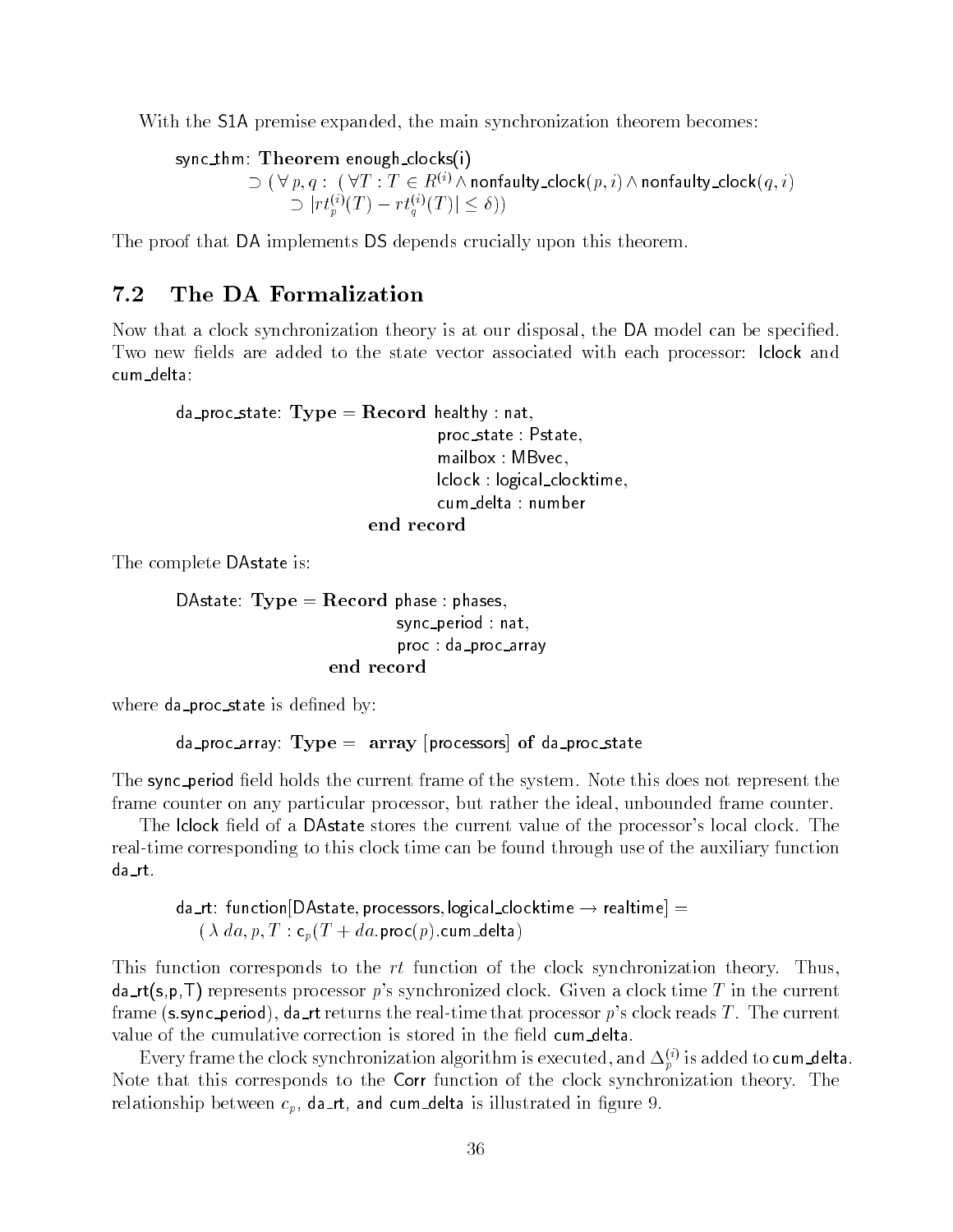![](_page_40_Figure_0.jpeg)

Figure 9: Relationship between  $c_p$  and da\_rt

Since the original ICA clock theory was not cast into the state-machine framework used in this work, it is necessary to show that the the  $d$ -t function is equivalent to the rt function of the clock synchronization theory. The first step is to equate the period of the clock synchronization with the length of a frame in the operating system. Since the length of the period in the clock theory is a parameter of the theory, this is accomplished by setting it equal to frame length. Similarly, the execution time of the synchronization algorithm is a parameter of the clock theory which is set equal to sync\_period.<sup>11</sup> The clock synchronization theory also requires that a constraint be placed on the duration of the sync phase:

### AXIOM: duration(sync) >= sync\_period

The next step is to equate the clocks of the state-machine with the clocks in the sync theory. This is done by proving the following lemma:

da\_rtlem: Lemma reachable(
$$
da
$$
)  $\wedge$  nonfaulty clock( $p$ ,  $da$ .sync\_period)  
 $\supset$  da\_rtl( $da$ ,  $p$ ,  $T$ ) = rt<sub>p</sub><sup>(da</sup>.sync\_period) $(T)$ 

This lemma follows from the fact that in every period (during the sync phase) the cum delta field is incremented by  $\Delta_i$ :

 $t.\mathsf{proc}(\imath).\mathsf{cum\_delta} = s.\mathsf{proc}(\imath).\mathsf{cum\_delta} + \Delta_i^{***}$ 

The algorithm that is specified in the clock theory uses  $\Delta_i$  as its correction factor each frame. The exact same correction factor is used in the DA model. Thus, the RCP system executes

<sup>&</sup>lt;sup>11</sup>These are named R and S in [9, 8]. However, these names conflicted with their use in [1].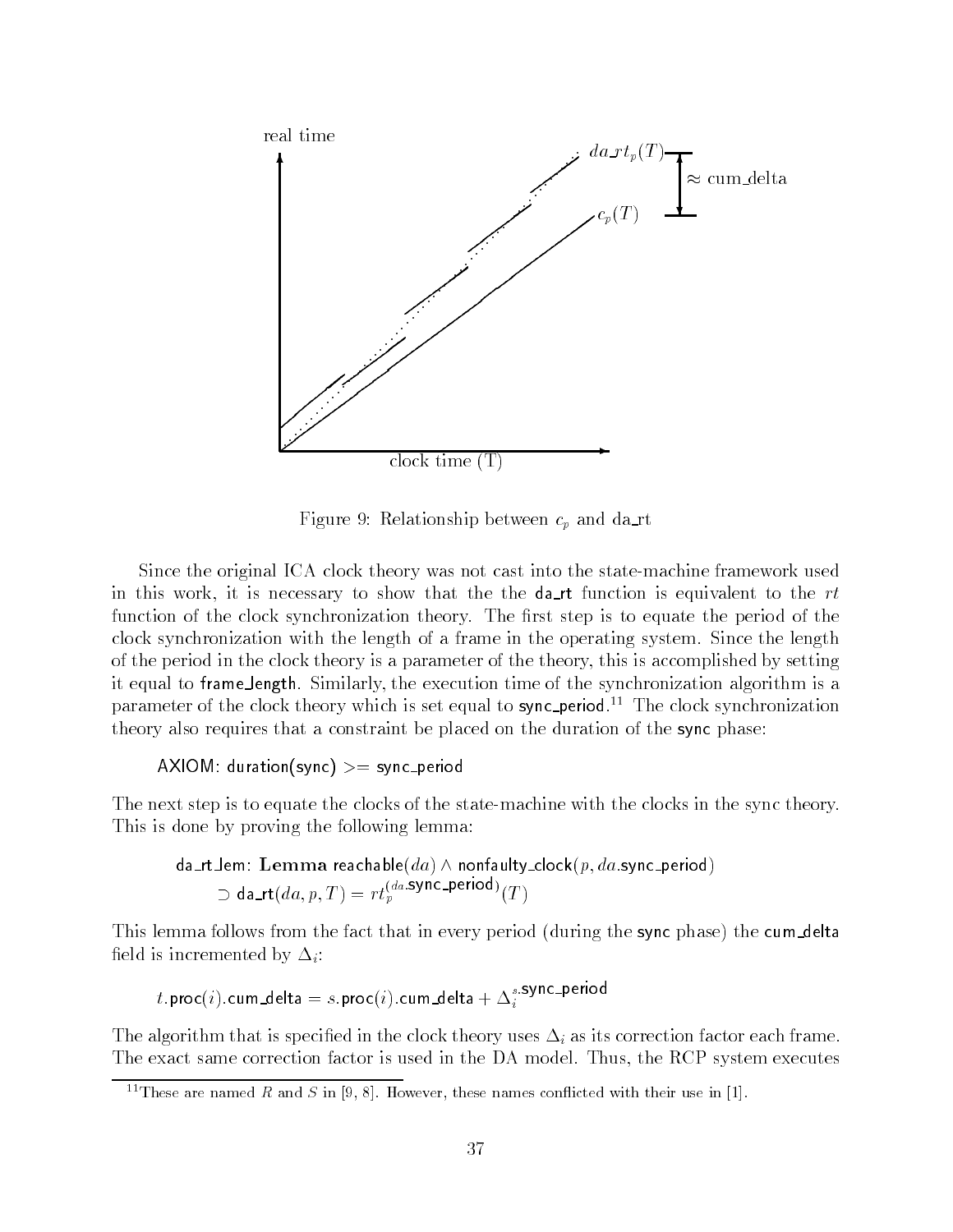the same algorithm as specified in the clock theory, and cum delta will always be equal to Corr. Thus,  $rt_p = da_rrt_r$ .

The specication of time-critical behavior in the DA model is accomplished using the da\_rt function. For example, the broadcast\_received function is expressed in terms of da\_rt:

broadcast\_received: <code>function[DAstate</code>, <code>DAstate</code>, processors  $\rightarrow$  <code>bool]  $=$ </code>  $(\lambda s,t,q:(\forall p:$  $(s.\textsf{proc}(p).\textsf{healthy} > 0)$  $\wedge$  da\_rt( $s, p, s$ .proc( $p$ ).iclock)  $+$  max\_comm\_delay  $\sim$  da\_rt(t, q, t.proc(q).iclock)  $\cup$  [.proc(q):mailbox(p) = s.proc(p):mailbox(p)

Thus, the data in the incoming bin  $p$  on processor  $q$  is only defined to be equal to the value broadcast by p (i.e. s.proc(p).mailbox(p)) when the real time on the receiving end (i.e.  $\textsf{da\_rt}(t, q, t.\textsf{proc}(q).$ lclock) is greater than  $\textsf{da\_rt}(s, p, s.\textsf{proc}(p).$ lclock) plus max\_comm\_delay. This specication anticipates the design of a communications system that can deliver a message in a bounded amount of time, in particular within max comm delay units of time.

In the DA level there is no single transition that covers the entire frame. There is only a transition relation for a phase. The  $\mathcal{N}_{da}$  relation is:

 $\mathcal{N}_{da}$ : function[DAstate, DAstate, inputs  $\rightarrow$  bool]  $=$  $(\lambda s, t, u:$  enough\_hardware $(t) \wedge t$ .phase  $=$  next\_phase $(s)$ .phase)  $\wedge$  (  $\vee$   $\vee$  : if s.phase  $=$  sync then  $\mathcal{N}_{da}^{s}(s,t,i)$ else  $t.\text{proc}(i).$ healthy =  $s.\text{proc}(i).$ healthy  $\wedge$  t.proc(t).cum delta  $=s.\mathsf{proc}(t).c$ um delta  $\wedge$  t.sync\_period  $=s$  sync period  $\wedge$  (nonfaulty clock( $\imath, s.$ sync period)  $\vdash$  $\supset$  clock advanced(s.proc(i).iclock, i.proc(i).iclock, duration(s.phase)))  $\supset$  $\cup$  clock\_advanced(s.proc( $i$ ).lclock,  $i$ .proc $(\lambda(s)$ .phase  $=$  compute  $\cup$   $\mathcal{N}_{da}^{c}(s,t,u,i))$  $\wedge$  (s.pnase = compute  $\supset \mathcal{N}_{da}^{i}(s,t,u,\imath)$ )<br> $\wedge$   $(s.\mathsf{phase} = \mathsf{broadcast} \supset \mathcal{N}_{da}^{b}(s,t,i))$  $\wedge$  ( $s.$ phase = broadcast  $\supset {\mathcal{N}_{da}^i(s,t,s)} \ \wedge \ (s.\mathsf{phase} = \mathsf{vote} \supset {\mathcal{N}_{da}^v(s,t,i)})$ end if))

Note that the transition to a new state is only valid when the **enough-hardware** function holds in the next state. This function is defined as follows:

enough\_hardware: <code>function[DAstate</code>  $\rightarrow$  <code>bool]  $=$ </code>  $(\lambda t : \mathsf{maj\_working}(t) \land \mathsf{enough\_clocks}(t.\mathsf{sync\_period}))$ 

maj working is defined identically in RS, DS, and DA. Its definition is presented in section 3.3. The definition of enough clocks appears in section 7.1.

As in the DS level, the state transition relation  $\mathcal{N}_{da}$  is defined in terms of four subrelations, each of which applies to a particular phase type. These are called  $\mathcal{N}_{da}$ ,  $\mathcal{N}_{da}$ ,  $\mathcal{N}_{da}$ and  $\mathcal{N}_{da}^s$ .

The  $\mathcal{N}_{da}^c$  sub-relation is: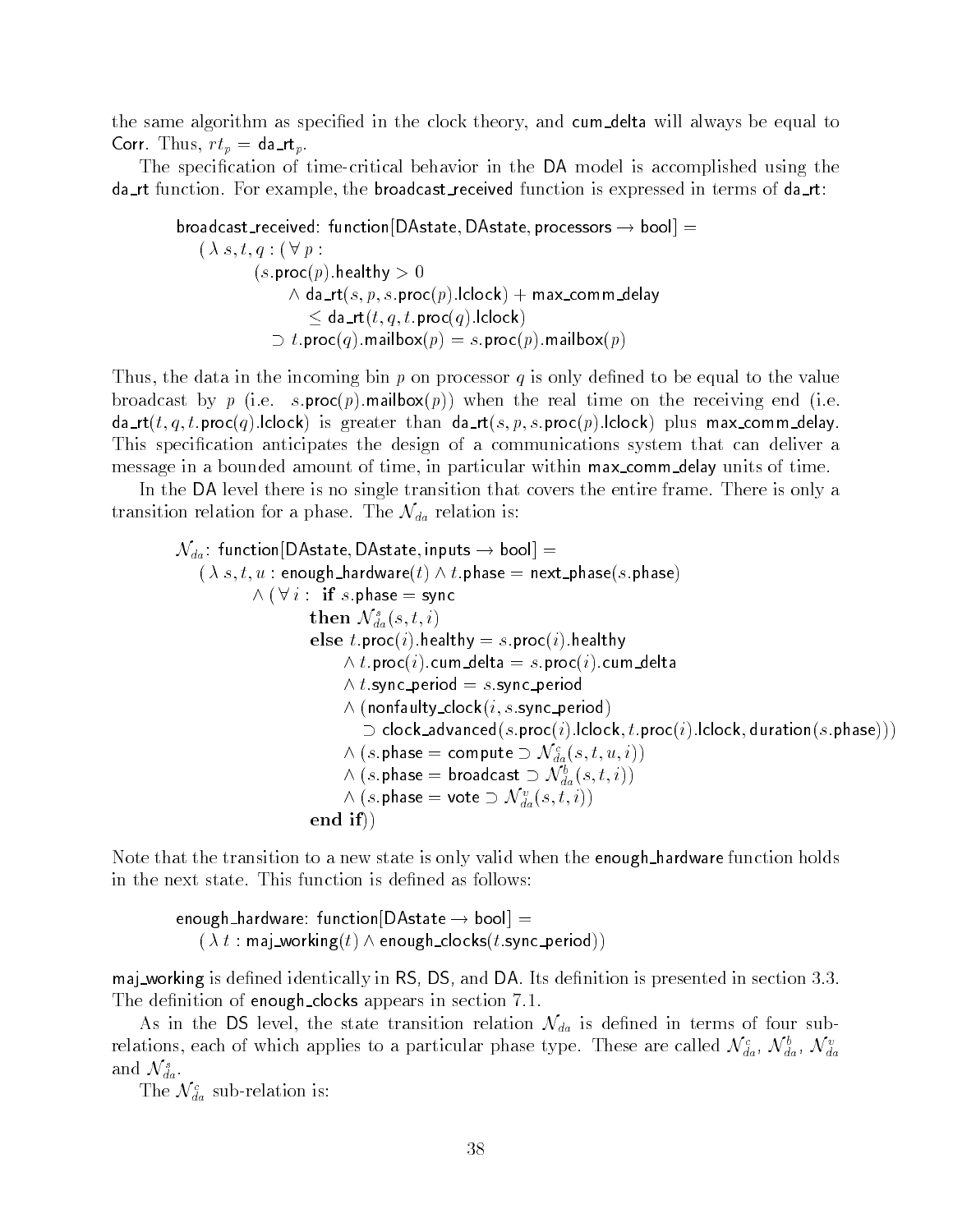$N_{\bar{d}a}\colon$  function[DAstate; DAstate; inputs; processors  $\to$  bool]  $\,=\,$  $(\lambda s, t, u, i)$ s.proc(i).healthy  $> 0$  $U$  t.proc(t).proc\_state  $= J_c(u, s.\textsf{proc}(t).\textsf{proc\_state})$  $\wedge$  t:proc(t):mailbox(t)  $=$   $f_s(f_c(u, s.\text{proc}(t).\text{proc\_state}))$ 

Just as in the corresponding DS relation, the **proc**state field is updated with the results of the computation,  $f_c(u, s.\text{proc}(i).\text{proc\_state})$ . Also, the mailbox is loaded with the subset of the results to be broadcast as defined by the function  $f_s$ . Unlike the DS model, the local clock time is changed in the new state. This is accomplished by the predicate clock advanced, which is not based on a simple incrementation operation because the number of clock cycles consumed by an instruction stream will exhibit a small amount of variation on real processors. The function clock advanced accounts for this variability, meaning the start of the next phase is not deterministically related to the start time of the current phase.

 $\nu$ : number clock advanced: function[logical\_clocktime, logical\_clocktime, number  $\rightarrow$  bool] =  $(\lambda X,Y,D: X + D * (1 - \nu) \leq Y \wedge Y \leq X + D * (1 + \nu))$ 

where  $\nu$  represents the maximum rate at which one processor's execution time over a phase can vary from the *nominal* amount given by the **duration** function.  $\nu$  is intended to be a nonnegative fractional value,  $0 \leq \nu < 1$ . The nominal amount of time spent in each phase is specied by a function named duration:

duration: function [phases  $\rightarrow$  logical\_clocktime]

However, the actual amount of clock time spent in a phase is not fixed, but can vary within limits. For example, the actual duration of the compute phase can be anything from  $(1 \nu$ )  $\star$  duration(compute) to  $(1 + \nu) \cdot \star$  duration(compute). The value of  $\nu$  is a parameter of the specification and can be set to any desired value. However, there are some constraints on the implementation that are expressed in terms of  $\nu$ :

broadcast duration: Axiom duration(broadcast)\*(1 $-\frac{c}{2}$ ) $-$ 2\* $\nu$ \*duration(compute) $-\nu$ \*duration(broadcast)) $\delta \geq$  max\_comm\_delay broadcast duration2: Axiom duration(broadcast)  $-2*\nu *$  duration(compute)  $-\nu *$  duration(broadcast)  $>= 0$ pos durations: Axiom  $0 \leq (1 - \nu) *$  duration(compute)  $\land$   $0 \leq (1 - \nu) *$  duration(broadcast)  $\wedge$   $0$   $\le$   $=$  (1  $\nu$ )  $\ast$  duration(vote)  $\wedge$   $0$   $\le$   $=$  (1  $\nu$ )  $\ast$  duration(sync) all durations: Axiom  $(1 + \nu) *$  duration(compute)  $+ (1 + \nu) *$  duration(broadcast)  $\sim$  frame time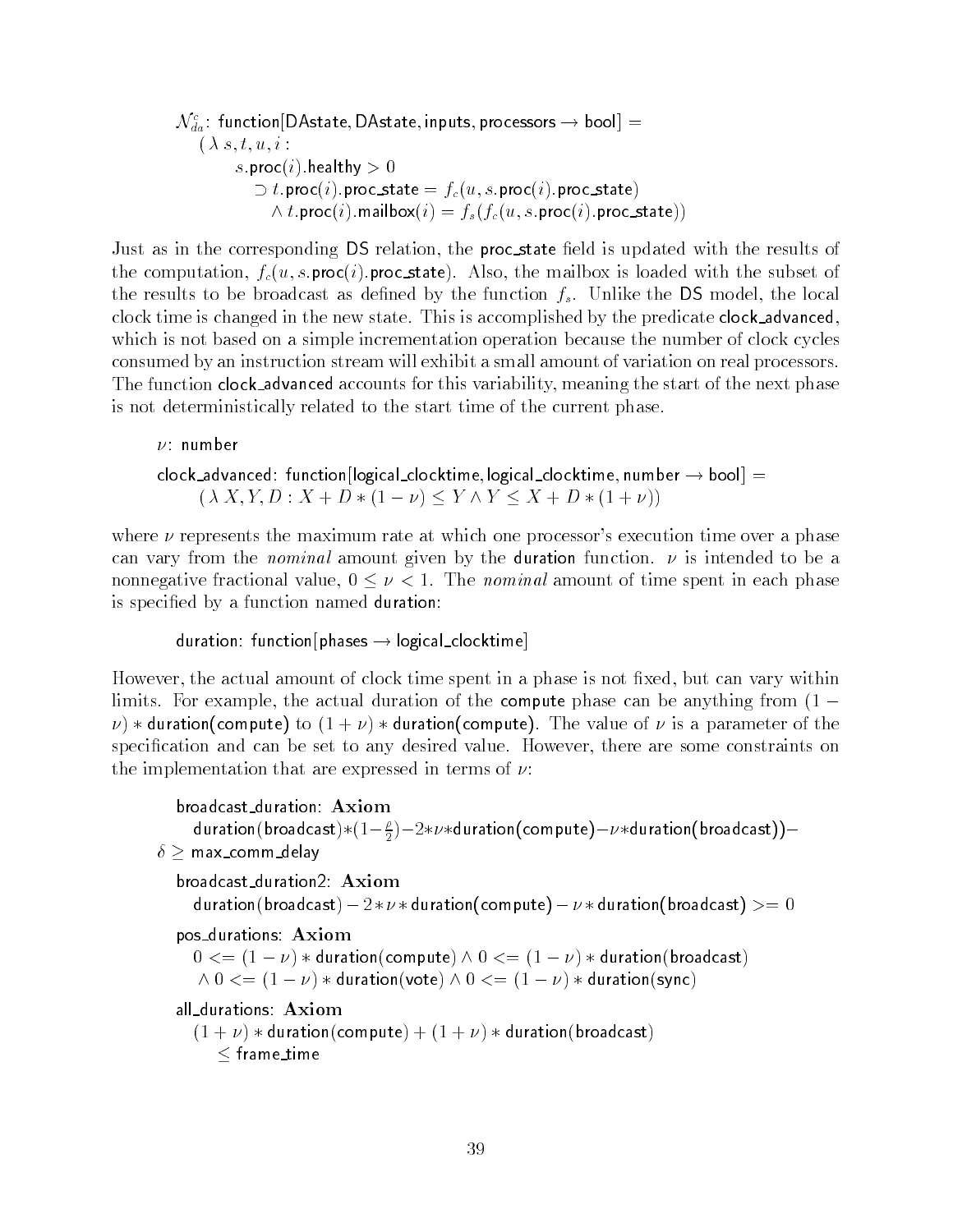The constants  $\rho$  and  $\delta$  are drawn from the clock synchronization theory, as explained in section 7.1.

There may be many possible causes of the variation in execution times on different processors. The asynchronous interface between a processor and its memory can lead to different execution times between two processors even when they execute exactly the same instructions on exactly the same data. Another possible cause of different execution times could be the use of different schedules on different processors.

The  $\mathcal{N}_{da}$  sub-relation is:

```
\mathcal{N}_{da}: function[DAstate, DAstate, processors \rightarrow bool] =(\lambda s, t, i : s.\text{proc}(i).healthy > 0\cup i.proc(i).proc_state =s .proc(i).proc_state
               \wedge broadcast received(s, t , i ))
```
As in the corresponding DS relation, the proc\_state field remains unchanged and the broadcast received relation must hold. When it holds, all the nonfaulty processors receive the values sent by other nonfaulty processors. However, this is now contingent upon certain constraints on the times that things happen.

The  $\mathcal{N}_{da}^{v}$  sub-relation is:

```
N_{\v{da}}: function[DAstate, DAstate, processors \rightarrow bool] =(\lambda s, t, i : s.\text{proc}(i). \text{healthy} > 0)\cup \iota.proc(\iota).mailbox =s.proc(\iota).mailbox
                  \wedge t.proc(\imath).proc_state = f_v(s.\mathsf{proc}(\imath). \mathsf{proc\_state}, s.\mathsf{proc}(\imath). \mathsf{mainbox}))
```
As before, the mailbox field remains unchanged and the local processor state is updated with the result of voting the values broadcast by the other processors.

The  $\mathcal{N}_{da}^s$  sub-relation is:

```
N_{\v{da}}: function[DAstate, DAstate, processors \rightarrow bool] =(\lambda s, t, i : (s.\textsf{proc}(i)).\textsf{healthy} > 0)\cup i.proc(i).proc_state = s.proc(i).proc_state)
                 \wedge (t.proc(t).healthy >0t: proc(i):healthy t = 1 + s: proc(i):healthy
                           \wedge nonfaulty_clock(\imath,\iota.sync_period)) \qquad\wedge t.sync_period = 1 + s.sync_period
                 \wedge (nonfaulty clock(\imath, s.sync period) \wedget . proc( i ) . iclock t = 1 + s . sync _period ) * trame_time t\wedge t.\mathsf{proc}(\imath).\mathsf{cum\_delta} = s.\mathsf{proc}(\imath).\mathsf{cum\_delta} + \Delta_i \quad \overline{\phantom{s}} \qquad \phantom{m}) )
```
During the sync phase, the processor state remains unchanged. As in the DS specication, the healthy field is incremented by one. Unlike the DS model, the local clock time is changed in the new state. For this sub-relation, the clock is not advanced in accordance with the function clock advanced, because this phase is terminated by a clock interrupt. At a predetermined local clock time, the clock interrupt fires and the next frame is initiated. The specification requires that the interrupts fire at clock times that are integral multiples of the frame length, frame time.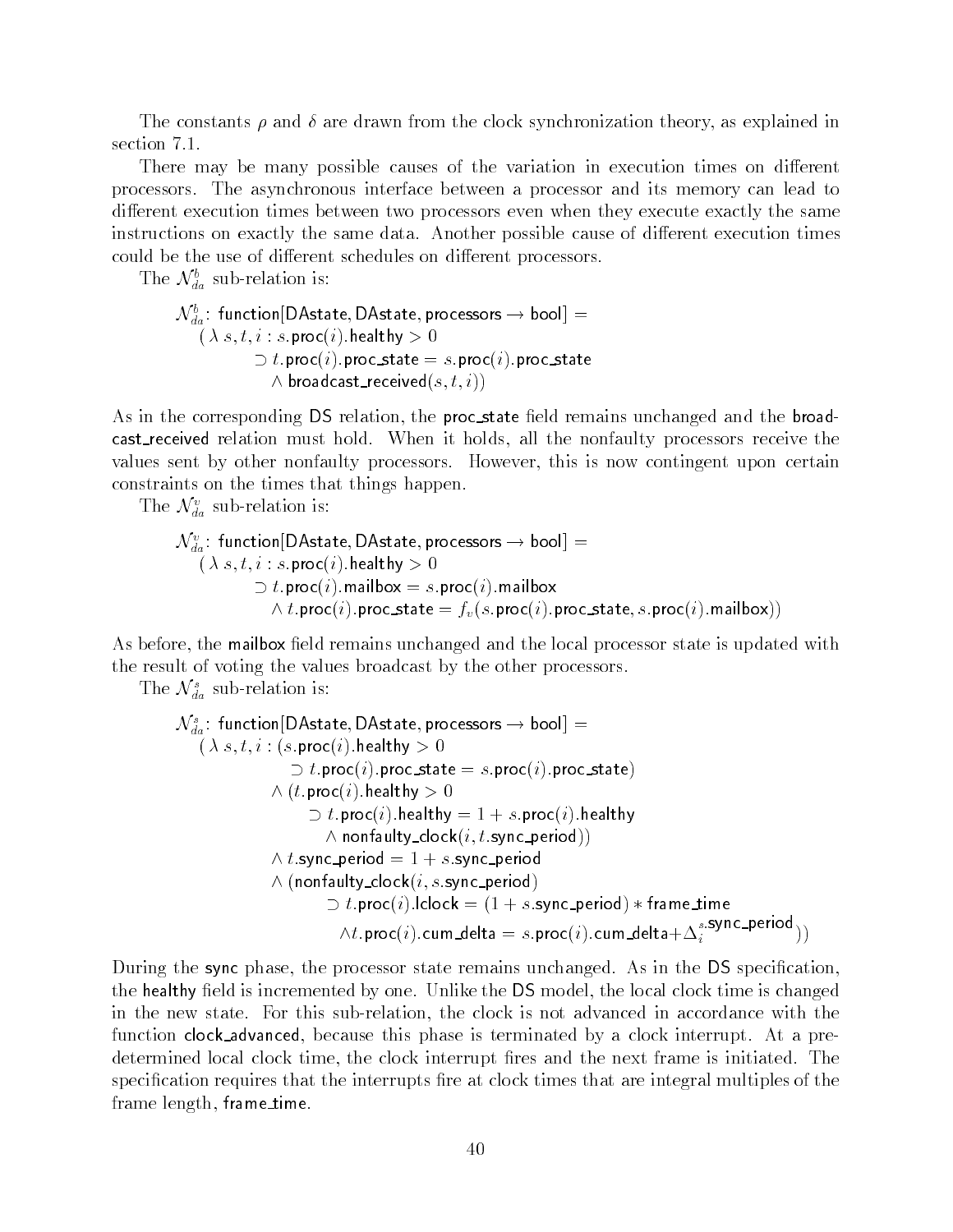In addition to requirements conditioned on having a nonfaulty processor, the DA speci fications are concerned with having a nonfaulty clock as well. It is assumed that the clock is an independent piece of hardware whose faults can be isolated from those of the corresponding processor. Although some implementations of a fault-tolerant architecture such as RCP could execute part of the clock synchronization function in software, thereby making clock faults and processor faults mutually dependent, we assume that RCP implementations will have a dedicated hardware clock synchronization function. This means that a clock can continue to function properly during a transient fault period on its adjoining processor. The converse is not true, however. Since the software executing on a processor depends on the clock to properly schedule events, a nonfaulty processor having a faulty clock may produce errors. Therefore, a one-way fault dependency exists.

|           |            | Processor |            |         |
|-----------|------------|-----------|------------|---------|
| Clock     | Function   | Faulty    | Recovering | Working |
| Faulty    | Voting     |           |            |         |
|           | Clock sync |           |            |         |
| Nonfaulty | Voting     |           |            |         |
|           | Clock sync |           |            |         |

Figure 10: Relationship of clock and processor faults.

Figure 10 summarizes the interaction between clock faults and processor faults. It shows for each combination of fault mode whether a processor can make a sound contribution to voting the state variables and whether a clock can properly contribute to clock synchronization. These conditions have been encoded in the various DA specications. In particular, the relation  $\mathcal{N}_{da}^s$  shown above requires that for a processor to be nonfaulty in the next frame it must have a nonfaulty clock through the end of that frame. Recall that the definition of nonfaulty clock requires that it be continuously nonfaulty from time zero.<sup>12</sup>

The predicate initial da puts forth the conditions for a valid initial state. The initial phase is set to compute and the initial sync period is set to zero. Each element of the DA state array has its healthy field equal to recovery period and its proc\_state field equal to initial proc\_state.

```
initial da: function [DAstate \rightarrow bool] =
    (\lambda s : s.\mathsf{phase} = \mathsf{compute} \land s.\mathsf{sync}\_\mathsf{period} = 0\wedge ( \vee \vee : s.proc(\vee).healthy = recovery period
                              \wedge s.proc(i).proc_state = initial proc state
                              \wedge s.proc(\imath).cum delta = 0 -\wedge s.proc(i).lclock = 0 \wedge nonfaulty_clock(i, 0))) =
```
As before, the constant recovery period is the number of frames required to fully recover a processor's state after experiencing a transient fault. By initializing the healthy fields to this

 $12$ This does not represent a deficiency in the design of the DA model but rather is a limitation imposed by the existing, mechanically verified clock synchronization algorithm. Future work will concentrate on liberating the clock synchronization property from this restriction.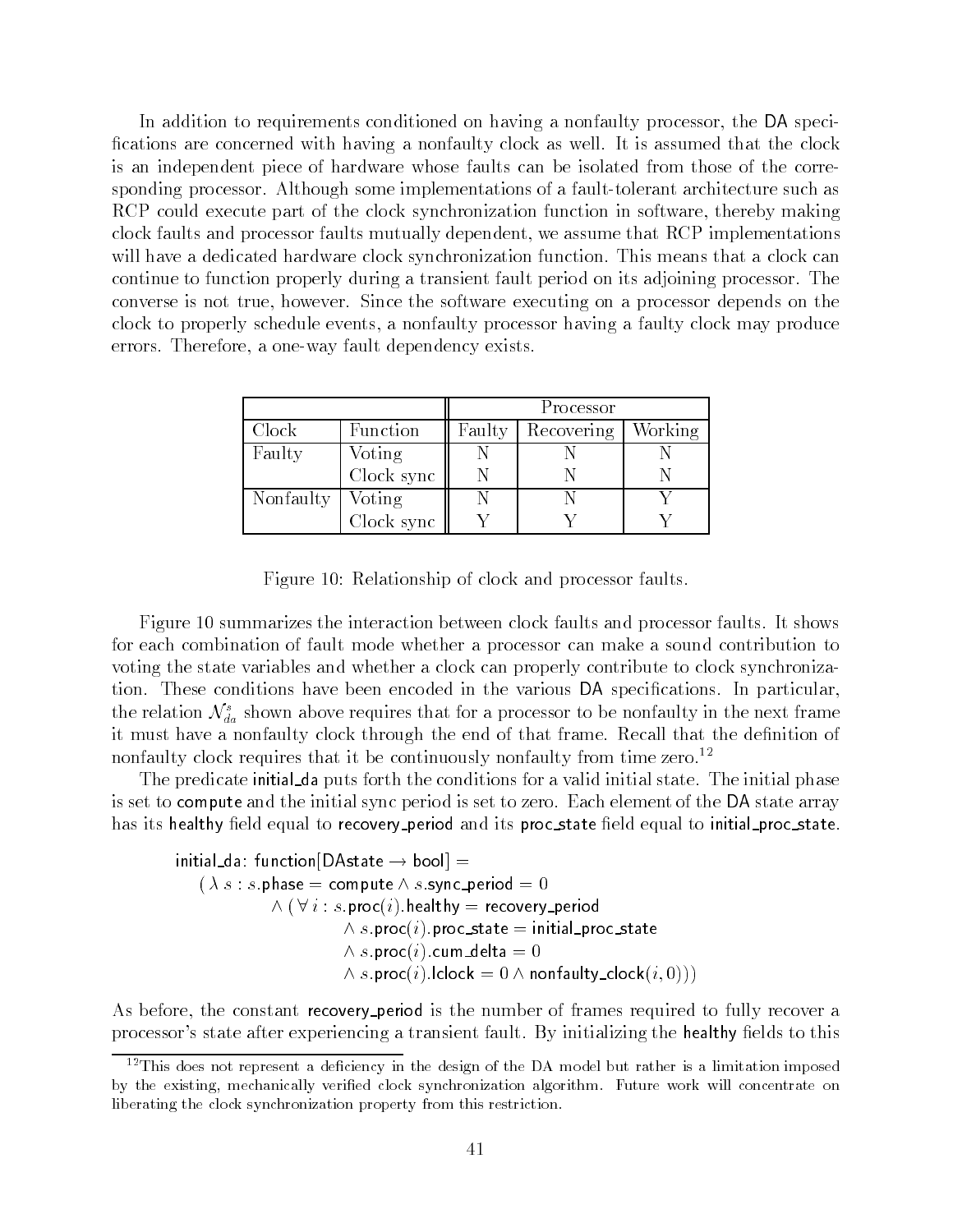value, we are starting the system with all processors *working*. Note that the mailbox fields are not initialized; any mailbox values can appear in a valid initial DAstate.

#### DA to DS Proof 8

# 8.1 DA to DS Mapping

The DA to DS mapping function, DAmap, is defined as:

```
\mathsf{DAmap}\colon\mathsf{function}[\mathsf{DAstate}\to\mathsf{DState}] =(\lambda da : \texttt{ss\_update}(da, \texttt{nrep}) \textbf{ with } [(\texttt{phase}) := da.\texttt{phase}])
```
where **ss\_update** is given by:

```
ss_update: Recursive function [DAstate, nat \rightarrow DSstate] =
    (\lambda da, k : if (k = 0) \vee (k > nrep)
            then ds0
            else ss_update(da, k - 1)with [(\text{proc})(k) := \text{dsproc}with [(\text{healthy}) := \text{da.proc}(k) \cdot \text{healthy},
                              (proc_state) := da.proc(k).proc_state;
                              (\text{mailbox}) := \text{da.proc}(k). mailbox]]
            end if) by da_measure
```
Thus, the lclock, cum\_delta, and sync\_period fields are not mapped (i.e., are abstracted away) and all of the other fields are mapped identically. To establish that DA implements DS, the commutativity diagram of figure 11 must be shown to commute. To establish that the

![](_page_45_Figure_8.jpeg)

Figure 11: Commutative Diagram for DA to DS Proof

diagram commutes, the following formulas must be proved:

phase\_commutes: Theorem reachable $(s) \wedge \mathcal{N}_{da}(s, t, u) \supset \mathcal{N}_{ds}(\mathsf{DAmap}(s), \mathsf{DAmap}(t), u)$ initial maps: Theorem initial  $da(s) \supset$  initial  $ds(DAmap(s))$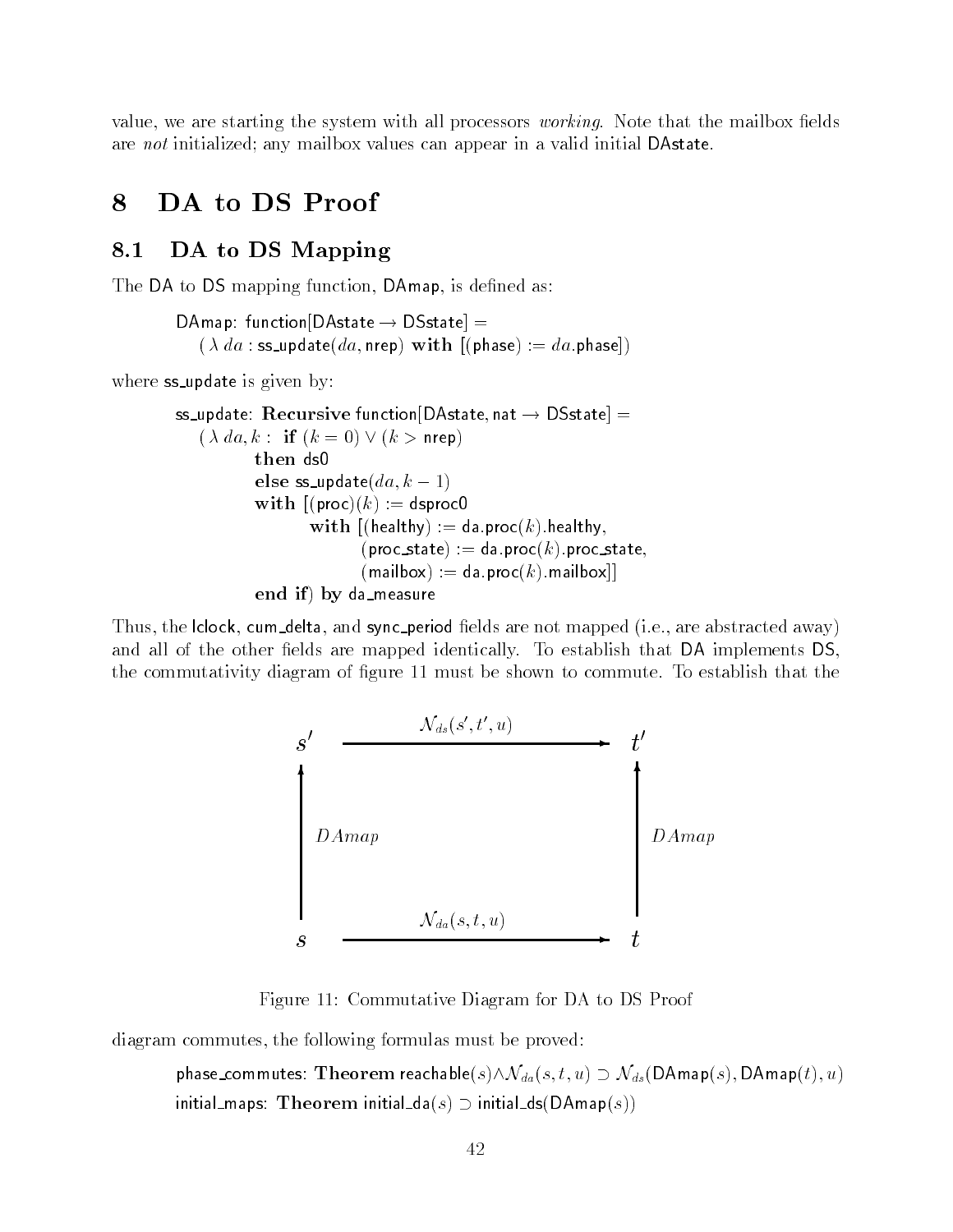The lemmas below directly follow from the definition of the mapping.

map 1: Lemma  $\mathsf{DAmap}(s)$ . proc $(i)$ . healthy  $=s.\mathsf{proc}(i)$ . healthy map 2: Lemma DAmap(s).proc(i).proc\_state = s.proc(i).proc\_state map 3: Lemma DAmap(s). phase  $=s$ . phase map 4: Lemma DAmap(s).proc(i).mailbox = s.proc(i).mailbox map 7: Lemma DS.maj\_working(DAmap(s)) = DA.maj\_working(s)

# 8.2 The Proof

The phase commutes theorem must be shown to hold for all four phases. Thus, the proof is decomposed into four separate cases, each of which is handled by a lemma of the form:

phase\_com $X$ : Lemma s.phase  $=\mathcal{X} \wedge \mathcal{N}_{da}(s, t, u) \supset \mathcal{N}_{ds}(\mathsf{DAmap}(s), \mathsf{DAmap}(t), u)$ 

where  $X$  is any one of {compute, broadcast, vote, sync}. The proof of this theorem requires the expansion of the  $\mathcal{N}_{da}$  relation and showing that the resulting formula logically implies  $\mathcal{N}_{ds}$ (DAmap(s), DAmap(t), u).

### 8.2.1 Decomposition Scheme

The proof of each lemma phase\_com  $X$  is facilitated by using a common, general scheme for each phase that further decomposes the proof by means of four subordinate lemmas. The general form of these lemmas is as follows:

Lemma 1:  $s.\mathsf{phase} = \mathcal{X} \wedge \mathcal{N}_{da}(s,t,u) \supset (\forall\, i: \mathcal{N}_{da}^\mathcal{X}(s,t,i))$ **Lemma 2:** s.phase  $=\mathcal{X} \wedge \mathcal{N}_{da}^{\mathcal{X}}(s,t,i) \supset \mathcal{N}_{ds}^{\mathcal{X}}(D\mathsf{Amap}(s),D\mathsf{Amap}(t),i)$ **Lemma 3:** s.phase =  $X \wedge DS$ .maj\_working(tt)  $\wedge (\forall i : \mathcal{N}_{ds}^X(ss, tt, i)) \supset$  $\mathcal{N}_{ds}(ss,tt,u)$ 

Lemma 4: s.phase =  $X \wedge N_{da}(s, t, u) \supset \text{DS.maj}_working(DAmap(t))$ 

A few differences exist among the lemmas for the four phases, but they adhere to this scheme fairly closely. The phase com  $X$  lemma follows by chaining the four lemmas together:

 ${\cal N}_{da}(s,t,u) \supseteq ( \triangledown i : {\cal N}_{da}(s,t,i)) \supseteq$  $\begin{array}{l} \mathcal{N}_{da}(s,t,u) \supset (\triangledown i : \mathcal{N}_{da}^{\perp}(s,t,i)) \supset \ \mathcal{N}_{ds}^{\perp}(\mathsf{DAmap}(s),\mathsf{DAmap}(t),i)) \supset \mathcal{N}_{ds}(\mathsf{DAmap}(s),\mathsf{DAmap}(t),u) \end{array}$ 

In three of the four cases above, proofs for the lemmas are elementary. The proof of Lemma 1 follows directly from the definition of  $\mathcal{N}_{da}$ . Lemma 3 follows directly from the definition of  $\mathcal{N}_{ds}$ . Lemma 4 follows from the definition of  $\mathcal{N}_{da}$ , enough hardware and the basic mapping lemmas.

Futhermore, in three of the four phases, the proof of Lemma 2 is straightforward. For all but the **broadcast** phase, Lemma 2 follows from the definition of  $\mathcal{N}_{ds}^*$ ,  $\mathcal{N}_{da}^*$ , and the basic mapping lemmas.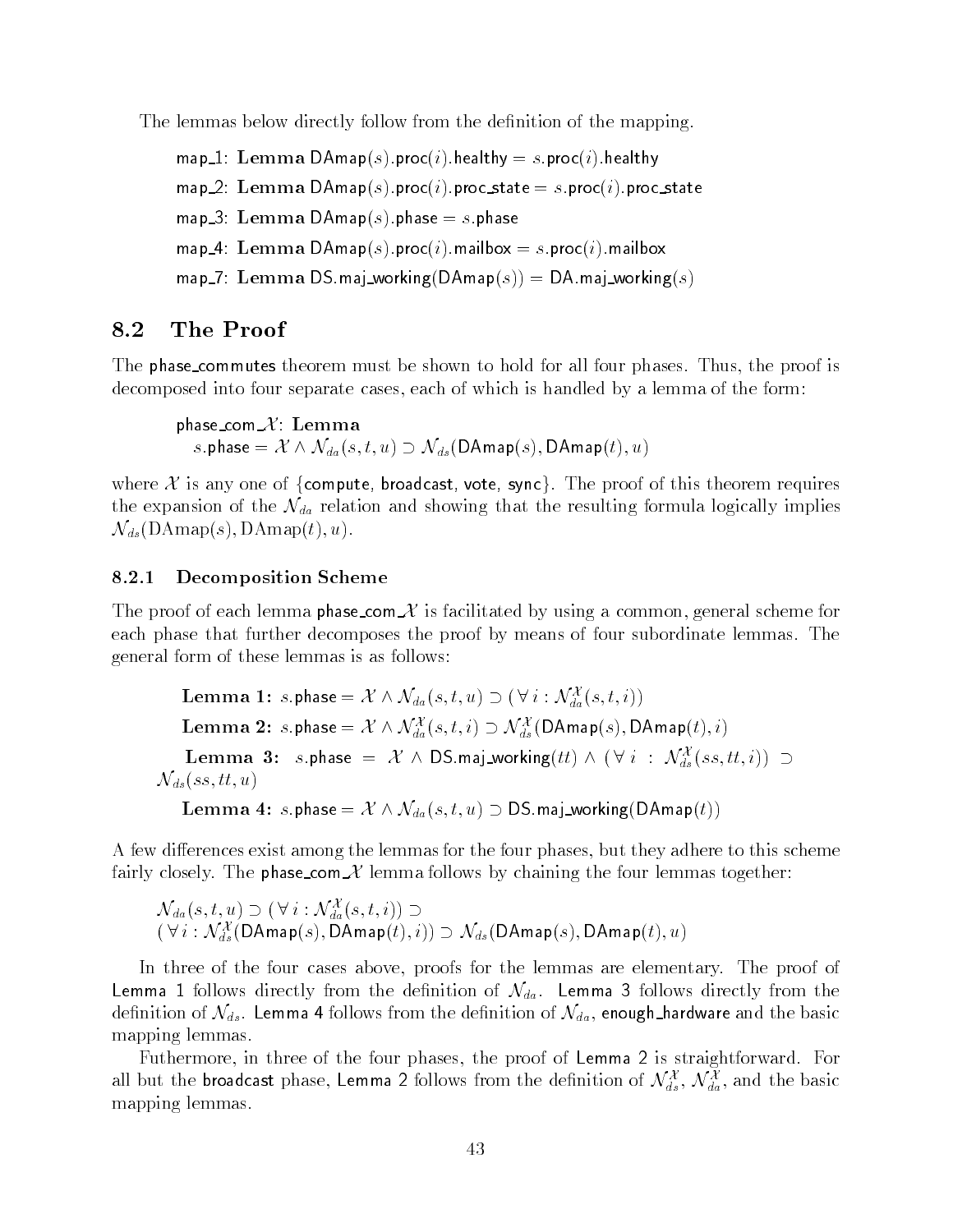However, in the broadcast phase, Lemma 2 from the scheme above, which is named com broadcast 2, is a much deeper theorem. The broadcast phase is where the effects of asynchrony are felt; we must show that interprocessor communications are properly received in the presence of asynchronously operating processors. Without clock synchronization we would be unable to assert that broadcast data is received. Hence the need to invoke clock synchronization theory and its attendant reasoning over inequalities of time.

### 8.2.2 Proof of com\_broadcast\_2

The lemma com broadcast  $2$  is the most difficult of the four lemmas for the broadcast phase. It follows from the definition of  $\mathcal{N}_{ds}$ ,  $\mathcal{N}_{da}$ , the basic mapping lemmas and a fairly difficult lemma, com\_broadcast\_5:

```
com broadcast 5: Lemma
  reachable(s) \wedge \mathcal{N}_{da}(s,t,u) \wedge s.phase = broadcast
   \wedge s.proc( \imath ) . healthy > U \wedge broadcast received(s, \imath , \imath )
          \supset proadcast_received(DAmap(s), DAmap(t), t)
```
This lemma deals with the main difference between the DA level and the DS level—the timing constraint on the function broadcast received:

broadcast\_received: function [DAstate, DAstate, processors  $\rightarrow$  bool] =  $(\lambda s,t,q:(\forall p:$  $(s.\textsf{proc}(p).\textsf{healthy} > 0)$  $\wedge$ da\_rt $(s, p, (s.\textsf{proc}(p).lclock)+\textsf{max\_comm\_delay} \leq \textsf{da\_rt}(t, q, t.\textsf{proc}(q).lclock)$  $\cup$  [.proc(q):mailbox(p) = s.proc(p):mailbox(p)

The timing constraint

 $\textsf{da}_\textsf{int}(s, p, s.\textsf{proc}(p).\textsf{lclock}) + \textsf{max}_\textsf{comm}\_\textsf{delay} \leq \textsf{da}_\textsf{int}(t, q, t.\textsf{proc}(q).\textsf{lclock})$ 

must be discharged in order to show that the DA level implements the DS level. The following lemma is instrumental to this goal.

ELT: Lemma 
$$
T_2 \geq T_1 + \mathsf{bb} \wedge (T_1 \geq T^0) \wedge (\mathsf{bb} \geq T^0) \wedge T_2 \in R^{(\mathsf{SP})} \wedge T_1 \in R^{(\mathsf{SP})}
$$

\nAnd  $\wedge$  nonfaulty clock( $p, \mathsf{sp}) \wedge \mathsf{nonfaulty\_clock}(q, \mathsf{sp}) \wedge \mathsf{enough\_clock}(\mathsf{sp})$ 

\nand  $T_1(\mathsf{sp}) \wedge T_2 \geq r t_1(\mathsf{sp}) \wedge T_1 + (1 - \frac{\rho}{2}) * |\mathsf{bb}| - \delta$ 

This lemma establishes an important property of timed events in the presence of a faulttolerant clock synchronization algorithm and is proved in the next subsection. Suppose that on processor q an event occurs at  $T_1$  according to its own clock and another event occurs on processor  $p$  at time  $T2$  according to its own clock. Then, assuming that the clock times fall within the current frame and the clocks are working and the system still is safe (i.e. more than two thirds of the clocks are non-faulty), then the following is true about the real times of the events:

$$
rt_{p}^{(\text{SP})}(T_2)\geq rt_q^{(\text{SP})}(T_1)+(1-\tfrac{\rho}{2})*|\text{bb}{}|-\delta
$$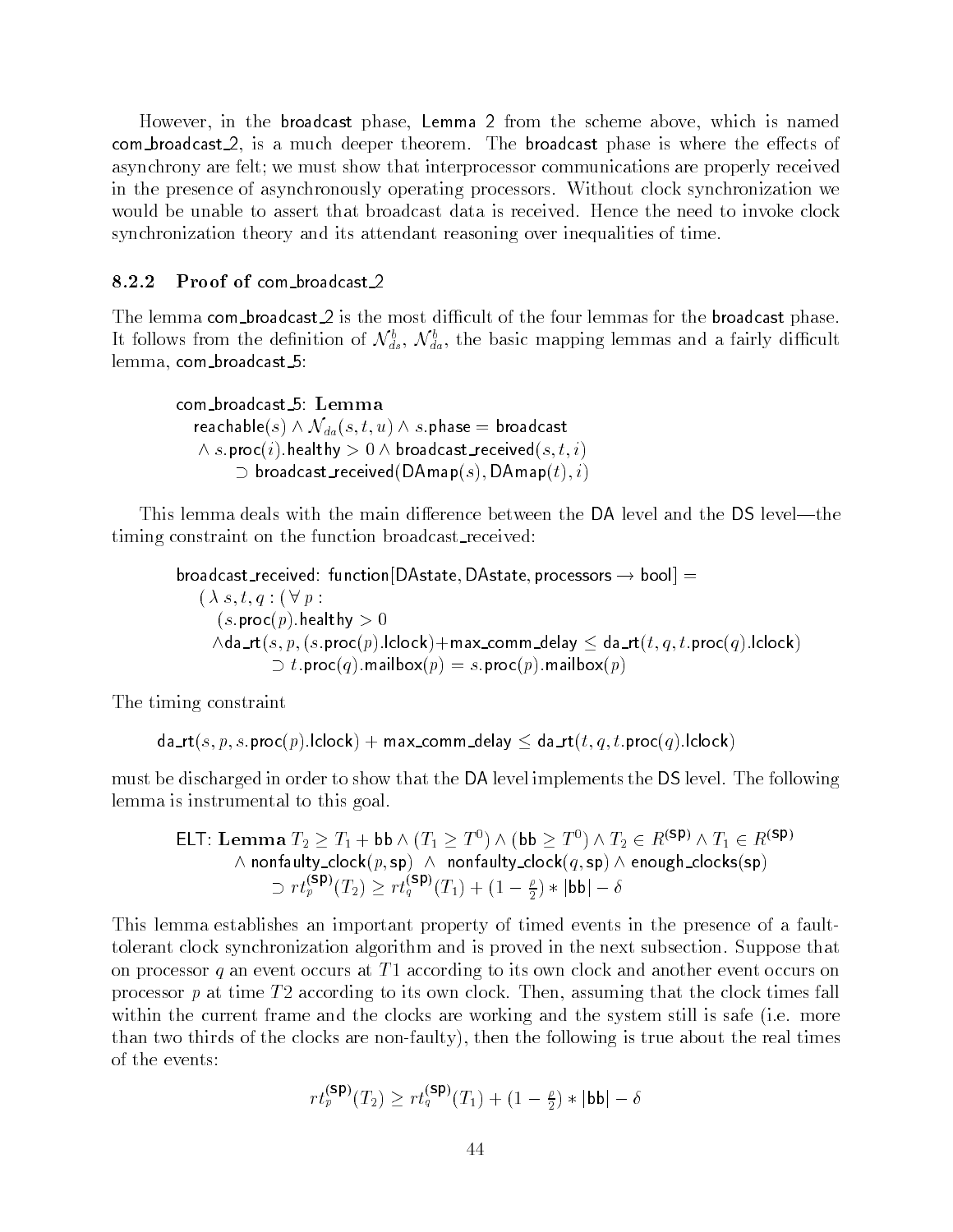where  $\mathsf{bb} = T_2 - T_1, T_1 = s.\mathsf{proc}(p).$ lclock and  $T_2 = t.\mathsf{proc}(q).$ lclock.

If we apply this lemma to the broadcast phase, letting T1 be the time that the sender loads his outgoing mailbox bin and T2 is the earliest time that the receivers can read their mailboxes (i.e. at the start of the vote phase), we know that these events are separated in mailboxes (i.e. at the start of the **vote** p<br>time by more than  $(1 - \frac{\rho}{2}) * |bb| - \delta$ .

In this case bb is approximately equal to duration(broadcast). However, since there may be some variations in the time spent in the compute and broadcast phases on different processors (i.e. they can drift from the nominal value at a rate less than  $\nu$ ), the analysis is a little tricky. First consider the situation where processor q is sending a message to processor p during its broadcast phase. Let r be the state at the start of the compute phase, s be the state at the start of the broadcast phase and t be the state at the start of the vote phase:

$$
r \stackrel{compute}{\longrightarrow} s
$$
   
  $s \stackrel{broadcast}{\longrightarrow} t$ 

Then, let

 $Rq =$  the clock time at the start of the compute phase on processor q  $=$  $Sq =$  the clock time at the start of the broadcast phase on processor q  $=$  $Tq =$  the clock time at the start of the vote phase on processor q  $Rp =$  the clock time at the start of the compute phase on processor p  $Sp =$  the clock time at the start of the broadcast phase on processor p  $Tp =$  the clock time at the start of the vote phase on processor p  $=$ 

This is illustrated in figure 12. By the definition of clock advanced, the following can be

![](_page_48_Figure_7.jpeg)

Figure 12: Relationship between phase times on different processors

established:

```
( \exists pdurc, pdurb, qdurc, qdurb :
      near(pdurc, compute) \wedge near(pdurb, broadcast)
      ^ near(qdurc; compute) ^ near(qdurb; broadcast)
      \wedge Rp = Rq
```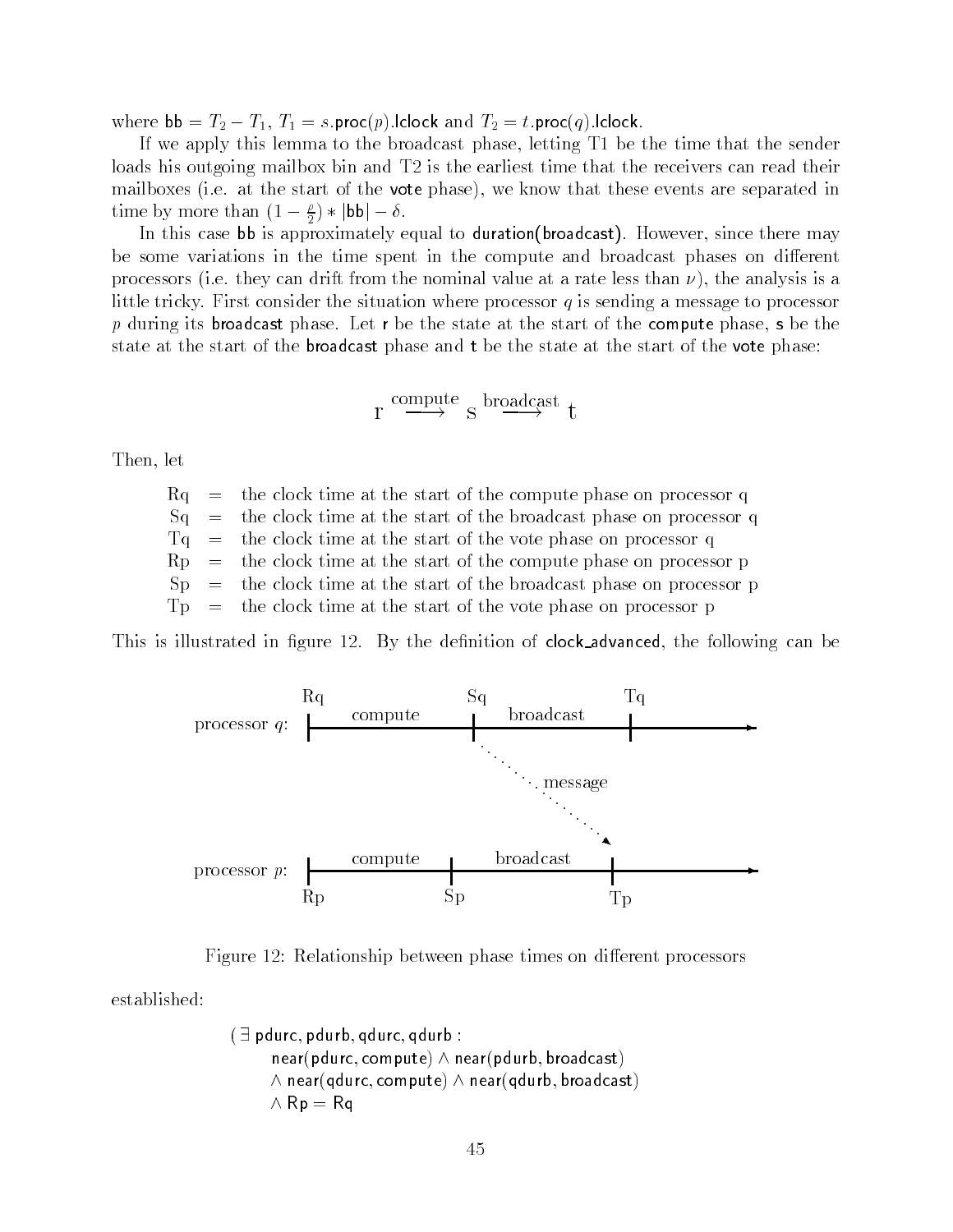$\wedge$  Sq  $=$  Rq  $+$  qaurc  $\land$  Tp  $\equiv$  Sq  $-$  gaurc  $+$  paurc  $+$  paurb))

where near(dur, ph) is given by

 $near(dw,rph) = (1 - \nu) * duration(ph) \leq dur \leq (1 + \nu) * duration(ph)$ 

This result depends upon a critical invariant of the system:

$$
(\forall p, q : s.\mathtt{phase} = \mathtt{compute} \land \mathtt{nonfaulty\_clock}(p, s.\mathtt{sync\_period}) \land \mathtt{nonfaulty\_clock}(q, s.\mathtt{sync\_period}) \newline \supset s.\mathtt{proc}(p).lclock = s.\mathtt{proc}(q).lclock)
$$

given that the state s is reachable(s). This invariant exists in the system because of the use of an interrupt timer to initiate the start of a frame on each of the processors at the pre-determined times *i* \* frame time. Using the definition of  $R^{(1)}$  and the axioms pos durations and all\_durations, we obtain:

$$
\begin{array}{ll}\n\text{nonfaulty\_clock}(p, i) \land \text{nonfaulty\_clock}(q, i) \\
\supset \text{Sq} \in R^{(i)} \land \text{Tp} \in R^{(i)} \\
\land \text{Tp} \geq \text{Sq} + \text{duration}(\text{broadcast}) \\
&\quad -2 * \nu * \text{duration}(\text{compute}) - \nu * \text{duration}(\text{broadcast})\n\end{array}
$$

where i is the current synchronization period (i.e.  $i = r$  sync\_period = s.sync\_period = t.sync period). We now have a relationship between the clock time that the message was sent and the clock time that it was received in a form appropriate for application of the ELT theorem. In other words,  $T_2 = T \rho$ ,  $T_1 = Sq$  and  $bb = pdurc - qdurc + pdurb$ . Thus, we can convert the relationship between the events expressed in clock times to a relationship between the real times of these events:

$$
rt_{p}^{(i)}(\mathsf{Tp}) \geq rt_{q}^{(i)}(\mathsf{Sq}) + (1 - \tfrac{\rho}{2})*| \mathsf{duration}(\mathsf{broadcast}) - \mathsf{Epsi}| - \delta
$$

where Epsi  $= 2 * \nu *$  duration(compute) +  $\nu *$  duration(broadcast). Using the broadcast duration implementation axiom:

broadcast duration: Axiom duration(broadcast)  $*$  (1  $\frac{2}{2}$ )  $-$  2  $*$   $\nu$   $*$  duration(compute)  $\theta-\nu*$  duration( broadcast ))  $\theta-\nu*$  max comm delay

we have:

 $r\iota_{p}^{\scriptscriptstyle \vee}$ (+p)  $\geq r\iota_{q}^{\scriptscriptstyle \vee}$ (5q) + max\_comm\_delay

Using the da\_rt\_lem lemma:

$$
da\_rt(t,q,\mathsf{Tq}) >= da\_rt(s,p,\mathsf{Sq}) + \mathsf{max\_comm\_delay}
$$

This will discharge the premise of broadcast received. Thus,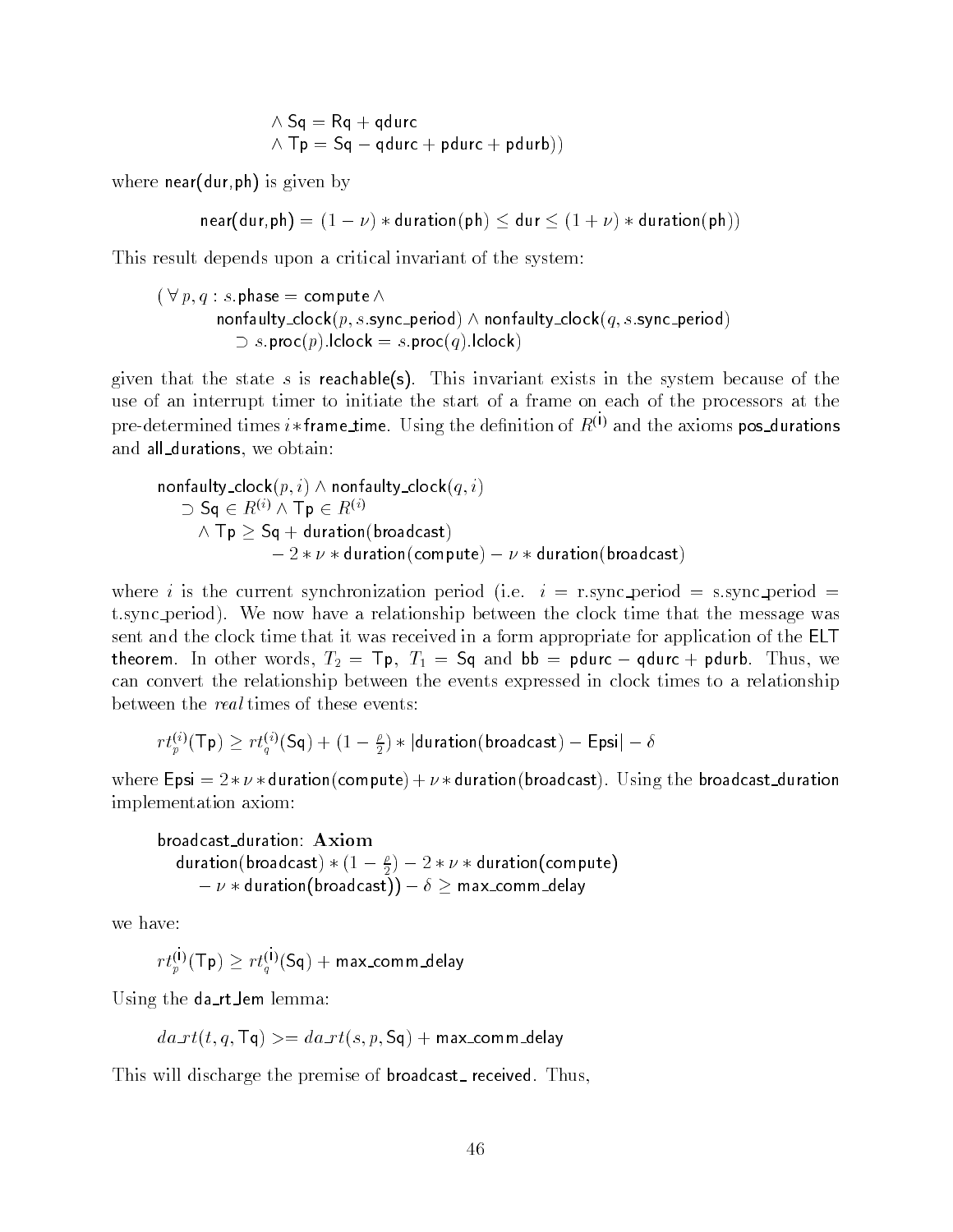com broadcast 5: Lemma

reachable $(s) \wedge \mathcal{N}_{da}(s, t, u) \wedge s$ .phase = broadcast  $\wedge$  s.proc( p): healthy  $>$  0  $\wedge$  broadcast received(s, t, p)  $=$  $\supset$  proadcast\_received(DAmap(s), DAmap(t), p)

Of course there are several technicalities such as the reachable  $(da)$  premise that must be discharged in order to apply the da\_rt\_lem lemma and the other state invariants and establishing that s.proc(p).healthy  $> 0 \supset$  nonfaulty\_clock(p, s.sync\_period).

Proof of ELT Lemma: In this section we prove,

Lemma 1 (earliest later time Lemma)  $T_2 = T_1 + BB$  $\wedge$  (T1  $\geq$  T  $^*$  )  $\wedge$  (BB  $\geq$  T  $^*$  )  $\wedge$  nonfaulty\_clock(p, i)  $\wedge$  nonfaulty\_clock(q, i)  $^ \wedge$  enough clocks(i)  $\wedge$   $T_2 \in R^{(1)} \wedge T_1 \in R^{(2)}$  $\wedge$  enough\_clocks(*i*)  $\wedge$   $I_2 \in R^{\vee} \wedge I_1 \in R^{\vee}$ <br>  $\supset rt_p^{(i)}(T_2) \ge rt_q^{(i)}(T_1) + (1 - \frac{\rho}{2}) * |BB| - \delta$ 

from which the ELT lemma immediately follows.

**Proof.** This lemma depends primarily upon the definition of a good clock and the synchronization theorem (i.e. sync\_thm). The good clock definition yields:

goodclock( $q, I^-, I_1^+$  bb )  $\wedge$  ( $I_1 \geq I^+$  )  $\wedge$  (bb  $\geq I^+$ )  $^$  $c_1 \circ cR(q, T^*, T_1 + BB) \wedge (T_1 \geq T^*) \wedge (BB \geq T^*)$ <br>  $\supset (1 - \frac{\rho}{2}) * |BB| \leq c_q(T_1 + BB) - c_q(T_1)$ <br>  $\wedge c_q(T_1 + BB) - c_q(T_1) \leq (1 + \frac{\rho}{2}) * |BB|$ 

Note that the definition of a good clock is defined in terms of the uncorrected clocks,  $c_p(T)$ . Using the definition of  $rt$ , we can rewrite the first formula as:

**Lemma goodclock**(q, 1 °, 1  $_1$  + C or r  $\gamma$  +  $q$  +  $=$   $\rightarrow$   $\rightarrow$  $\wedge$   $(1_1 \leq I^{\circ})$   $\wedge$   $(1_1 + \cup 0rr_0^{\circ}) \leq I^{\circ})$   $\wedge$   $(DD \leq I^{\circ})$  $(1 - \frac{\rho}{2}) * |BB| \leq r t_q^{(i)}(T_1 + BB) - r t_q^{(i)}(T_1)$  $(r - \frac{1}{2})^* |BD| \ge r \frac{r_0}{r_1 + 1} + BD - r \frac{r_0}{r_1 + 1}$ <br>  $\wedge rt_q^{(i)}(T_1 + BB) - rt_q^{(i)}(T_1) \le (1 + \frac{\rho}{2})^* |BB|$ 

and obtain a formula in terms of the function rt.

The sync thm theorem gives us:

enough\_clocks $(i) \wedge$  nonfaulty\_clock $(p,i) \wedge$  nonfaulty\_clock $(q,i) \wedge T \in R^{(i)}$  $\text{gn\_clock}(i) \land \text{nonrauity\_clock}(p, i) \land \ \Rightarrow -\delta \leq r t_p^{(i)}(T) - r t_q^{(i)}(T) \leq \delta$ 

Combining the previous two formulas and substituting  $T_2$  for  $T$  in sync\_thm, we obtain:

 $T_2 = T_1 +$  BB  $\wedge$   $(T_1 \geq T^{\circ}) \wedge (T_1 + Corr_0^{\circ}) \geq T^{\circ}) \wedge (BB \geq T^{\circ}) \wedge T_2 \in R^{\vee}$  $\wedge$ enough\_clocks $(i)/\text{\texttt{goodclock}}(q, T^*, T_1 \cup \textit{orr}^{\vee}_d + \texttt{BD})\wedge$ nonfaulty\_clock $(p, i)/\wedge$ nonfaulty\_clock $(q, i)$  $\sup_{t\geq 0} \text{csc}(\mathbf{q},\mathbf{z}) \geq r t^{(i)}_q(T_1) + (1-\frac{\rho}{2})*|\mathsf{BB}| - \delta$ 

From the definition of nonfaulty and goodclock, we have:

$$
T_1 + \mathsf{BB} \le T^{(i+1)} \land \mathsf{non faulty\_clock}(q, i)
$$
  

$$
\supset \mathsf{goodclock}(q, T^0, T_1 + Corr_g^{(i)} + \mathsf{BB})
$$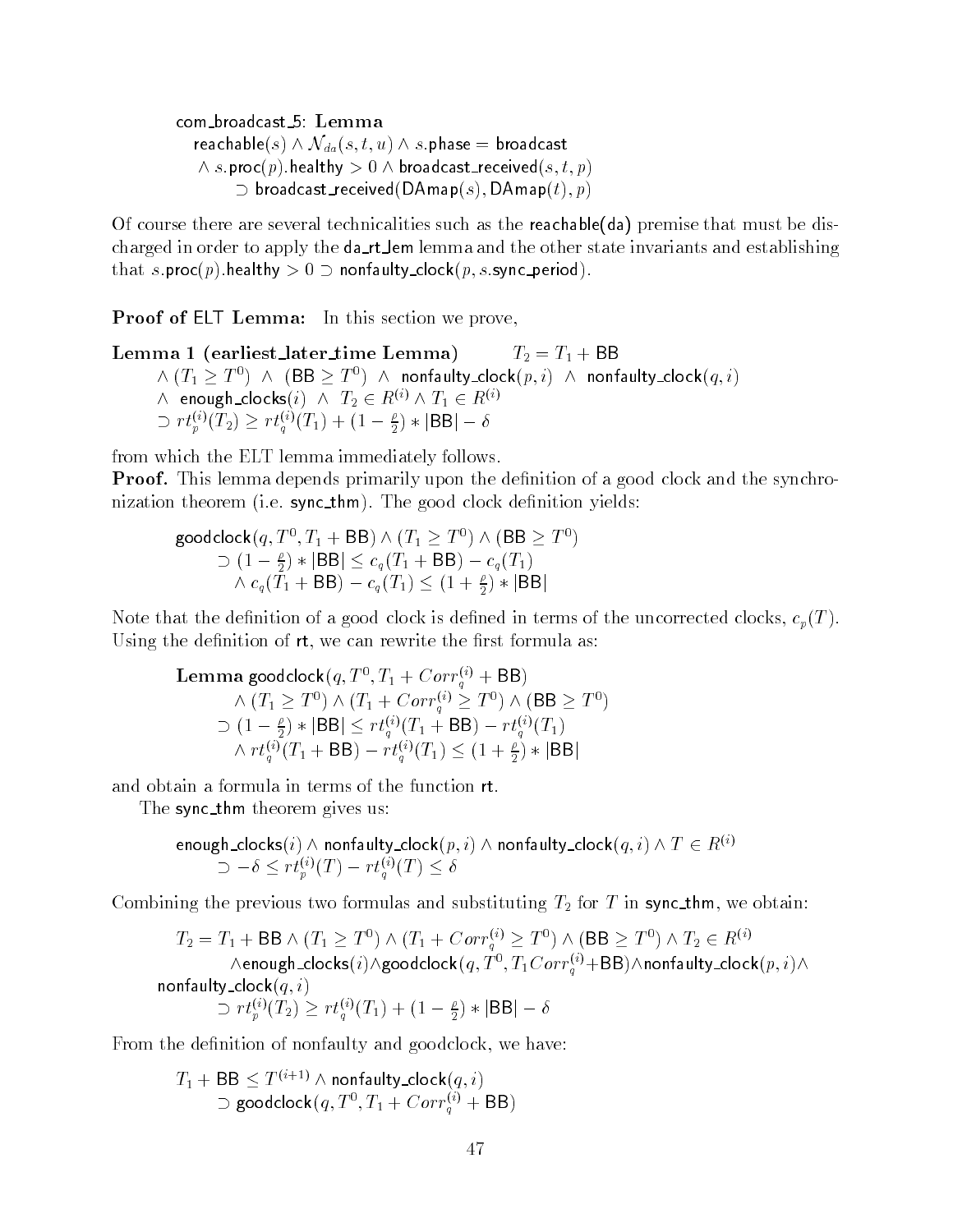Using these last two results we have:

$$
T_2 = T_1 + \text{BB} \land T_2 \leq T^{(i+1)} \land (T_1 \geq T^0) \land (T_1 + Corr_q^{(i)} \geq T^0) \land (\text{BB} \geq T^0)
$$
  
\land enough-clocks(i)  $\land$  nonfaulty-clock(*p*, *i*)  $\land$  nonfaulty-clock(*q*, *i*)  $\land$   $T_2 \in R^{(i)}$   
\n $\supset rt_p^{(i)}(T_2) \geq rt_q^{(i)}(T_1) + (1 - \frac{\rho}{2}) * |\text{BB}| - \delta$ 

Then from the definition of  $\mathbb{R}^{(0)}$ ,  $T^{(0)}$  and the fact that  $Corr_0^{(0)} \equiv 0$ , we have

ft11: Lemma  $T_2 = T_1 +$  bb  $\wedge$   $(T_1 \geq T^*) \wedge (T_1 + \text{Corr}_q^*)^{\prime} \geq T^*) \wedge ( \text{bb} \geq T^*)$  $\wedge$  enough\_clocks( $\imath$ )  $\wedge$  nonfaulty\_clock( $p, \imath$ )  $\wedge$  nonfaulty\_clock( $q, \imath$ )  $\wedge$  T2  $\in$  R  $^{\vee\vee}$  $\mathcal{D}(\mathcal{T}_p) \geq r t^{(i)}_q(T_1) + (1 - \frac{\rho}{2})*|\mathsf{BB}| - \delta$ 

Using the adj\_always\_pos theorem from  $[8]$ , we obtain

ft 12: Lemma  $T_1 \in R^{\vee} \supseteq (T_1 + \cup \text{orr}_q^{\vee} \supseteq T^{\vee})$ 

The key lemma follows immediately from the last two formulas, (ft11 and ft12).

#### **Implementation Considerations** 9

Although many RCP design decisions have yet to be made, there are a number of implementation issues that need to be considered early. Some of these have emerged as consequences of the formalization effort completed in Phase 2. Others are the result of preliminary investigations into the needs of implementations that can satisfy the RCP specications. Following is a discussion of these issues and available options.

### 9.1 Restrictions Imposed by the DA Model

Recall that the DA extended state machine model described in section 2.4 recognized four different classes of state transition: L, B, R, C. Although each is used for a different phase of the frame, the transition types were introduced because operation restrictions must be imposed on implementations to correctly realize the DA specications. Failure to satisfy these restrictions can render an implementation at odds with the underlying execution model, where shared data objects are subject to the problems of concurrency. The set of constraints on the DA model's implementation concerns possible concurrent accesses to the mailboxes.

While a broadcast send operation is in progress, the receivers' mailbox values are unde fined. If the operation is allowed sufficient time to complete, the mailbox values will match the original values sent. If insufficient time is allowed, or a broadcast operation is begun immediately following the current one, the final mailbox value cannot be assured. Furthermore, we make the additional restriction that all other uses of the mailbox be limited to read-only accesses. This provides a simple sufficient condition for noninterfering use of the mailboxes, thereby avoiding more complex mutual exclusion restrictions.

**Operation Restrictions.** Let s and t be successive DA states, i be the processor with the earliest value of  $c_i(s(i))$ . clock), and j be the processor with the latest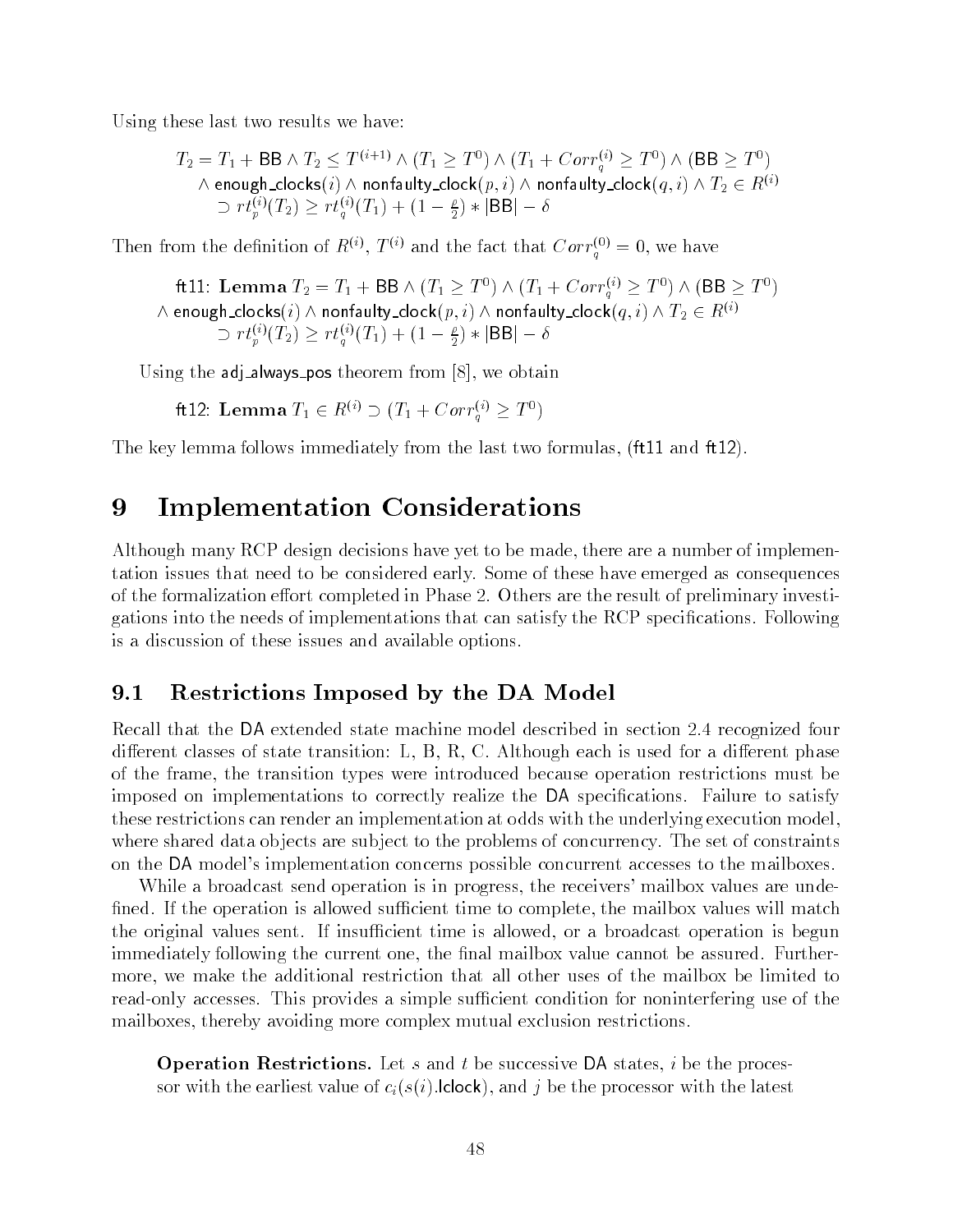value of  $c_i(t)$ : lclock). If s corresponds to a broadcast (B) operation, all processors must have completed the previous operation of type R by time  $c_i(s(i))$ . **clock**), and the next operation of type B can begin no earlier than time  $c_i(t(i))$ . lelock). No processor may write to its mailbox during an operation of type B or R.

By introducing a prescribed discipline on the use of mailboxes, we ensure that the axiom describing the net effect of broadcast communication can be legitimately used in the DA proof. Although the restrictions are expressed in terms of real time inequalities over all processors' clocks, it is possible to derive sucient conditions that satisfy the restrictions and can be established from local processor specifications only, assuming a clock synchronization mechanism is in place.

#### $9.2$ Processor Scheduling

The DA model of the RCP deals with the timing and coordination of the replicated processors in a fairly complete manner. The model defines in detail the functionality of the system with regard to the activities that are necessary to ensure its fault-masking and transient recovery capability. Nevertheless, the delineation of the task execution process on each local processor has not been elaborated in any more detail than in the US model. This was done deliberately in order to obtain as general a specication as possible. Thus, the 4-level hierarchy presented in this paper could be further refined into a set of entirely different kinds of implementations. They could differ drastically in the types of task scheduling that are utilized as well as the type of hardware or software used.

Nevertheless, one aspect of scheduling needs to be carefully controlled, namely the basic frame structure. The RCP specifications were developed with a very crisp execution model in mind regarding the basic timing of a frame and its ma jor parts. We assume the existence of one or more nonmaskable hardware interrupts, triggered by the clock subsystem, that are used to effect the transition from one frame to the next and one major phase to the next. As a minimum, the following transitions must be triggered by timer interrupts or an equally strong hardware mechanism.

- $\bullet$  start of frame. The last portion of a frame is reserved for clock synchromization activities. This includes not only executing the clock synchronization functions, but also reserving some dead time to be sacrificed when clock adjustments cause local clock time discontinuities. An interrupt is set to fire at the proper value of clock time so that all processors begin the new frame with the same local clock reading.
- $\bullet$  beginning of vote phase. After waiting for the completion of broadcast communication from other processors, the vote phase is begun to selectively restore portions of the computation state. Also needing to be recovered are any control state variables used by the operating system. If a transient fault occurs, recovery cannot begin until the control state is first restored through voting. However, a processor operating after a transient fault may be executing with a corrupted memory state. The only way to ensure that corrupted memory does not prevent the eventual recovery of control state information is to force the vote to happen through a nonmaskable interrupt.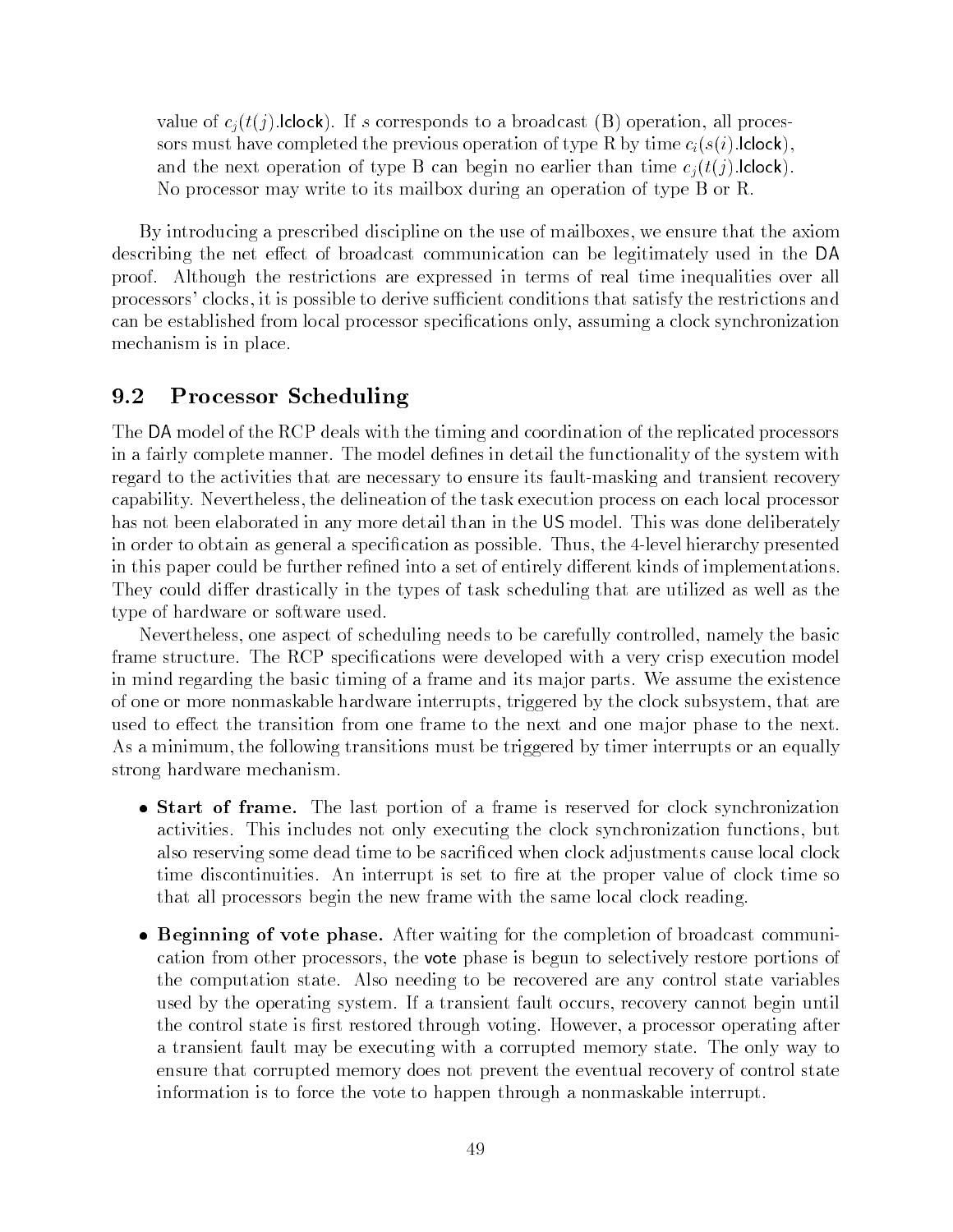The use of timer interrupts are highly desirable in other situations, but those listed above are considered essential.

Scheduling of applications tasks is an area where the implementation retains some flexibility owing to our use of a general fault-tolerant computing model in the US and RS specifications. Often it is considered desirable to achieve some type of schedule diversity across processors as a means of gaining more transient fault immunity. A limited way of accomplishing this is available under the current RCP design. Since the specifications only state what must be true after all tasks have been executed within a frame, it is possible to juggle the order of tasks within each frame to implement diversity. For example, if  $N$  tasks are scheduled in a particular frame, each processor may execute them in a different order up to the limits of data dependency among tasks. It is also possible to introduce different spreads of slack time, dummy tasks, etc. to achieve similar effects.

#### 9.3 9.3 Hardware Protection Features

Correct recovery of state information after a transient fault has been formalized in the RS to US proof. Transient recovery of state information occurs gradually, one cell at a time. Consequently, depending on the voting pattern used, some tasks will be executing in the presence of erroneous state information. Implicit in the RS specications is that computation of task outputs is not sub ject to interference by other tasks executing with erroneous data inputs. In the specifications, this is due simply to the use of a functional representation of the effects of task execution.

Nonetheless, in a real processor a program in execution can interfere with another unless hardware protection mechanisms are in place. To see why this is so, suppose, for instance, that task  $T_1$  is followed by task  $T_2$  in a particular frame and neither's output is voted during that frame. Suppose further that in the transient fault recovery scheme,  $T_2$ 's inputs come from recently voted cells while  $T_1$ 's do not. Thus, we expect  $T_2$ 's cell to be recovered after this frame. After a transient fault,  $T_1$  may be executing instructions on erroneous data, possibly overwriting recovered information such as that required by  $T_2$ . This would invalidate our assumption that  $T_2$ 's state is recovered at the end of the frame.

In a similar manner, interference can be caused in the time domain as well as the data domain. In the example above, if  $T_1$ 's erroneous input causes it to run longer than its upper execution time bound,  $T_2$  may not get to execute in this frame. Again, this would result in our assumptions about  $T_2$ 's output being invalid. Therefore, hardware protection features are required to prevent both kinds of interference in a system that attempts to recover state information selectively.

There are several well-known hardware techniques for providing this type of protection.

 $\bullet$  -Memory protection. Hardware write protection devices are found on many modern  $\bullet$ computer architectures. What RCP requires is less than a full-blown memory management unit (MMU). All that is necessary is to be able to prevent a task in execution from writing into memory areas for which the operating system has not given explicit write permission. The ability to give a task write access to a small set of physical memory regions is sufficient. Generating hardware exceptions such as traps on illicit write attempts is desirable but not essential.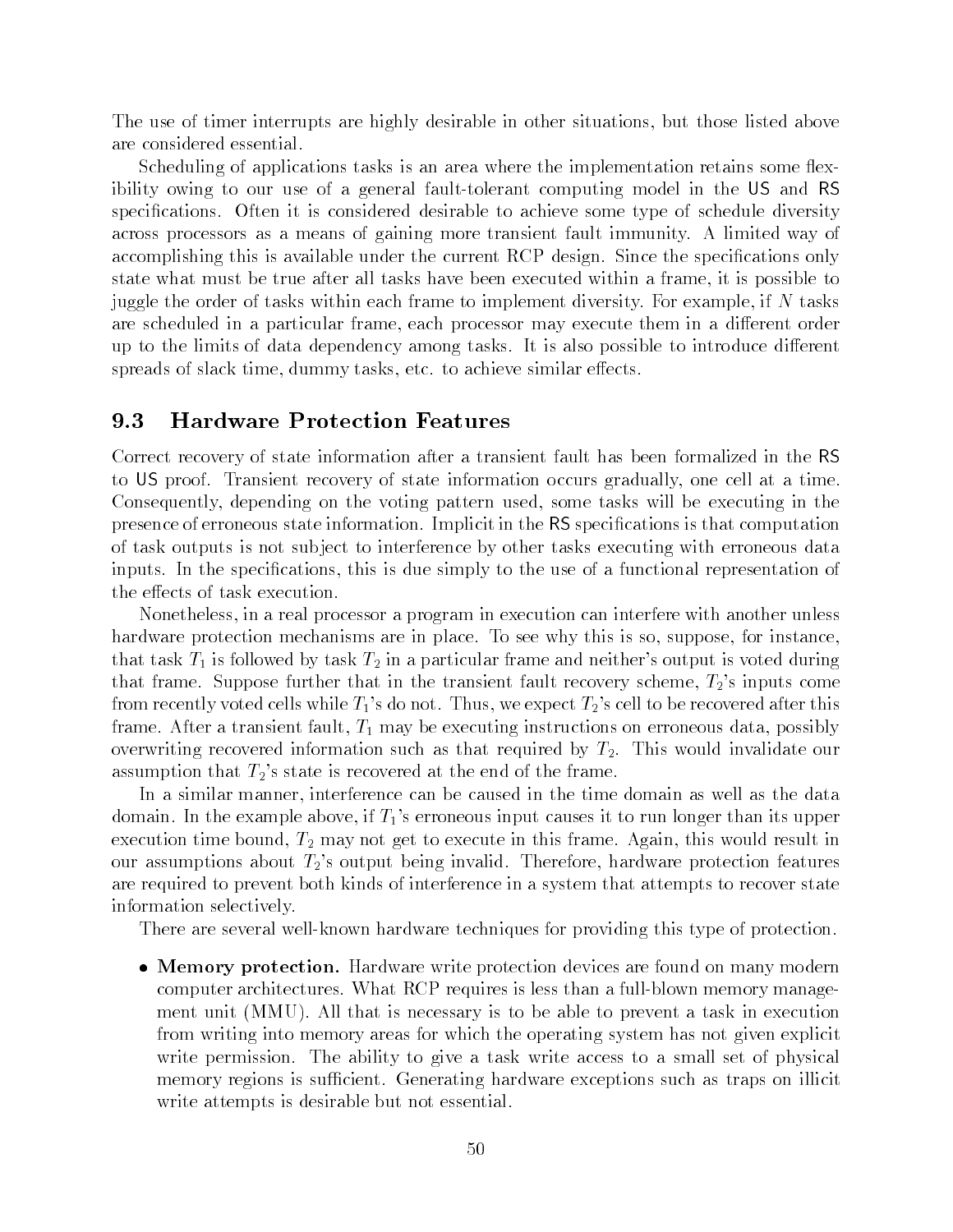- $\bullet$  watch-dog timers. There interrupts or special-purpose timing logic will be required to prevent a task from consuming more than its allotted amount of execution time. When a watch-dog timer is triggered, the operating system need only dispatch the next task on the schedule. The actual hardware used to carry out this timing function needs to have adequate resolution and be distinct from the timer interrupts used to signal the end-of-frame and start-of-voting events.
- $\bullet$  Privileged Operating Modes. To protect the protection mechanisms, it is usually necessary for a processor to have at least one privileged execution domain. Processors typically provide at least a user domain and a (privileged) supervisor domain to implement conventional operating system designs. In RCP, we need these features so the tasks cannot accidentally change or disable the memory write protection or watch-dog timer functions. There may be other uses for privileged mode as well.

It is important to realize that use of these features may be obviated in special cases. If sufficiently frequent voting is used, for example, it may not be necessary to provide these features as long as a task is always executing with valid data as input.

### 9.4 Voting Mechanisms

Exact-match voting of state information exchanged among processors is usually envisioned as applying the majority function to mailbox values. Note, however, that the voting function  $f_v$ , described in section 3.3, is unspecified and need not be based on the majority operation. Other types of voting may be used provided that the transient recovery axioms of section 3.5.2 are still true.

A desirable alternative to majority voting is *plurality* voting. If the values subject to voting are  $\{a, a, b, c\}$ , for example, a majority does not exist, but a plurality does, namely  ${a,a}$ . The reason this can be valuable is that during a massive transient fault that affects more than a majority of processors, the Maximum Fault Assumption no longer holds and transient fault recovery is not assured by the proofs previously described. However, the likelihood is that the affected processors will not exhibit exactly the same errors. If a minority of processors is still working, it is likely that the values produced by the replicated processors will appear something like the example  $\{a, a, b, c\}$ . Hence, plurality voting has a good chance of recovering the correct state in spite of the absence of a working ma jority.

This problem has been studied by Miner and Caldwell [26]. They showed that the substitution of plurality voting for majority voting can be used to produce identical results as long as the Maximum Fault Assumption holds:

$$
\mathsf{maj\_exists}(s) \supset \mathsf{maj}(s) = \mathsf{plur}(s)
$$

By using an implementation based on plurality voting, we enjoy the same provable behavior when the Maximum Fault Assumption holds, and we enjoy added transient fault immunity in the rare case that it is violated. All that is necessary to achieve this is to show that the choice of function for  $f_v$  meets the requirements of the transient recovery axioms.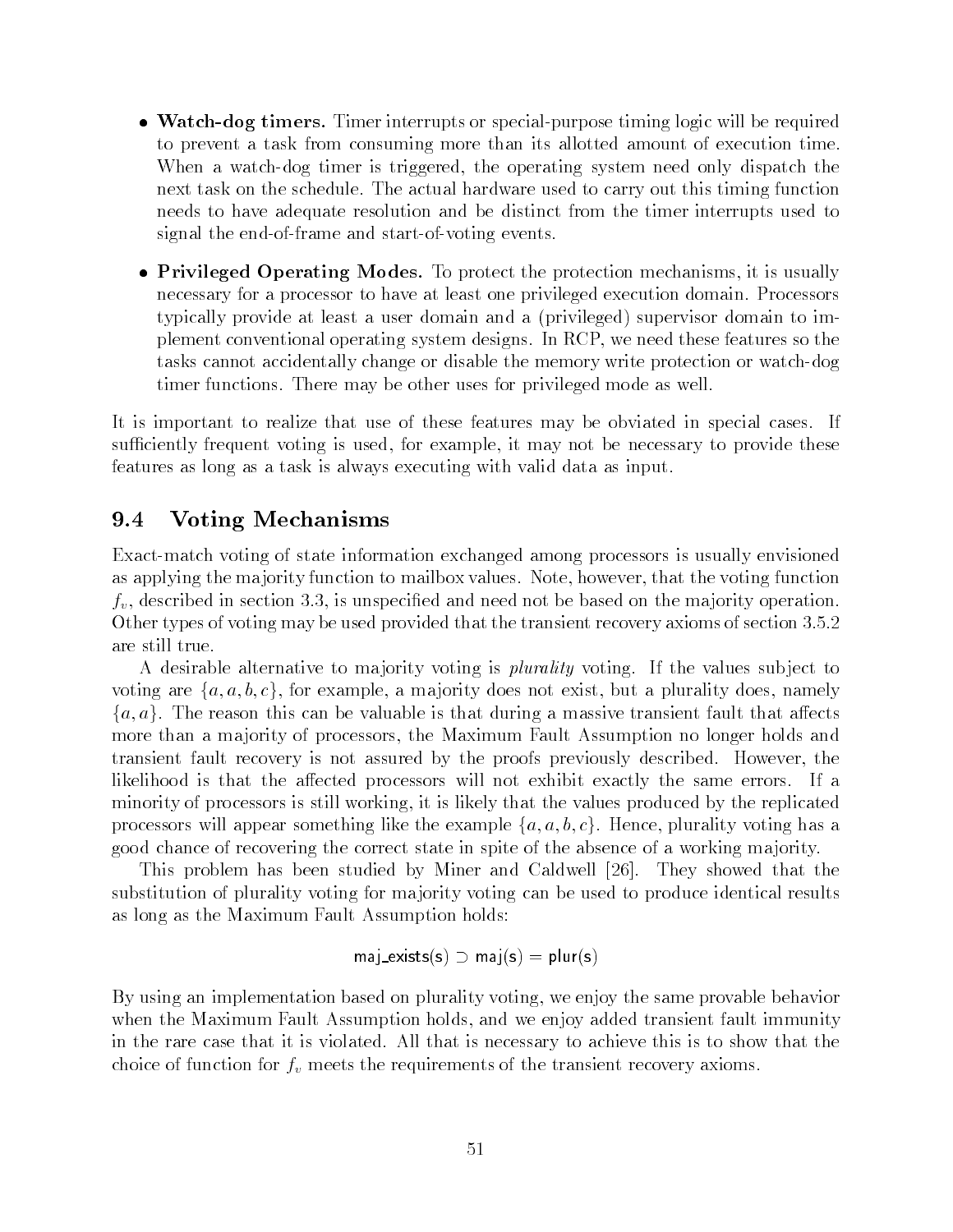#### **Future Work** 10

There are four main areas where further work may be profitable.

- 1. Development of a still more detailed specication and verication that it meets the DA specification.
- 2. Development of task scheduling/voting strategies that satisfy the axioms of the US model.
- 3. More detailed specication of the behavior of the actuator outputs.
- 4. Development of a detailed reliability model.

#### 10.1 Further Refinement

Although the DA specication is a fairly detailed design of the system-wide behavior of the RCP, there is very little implementation detail about what occurs locally on each processor. The next level of the specification hierarchy, the local processor LP specification will define the data structures and algorithms to be implemented on each local processor.

At some point the design must be implemented on hardware. It is anticipated that both standard hardware such as microprocessors and memory management units will be required as well as special hardware to implement the clock synchronization and Byzantine agreement functions. In the same way that this work capitalized on the work done elsewhere in clock synchronization, the LP specication will build on the work being performed under contract to NASA Langley in hardware verication.

NASA Langley has awarded three contracts specifically devoted to formal methods (from the competitive NASA RFP 1-22-9130.0238). The selected contractors were SRI International, Computational Logic Inc., and Odyssey Research Associates. Another task-assignment contract with Boeing Military Aircraft Company (BMAC) is being used to explore formal methods as well. Through this contract BMAC is funding research at the University of California at Davis and California Polytechnic State University to assist them in the use of formal methods in aerospace applications. The efforts are roughly divided as follows:

- SRI: Clock synchronization, operating system
- CLI: Byzantine Agreement Circuits, clock synchronization
- ORA: Byzantine Agreement Circuits, applications
- BMAC: Hardware Verification, formal requirements analysis

The DA specification critically depended upon a clock synchronization property. Previous work by SRI had verified that the ICA algorithm meets this property. Ongoing work at SRI is directed at implementing a synchronization algorithm in hardware verifying it. This will lead to the verification hierarchy shown in figure 13.

Implicit in the RS, DS and DA models is the assumption that it is possible to distribute single source information such as sensor data to the redundant processors in a consistent man-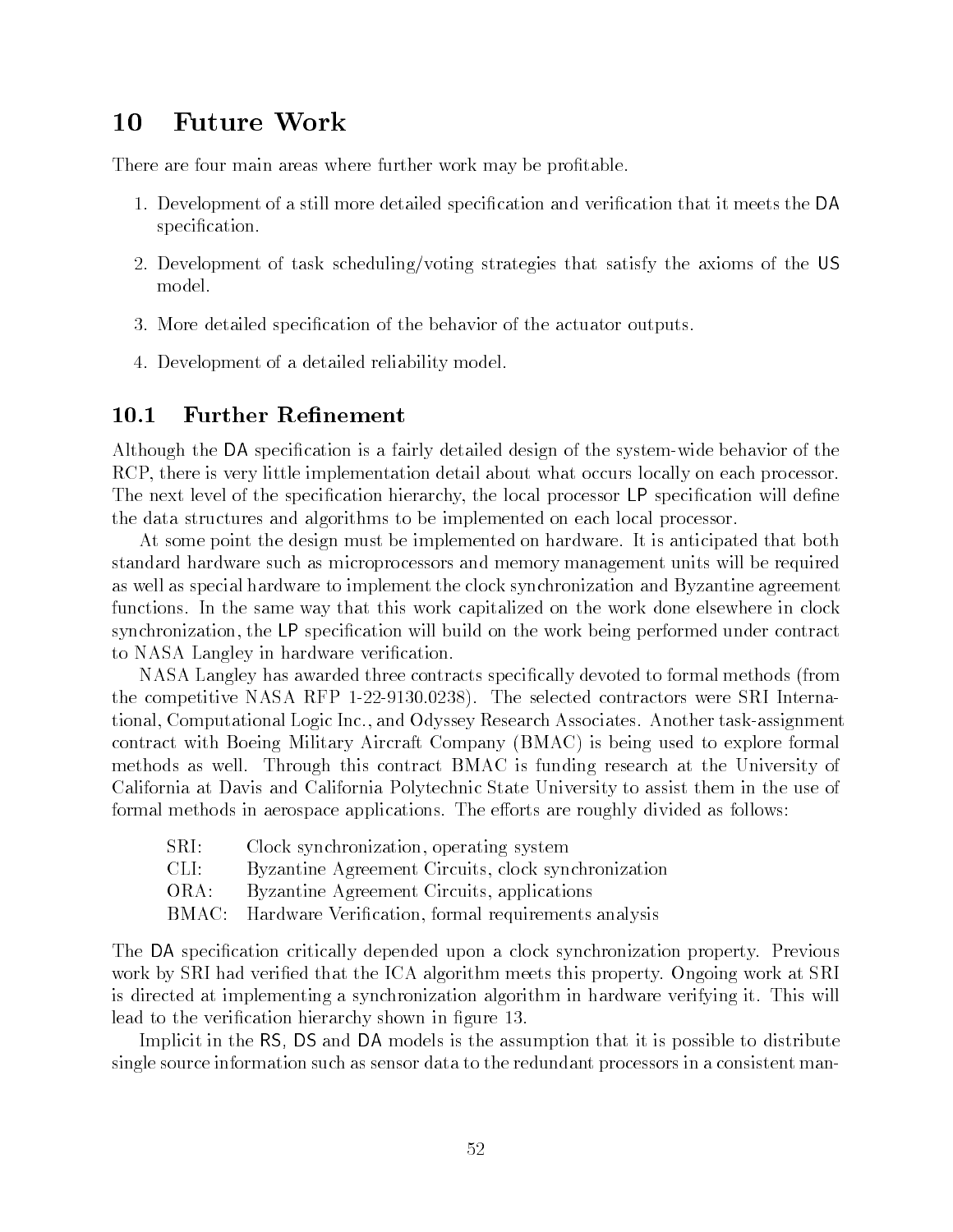![](_page_56_Figure_0.jpeg)

Figure 13: Clock Synchronization Hierarchy

ner even in the presence of faults. This is the classic Byzantine Generals problem [18]<sup>13</sup> CLI is investigating the formal verication of such algorithms and their implementation. They have formally verified the original Pease, Shostak, and Lamport version of this algorithm using the Boyer Moore theorem prover [27]. They have also implemented this algorithm down to the register-transfer level and demonstrated that it implements the mathematical algorithm [28]. Future work will concentrate on tying this work together with their veried microprocessor, the FM8502 [29].

ORA has also been investigating the formal verication of Byzantine Generals algorithms. They have focused on the practical implementation of a Byzantine-resilient communications mechanism between Mini-Cayuga micro-processors [30]. The Mini-Cayuga is a small but formally veried microprocessor developed by ORA. It is a research prototype and has not been fabricated. This communications circuitry could serve as a foundation for the RCP architecture. It was designed assuming that the underlying processors were synchronized (say by a clock synchronization circuit). The issues involved with connecting the Byzantine communications circuit with a clock synchronization circuit and verifying the combination have not yet been explored.

Boeing Military Aircraft Company and U. C. Davis have been sponsored by NASA, Langley to apply formal methods to the design of conventional hardware devices. Formal Verification of the following circuits is currently under investigation:

- $\bullet$  a noating-point coprocessor similar to the Intel 8087 (but smaller) [31, 32].
- a DMA controller similar to the Intel 8237A (but smaller) [33].
- microprocessors in HOL (small) [34, 35, 36].
- a memory management unit [37, 38].

<sup>13</sup>Fault-tolerant systems, although internally redundant, must deal with single-source information from the external world. For example, a flight control system is built around the notion of feedback from physical sensors such as accelerometers, position sensors, pressure sensors, etc. Although these can be replicated (and they usually are), the replicates do not produce identical results. In order to use bit-by-bit majority voting all of the computational replicates must operate on identical input data. Thus, the sensor values (the complete redundant suite) must be distributed to each processor in a manner that guarantees all working processors receive exactly the same value even in the presence of some faulty processors.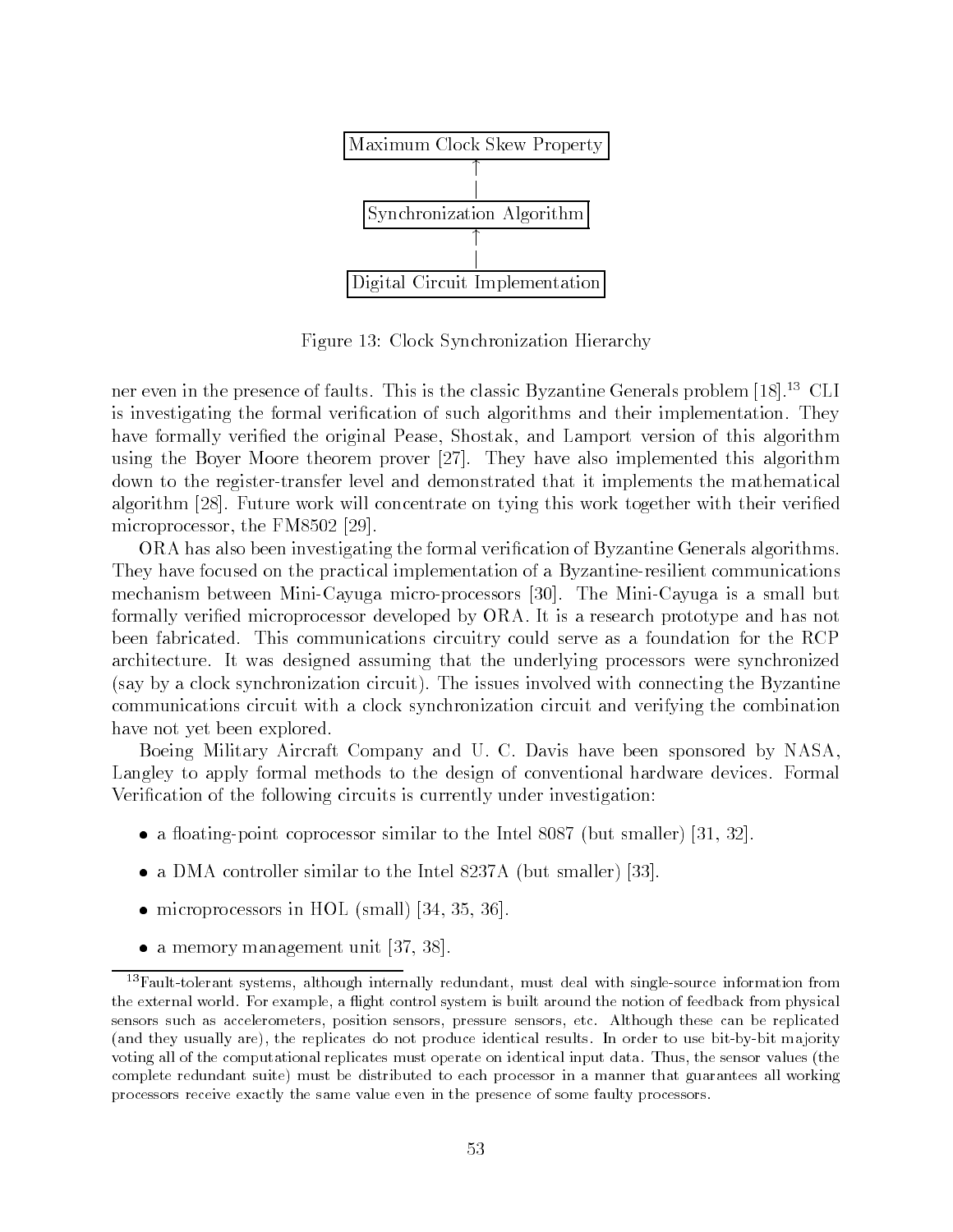The team is currently investigating the verification of a composed set of verified hardware devices [39, 40, 41]

Researchers at NASA Langley have begun a new effort on a hardware clock synchronization technique that can serve as a foundation for the RCP architecture. The method, which is based on the Fault-Tolerant Midpoint algorithm [42], is aimed at a fully independent hardware implementation. The primary goals of this work are full mechanical verification. transient fault recovery, and an initialization scheme that provides recovery from large transient upsets.

#### $\bf 10.2$ Task Scheduling and Voting

The Phase 1 report described a scheduling system that was based upon a deterministic table. In the models presented in this paper, this is no longer strictly required although such an approach clearly fits within the axioms presented in the US model. However, it is conceivable that more sophisticated scheduling strategies could also be shown to conform.

# 10.3 Actuator Outputs

It is important not only that the replicated outputs sent to the actuators (on separate wires) are identical but that they appear within some bounded time of each other. Although this bound may not be very small, it is still incumbent upon the verication activity that a bound be mathematically established.

#### 10.4 10.4 Development of a Detailed Reliability Model

In the Phase 1 paper, a simple reliability model of the RCP system was developed that demonstrated that the speed at which one must remove the effects of a transient fault is not very critical. In other words, flushing the effects of a transient fault over an extended period of time did not signicantly decrease the reliability of the system as compared to extremely fast removal. In this model, a fault anywhere in the processor was sufficient to render the entire processor faulty. Clearly, in a fully developed RCP, there will be more than one fault-isolation containment region per processor. The most likely arrangement is to have a separate fault-containment region for the clocking system and one for the Byzantine agreement circuitry.

#### **Concluding Remarks** 11

In this paper a hierarchical specification of a reliable computing platform  $(RCP)$  has been developed. The top level specication is extremely general and should serve as a model for many fault-tolerant system designs. The successive refinements in the lower levels of abstraction introduce, first, processor replication and voting, second interprocess communication by use of dedicated mailboxes and finally, the asynchrony due to separate clocks in the system.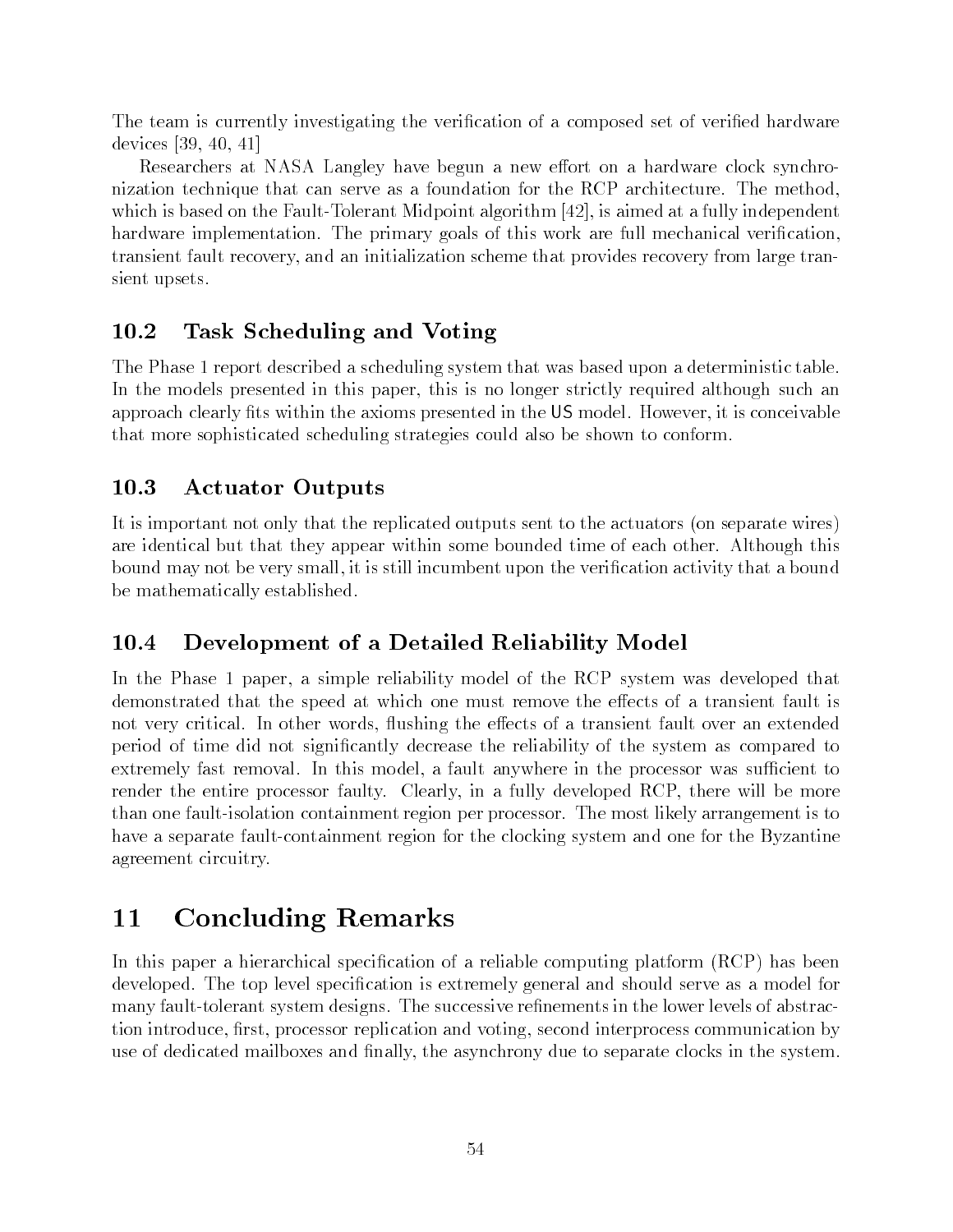Although the first phase of this work was accomplished without the use of an automated theorem prover, we found the use of the EHDM system to be beneficial to this second phase of work for several reasons.

- $\bullet$  -fine amount of detail in the lower level models is significantly greater than in the upper  $\hspace{0.1mm}$ level models. It became extremely difficult to keep up with everything using pencil and paper.
- $\bullet$  The strictness of the EHDM language (i.e. its requirement to precisely define all variables and functions, etc.) forced us to elaborate the design more carefully.
- $\bullet$  -Most of the proofs were not very deep but had to deal with large amounts of detail. Without a mechanical proof checker, it would be far too easy to overlook a flaw in the proofs.
- $\bullet$  -fine proof support environment of EHDM, although overly strict in some cases, provided much assistance in assuring us that our proof chains were complete and that we had not overlooked some unproven lemmas.
- $\bullet$  The decision procedures of EHDM for linear arithmetic and propositional calculus were valuable in that they relieved us of the need to reduce many formulas to primitive axioms of arithmetic. Especially useful was its ability to reason about inequalities.

Key features of the work completed during Phase 2 and improvements over the results of Phase 1 include the following.

- $\bullet$  Specification of redundancy management and the transient fault recovery scheme uses a very general model of fault-tolerant computing similar to one proposed by Rushby [20, 21].
- $\bullet$  Specincation of the asynchronous layer design uses modeling techniques based on a time-extended state machine approach. This method allows us to build on previous work that formalized clock synchronization mechanisms and their properties.
- $\bullet$  formulation of the KCP specifications is based on a straightforward Maximum Fault Assumption that provides a clean interface to the realm of probabilistic reliability models. It is only necessary to determine the probability of having a majority of working processors and a two-thirds ma jority of nonfaulty clocks.
- $\bullet$  A four-layer tier of specifications has been completely proved to the standards of rigor  $\bullet$ of the Ehdm mechanical proof system. All proofs can be run on a Sun SPARCstation in less than one hour.
- $\bullet$  -important constraints on lower level design and implementation constructs have been  $$ identied and investigated.

Based on the results obtained thus far, work will continue to a Phase 3 effort, which will concentrate on completing design formalizations and develop the techniques needed to produce veried implementations of RCP architectures.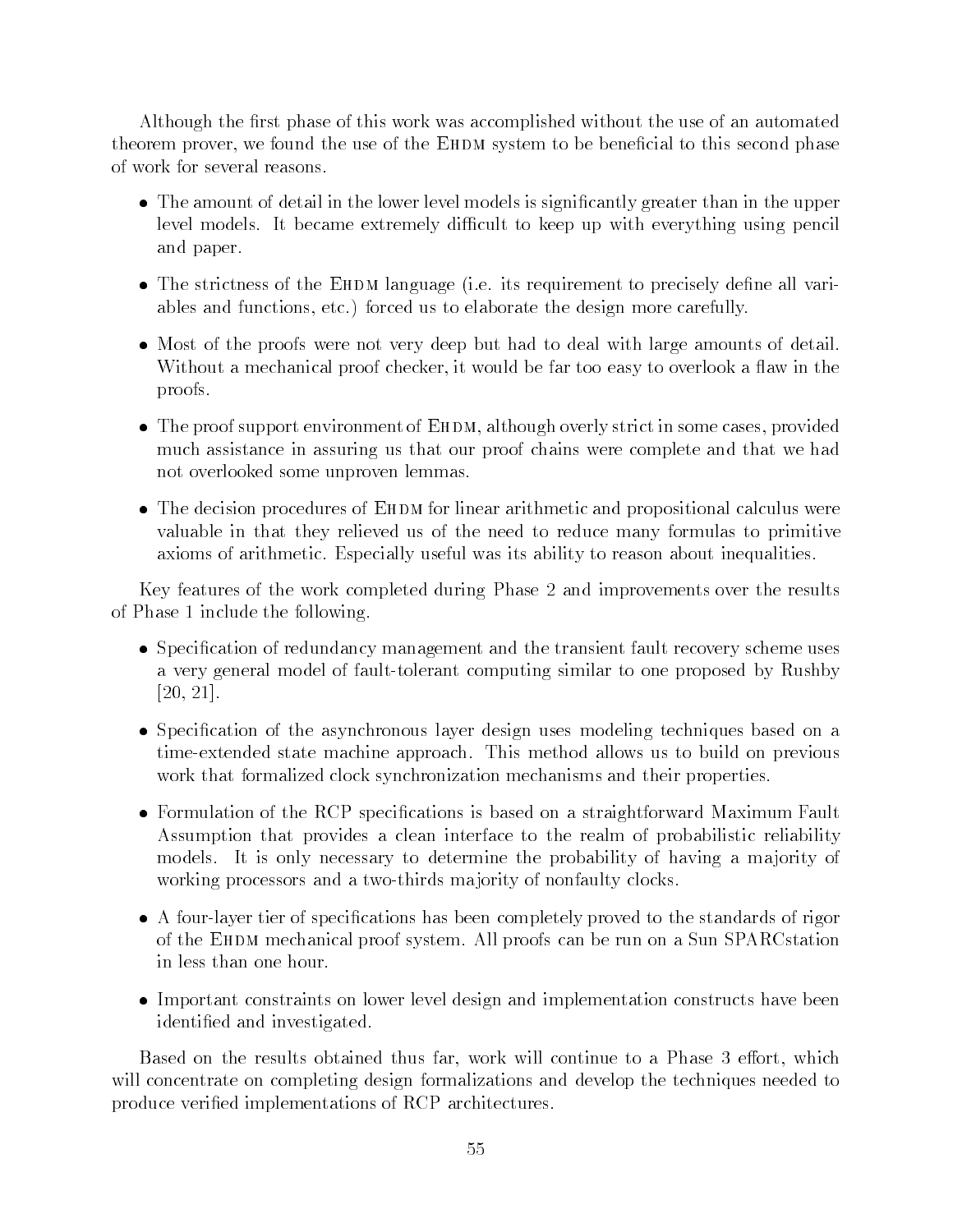# Acknowledgements

The authors are grateful for the many helpful suggestions given by Dr. John Rushby of SRI International. His suggestions during the early phases of model formulation and decomposition lead to a signicantly more manageable proof activity. The authors are also grateful to John and Sam Owre for the timely assistance given in the use of the EHDM system. This work was supported in part by NASA contract NAS1-19341.

# References

- [1] Di Vito, Ben L.; Butler, Ricky W.; and Caldwell, James L., II: Formal Design and Verication of a Reliable Computing Platform For Real-Time Control (Phase 1 Results). NASA Technical Memorandum 102716, Oct. 1990.
- [2] Di Vito, Ben L.; Butler, Ricky W.; and Caldwell, James L.: High Level Design Proof of a Reliable Computing Platform. In 2nd IFIP Working Conference on Dependable Computing for Critical Applications, Tucson, AZ, Feb. 1991, pp. 124-136.
- [3] Butler, Ricky W.; Caldwell, James L.; and Di Vito, Ben L.: Design Rationale for a Formally Veried Reliable Computing Platform. In 6th Annual Conference on Computer Assurance (COMPASS 91), Gaithersburg, MD, June 1991.
- [4] von Henke, F. W.; Crow, J. S.; Lee, R.; Rushby, J. M.; and Whitehurst, R. A.: EHDM Verification Environment: An Overview. In 11th National Computer Security Conference, Baltimore, Maryland, 1988.
- [5] Computer Resource Management, Inc.: Chapter 14: High Energy Radio Frequency Fields. In *Digital Systems Validation Handbook – volume II*, no.  $\text{DOT}/\text{FAA}/\text{CT-88}/10$ , pp. 14.1{14.50. FAA, Feb. 1989.
- [6] Federal Aviation Administration. System Design Analysis, September 7, 1982. Advisory Circular 25.1309-1.
- [7] Butler, Ricky W.; and Finelli, George B.: The Infeasibility of Experimental Quantification of Life-Critical Software Reliability. In Proceedings of the ACM SIGSOFT '91 Conference on Software for Critical Systems, New Orleans, Louisiana, Dec. 1991, pp.  $66 - 76.$
- [8] Rushby, John; and von Henke, Friedrich: *Formal Verification of a Fault-Tolerant Clock* Synchronization Algorithm. NASA Contractor Report 4239, June 1989.
- [9] Lamport, Leslie; and Melliar-Smith, P. M.: Synchronizing Clocks in the Presence of Faults. *Journal of the ACM*, vol. 32, no. 1, Jan. 1985, pp. 52–78.
- [10] Siewiorek, Daniel P.; and Swarz, Robert S.: The Theory and Practice of Reliable System Design. Digital Press, 1982.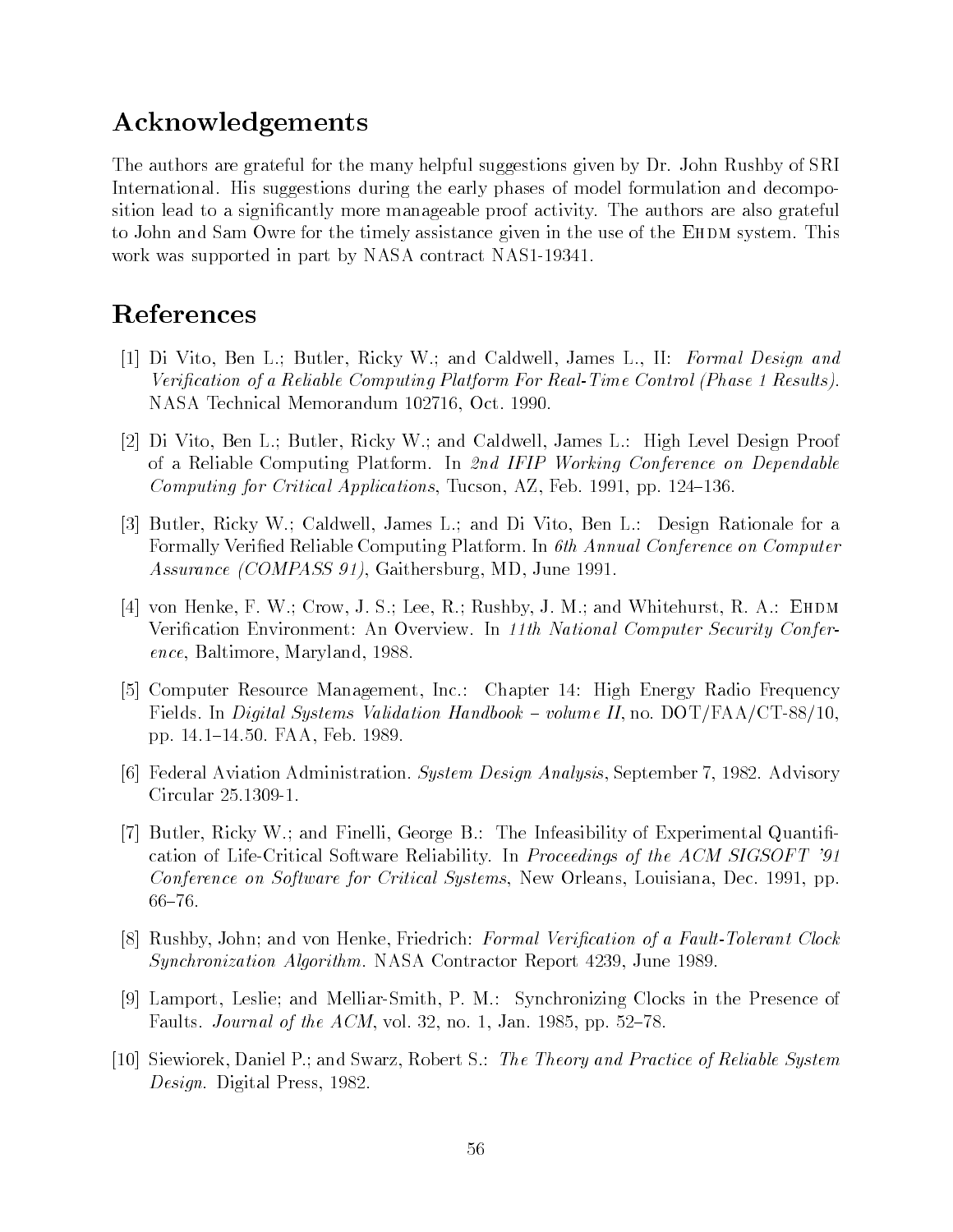- [11] Goldberg, Jack; et al.: Development and Analysis of the Software Implemented Fault-Tolerance (SIFT) Computer. NASA Contractor Report 172146, 1984.
- [12] Hopkins, Albert L., Jr.; Smith, T. Basil, III; and Lala, Jaynarayan H.:  $FTMP A$ Highly Reliable Fault-Tolerant Multiprocessor for Aircraft. Proceedings of the IEEE, vol. 66, no. 10, Oct. 1978, pp. 1221–1239.
- [13] Lala, Jaynarayan H.; Alger, L. S.; Gauthier, R. J.; and Dzwonczyk, M. J.: A Fault-Tolerant Processor to Meet Rigorous Failure Requirements. Charles Stark Draper Lab., Inc., Technical Report CSDL-P-2705, July 1986.
- [14] Walter, C. J.; Kieckhafer, R. M.; and Finn, A. M.: MAFT: A Multicomputer Architecture for Fault-Tolerance in Real-Time Control Systems. In IEEE Real-Time Systems Symposium, Dec. 1985.
- [15] Kopetz, H.; Damm, A.; Koza, C.; Mulazzani, M.; Schwabl, W.; Senft, C.; and Zainlinger, R.: Distributed Fault-tolerant Real-time Systems: The Mars Approach. IEEE Micro, vol. 9, Feb. 1989, pp. 25-40.
- [16] Moser, Louise; Melliar-Smith, Michael; and Schwartz, Richard: *Design Verification of* SIFT. NASA Contractor Report 4097, Sept. 1987.
- [17] Peer Review of a Formal Verification/Design Proof Methodology. NASA Conference Publication 2377, July 1983.
- [18] Lamport, Leslie; Shostak, Robert; and Pease, Marshall: The Byzantine Generals Problem. ACM Transactions on Programming Languages and Systems, vol. 4, no. 3, July 1982, pp.  $382{-}401$ .
- [19] Mancini, L. V.; and Pappalardo, G.: Towards a Theory of Replicated Processing. In Lecture Notes in Computer Science, vol. 331, pp. 175–192. Springer Verlag, 1988.
- [20] Rushby, John: Formal Specification and Verification of a Fault-Masking and Transient-Recovery Model for Digital Flight-Control Systems. NASA Contractor Report 4384, July 1991.
- [21] Rushby, John: Formal Specication and Verication of a Fault-Masking and Transient-Recovery Model for Digital Flight-Control Systems. In Second International Symposium on Formal Techniques in Real Time and Fault Tolerant Systems, vol. 571 of Lecture Notes in Computer Science, pp. 237-258. Springer Verlag, Nijmegen, The Netherlands. Jan. 1992.
- [22] Shankar, Natarajan: *Mechanical Verification of a Schematic Byzantine Clock Synchro*nization Algorithm. NASA Contractor Report 4386, July 1991.
- [23] Shankar, Natarajan: Mechanical Verification of a Generalized Protocol for Byzantine Fault-Tolerant Clock Synchronization. In Second International Symposium on Formal Techniques in Real Time and Fault Tolerant Systems, vol. 571 of Lecture Notes in Computer Science, pp. 217-236. Springer Verlag, Nijmegen, The Netherlands, Jan. 1992.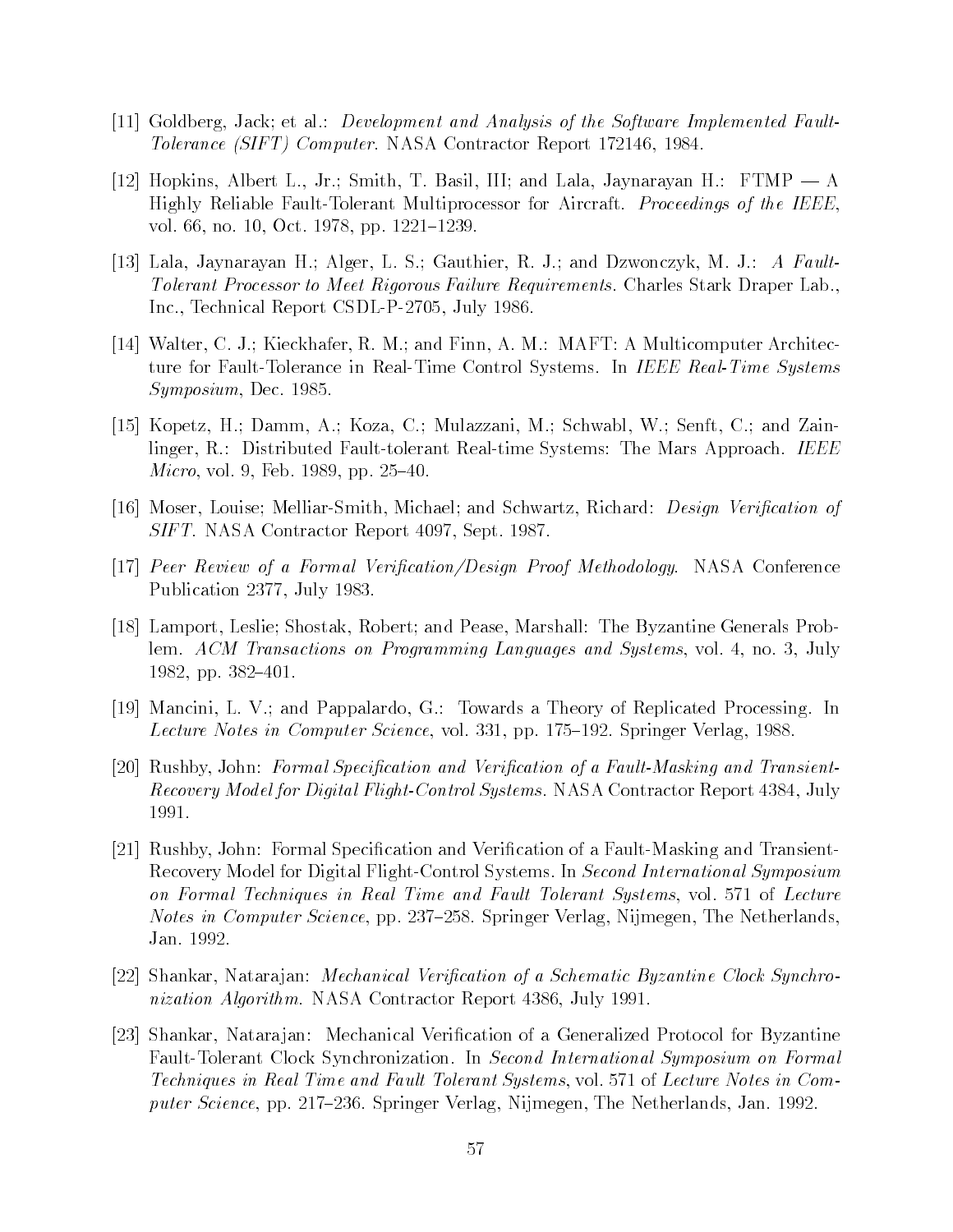- [24] Harel, D.; Lachover, H.; Naamad, A.; Pnueli, A.; Politi, M.; Sherman, R.; Shtull-Trauring, A.; and Trakhtenbrot, M.: STATEMATE: A Working Environment for the Development of Complex Reactive Systems. IEEE Transactions on Software Engineer $ing, vol. 16, no. 4, Apr. 1990, pp. 403–414.$
- [25] Clarke, E.M.; Emerson, E.A.; and Sistla, A.P.: Automatic Verification of Finite-State Concurrent Systems using Temporal Logic Specications. ACM Transactions on Programming Languages and Systems, vol. 8, no. 2, Apr. 1986, pp.  $244-263$ .
- [26] Miner, Paul S.; and Caldwell, James L.: A HOL Theory for Voting. In NASA Formal *Methods Workshop 1990, NASA CP-10052, Nov. 1990, pp. 442–456.*
- [27] Bevier, William R.; and Young, William D.: Machine Checked Proofs of the Design and Implementation of a Fault-Tolerant Circuit. NASA Contractor Report 182099, Nov. 1990.
- [28] Bevier, William R.; and Young, William D.: The Proof of Correctness of a Fault-Tolerant Circuit Design. In Second IFIP Conference on Dependable Computing For Critical Applications, Tucson, Arizona, Feb. 1991, pp.  $107–114$ .
- [29] Hunt, Jr., Warren A.: Microprocessor Design Verication. Journal of Automated Reasoning, no. 4, 1989, pp.  $429–260$ .
- [30] Srivas, Mandayam; and Bickford, Mark: Verification of the FtCayuga Fault-Tolerant Microprocessor System (Volume 1: A Case Study in Theorem Prover-Based Verication). NASA Contractor Report 4381, July 1991.
- [31] Pan, Jing; Levitt, Karl; and Cohen, Gerald C.: Toward a Formal Verification of a Floating-Point Coprocessor and its Composition with a Central Processing Unit. NASA Contractor Report 187547, 1991.
- [32] Pan, Jing; and Levitt, Karl: Towards a Formal Specication of the IEEE Floating-Point Standard with Application to the Verification of Floating-Point Coprocessors. In  $24th$ Asilomar Conference on Signals, Systems & Computers, Monterrey, CA., Nov. 1990.
- [33] Kalvala, Sara; Levitt, Karl; and Cohen, Gerald C.: Design and Verication of a DMA Processor. To be published as a NASA Contractor Report, 1991.
- [34] Windley, Phil J.; Levitt, Karl; and Cohen, Gerald C.: Formal Proof of the AVM-1 Microprocessor Using the Concept of Generic Interpreters. NASA Contractor Report 187491, Mar. 1991.
- [35] Windley, Phil J.; Levitt, Karl; and Cohen, Gerald C.: The Formal Verification of Generic Interpreters. NASA Contractor Report 4403, Oct. 1991.
- [36] Windley, Phil J.: Abstract Hardware. In ACM International Workshop on Formal Methods in VLSI Design, Miami, FL, Jan. 1991.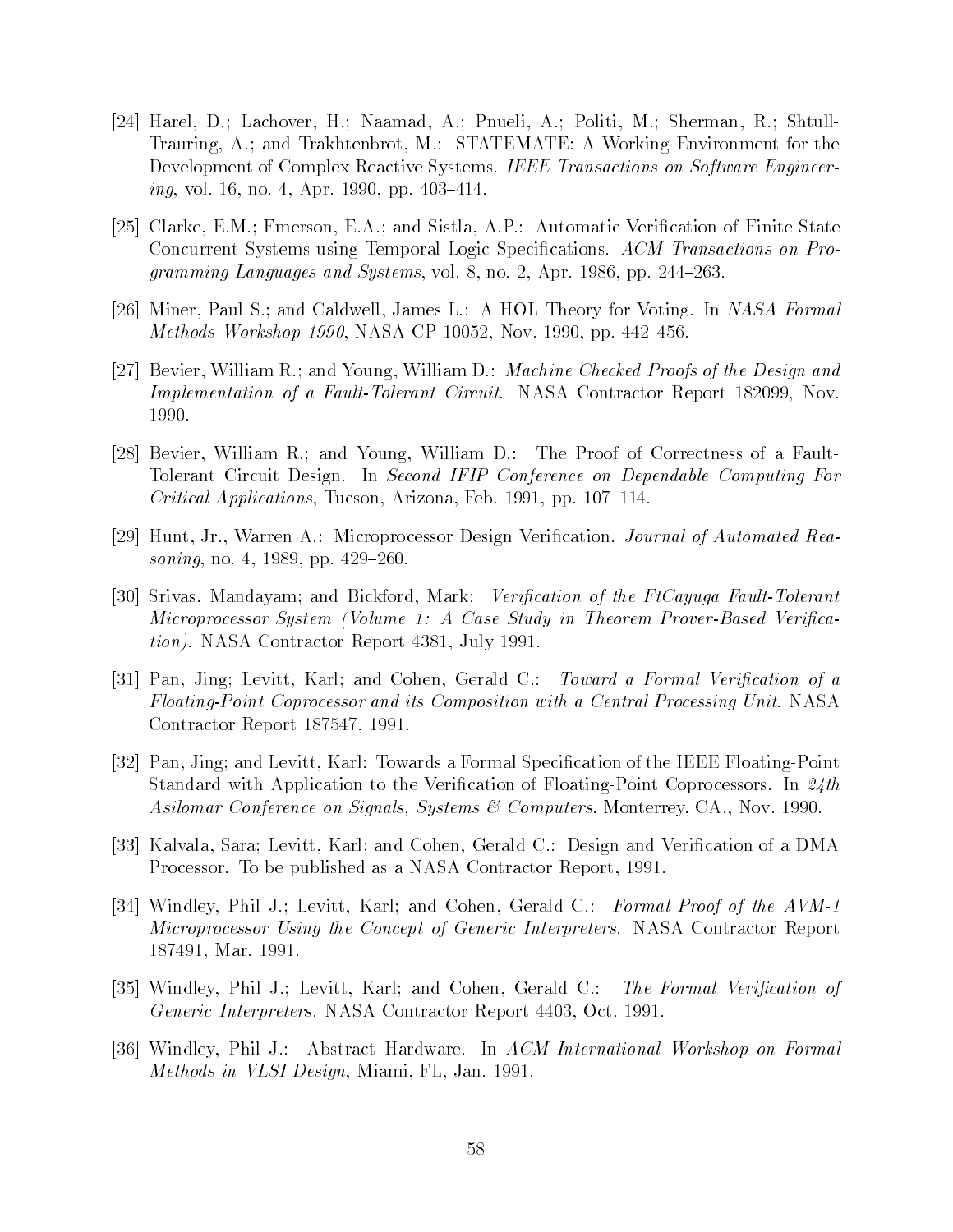- [37] Schubert, Thomas; Levitt, Karl; and Cohen, Gerald C.: Formal Verification of a Set of Memory Management Units. NASA Contractor Report 189566, 1992.
- [38] Schubert, Thomas; and Levitt, Karl: Verification of Memory Management Units. In Second IFIP Conference on Dependable Computing For Critical Applications, Tucson, Arizona, Feb. 1991, pp. 115–123.
- [39] Schubert, Thomas; Levitt, Karl; and Cohen, Gerald C.: Towards Composition of Veri fied Hardware Devices. NASA Contractor Report 187504, 1991.
- [40] Pan, Jing; Levitt, Karl; and Schubert, E. Thomas: Toward a Formal Verification of a Floating-Point Coprocessor and its Composition with a Central Processing Unit. In ACM International Workshop on Formal Methods in VLSI Design, Miami, FL, Jan. 1991.
- [41] Kalvala, Sara; Archer, Myla; and Levitt, Karl: A Methodology for Integrating Hardware Design and Verification. In ACM International Workshop on Formal Methods in VLSI Design, Miami, FL, Jan. 1991.
- [42] Welch, J. Lundelius; and Lynch, Nancy A.: A New Fault-tolerant Algorithm For Clock Synchronization. Information and Computation, vol. 77, no. 1, Apr. 1988, pp. 1-35.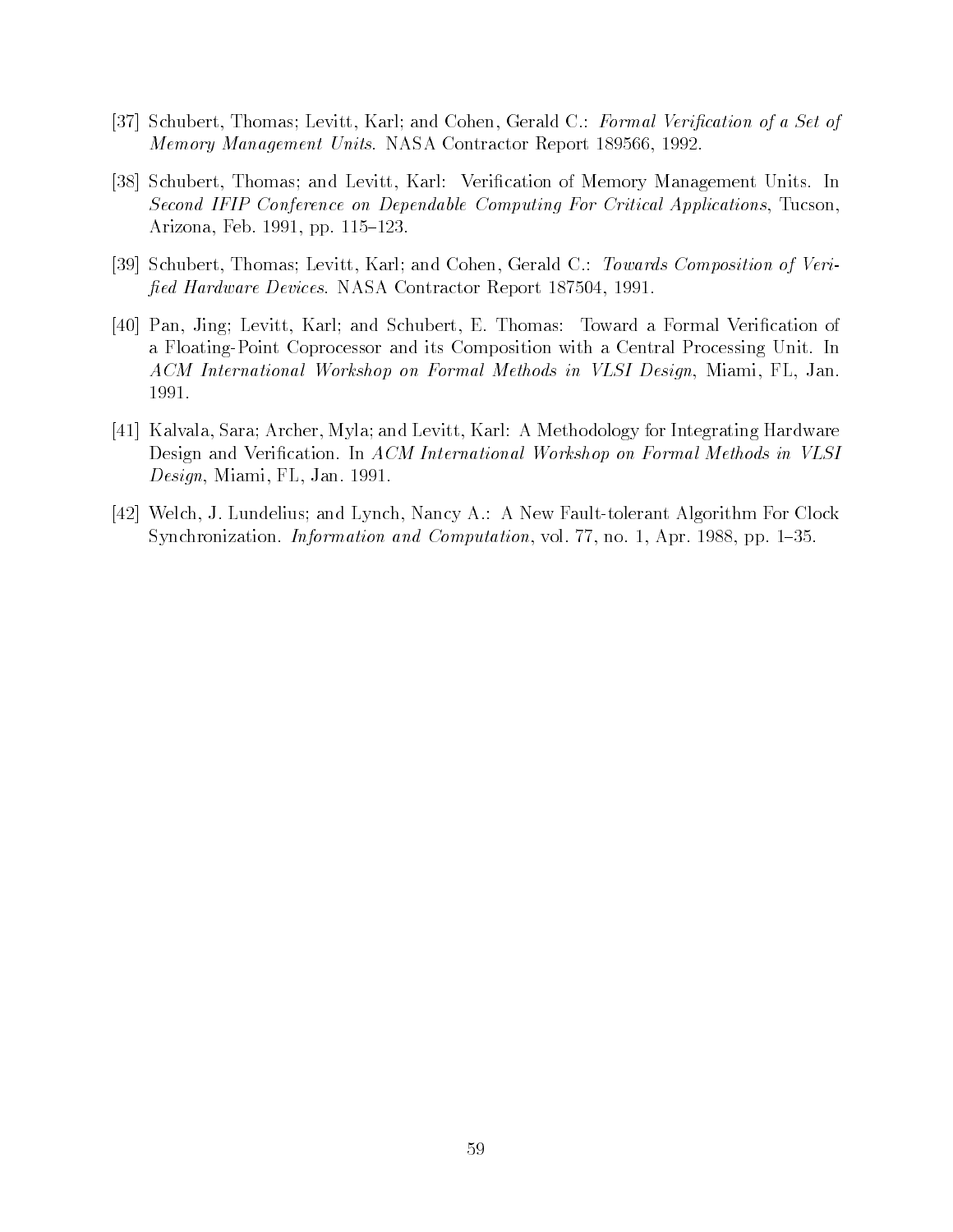# Index

The following index identifies where each symbol or identifier is introduced in the main body of the report. Multiple entries appear for those names used in more than one module in the EHDM specifications.

 $C(t)$  33  $T \in R^{(i)}$  33  $T^{(i)}$  33  $\Delta_p^{\scriptscriptstyle\vee}$  33  $\Delta_{q\,p}^{\scriptscriptstyle (\gamma)}$  34  $\Sigma$  34  $\delta$  34  $\delta_0$  34  $\epsilon$  34  $\nu$  39  $\rho$  33  $c(T)$  33  $f_k$  19  $f_s$  15  $f_t$  19  $f_v$  15 m 34  $rt^{(i)}(T)$  33  $rt_p$  33  $\mathcal{N}_{da}$  38 /V J. 4U  $\begin{array}{c} \mathcal{N}_{a}^{ca} \ \mathcal{N}_{da}^{s} \ \mathcal{N}_{da}^{s} \ \mathbf{40} \ \mathcal{N}_{da}^{v} \ \mathbf{40} \end{array}$  $\mathcal{N}_{ds}$  26  $N_{ds}^{c}$  27<br> $N_{ds}^{s}$  28  $N_{ds}$  20  $\mathcal{N}_{rs}$  15  $\mathcal{N}_{us}$  14 A0 34 Corr 33 DA 9 DAmap 42

DAstate 36 DS 9 DSmap 29 DSstate 25 ELT 44 MB 13 MBvec 13 Pstate 13 RS 8 RSmap 22 RSstate 15 S1 34 S1A 35 S2 34 Theorem<sub>-1</sub> 35 Theorem 2 35 US 8 all durations 39 allowable\_faults 16 broadcast duration 39 broadcast duration2 39 broadcast received 27 broadcast received 38 cell 18 cell recovered 20 cell\_recovery 23 cell state 18 clock advanced 39 com\_broadcast\_2 44 com\_broadcast\_5 44 components equal 20 consensus\_prop 24 control\_recovered 20 control\_recovery 23 control\_state 18 da proc state 36 da proc state 36 da\_rt 36 da rt lem 37 dep 19 dep agree 19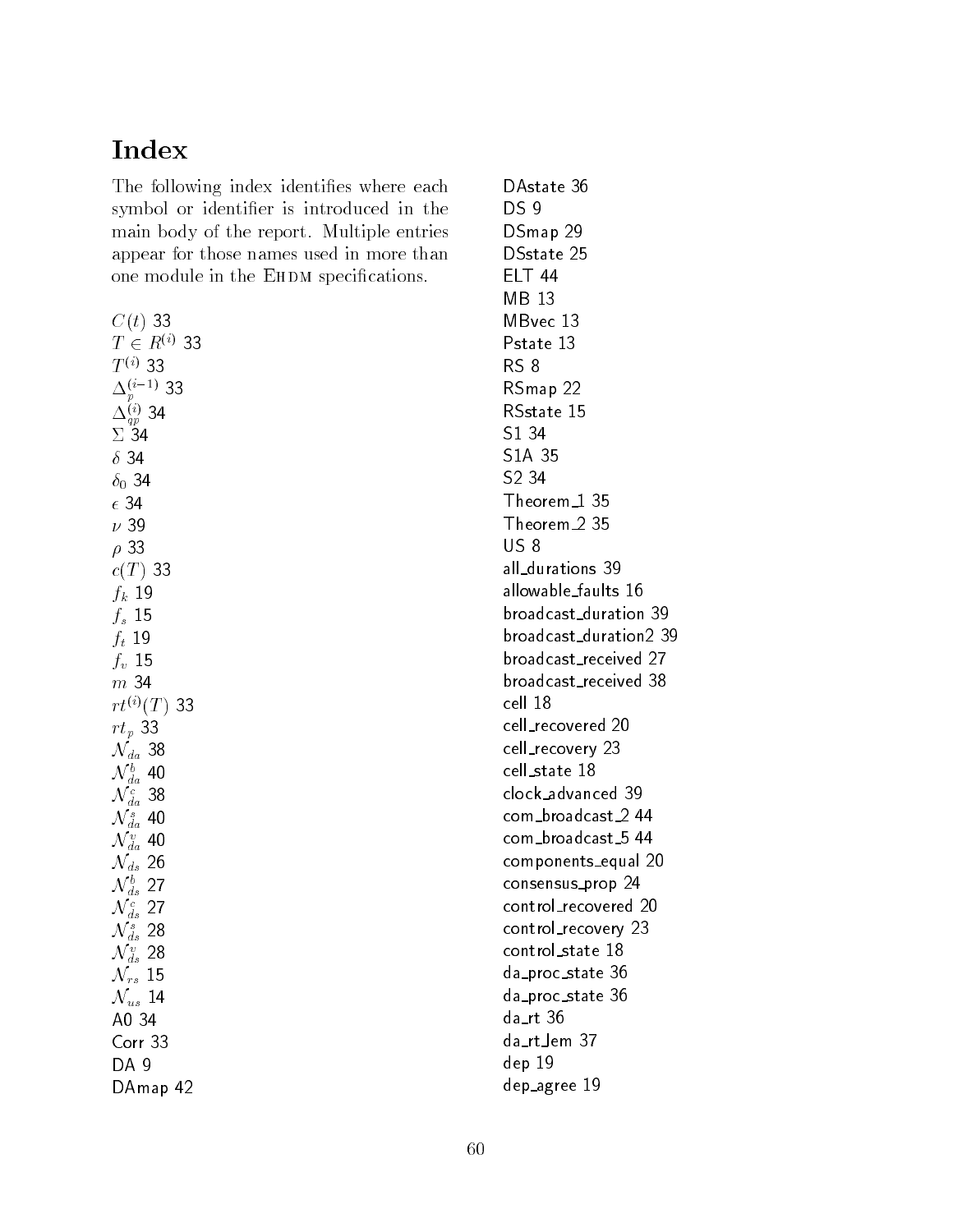dep recovery 20 ds are array 25 and 25 and 25 and 25 and 25 and 25 and 25 and 25 and 25 and 25 and 25 and 25 and 26 and 26 and ds proc state 25 duration 39 enough\_clocks 35 enough hardw are 38 frame\_commutes 22 frame commutes 22 frame commutes 29 frame time 33 full\_recovery 20 good clock 33 good\_values\_sent 16 initial Corr 33 initial da 41 initial ds 28 initial maj cond 24 initial\_maps 22 initial\_maps 29 initial maps 42 initial recovery 20 initial\_us 14 inputs 13 maj 22 maj\_ax 22 maj condition 16 maj w orking 17 nonfault and a second contract and a second contract of the second contract of the second contract of the second nrep 13 num\_good\_clocks 35 outputs 13 phase com X 43 phase commutes 42 phases 25 pos durations 39 processors exist ax 13 reachable 22 rec 19 rec maj f c 24 rs proc state 15 ss\_update 29 ss\_update 42 state invariant 23

state\_rec\_inv 23 state\_recovery 23 succ\_ax 19 sync\_thm 36 sync\_time 34 vote\_maj 20 voted\_final\_state 16 working\_majority 24 working\_proc 17 working set 17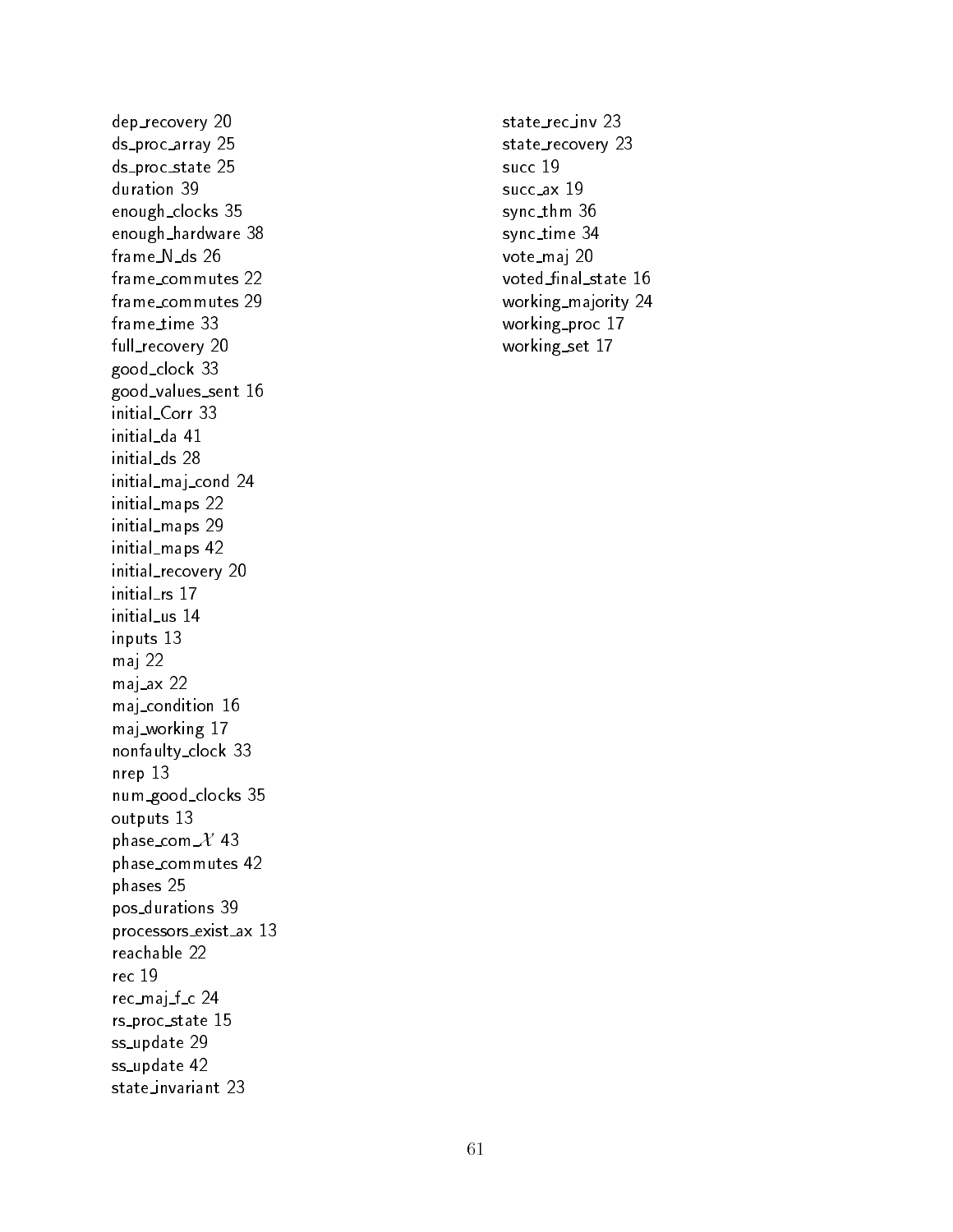A Appendix —  $\text{MT}_E X$ -printed Specification Listings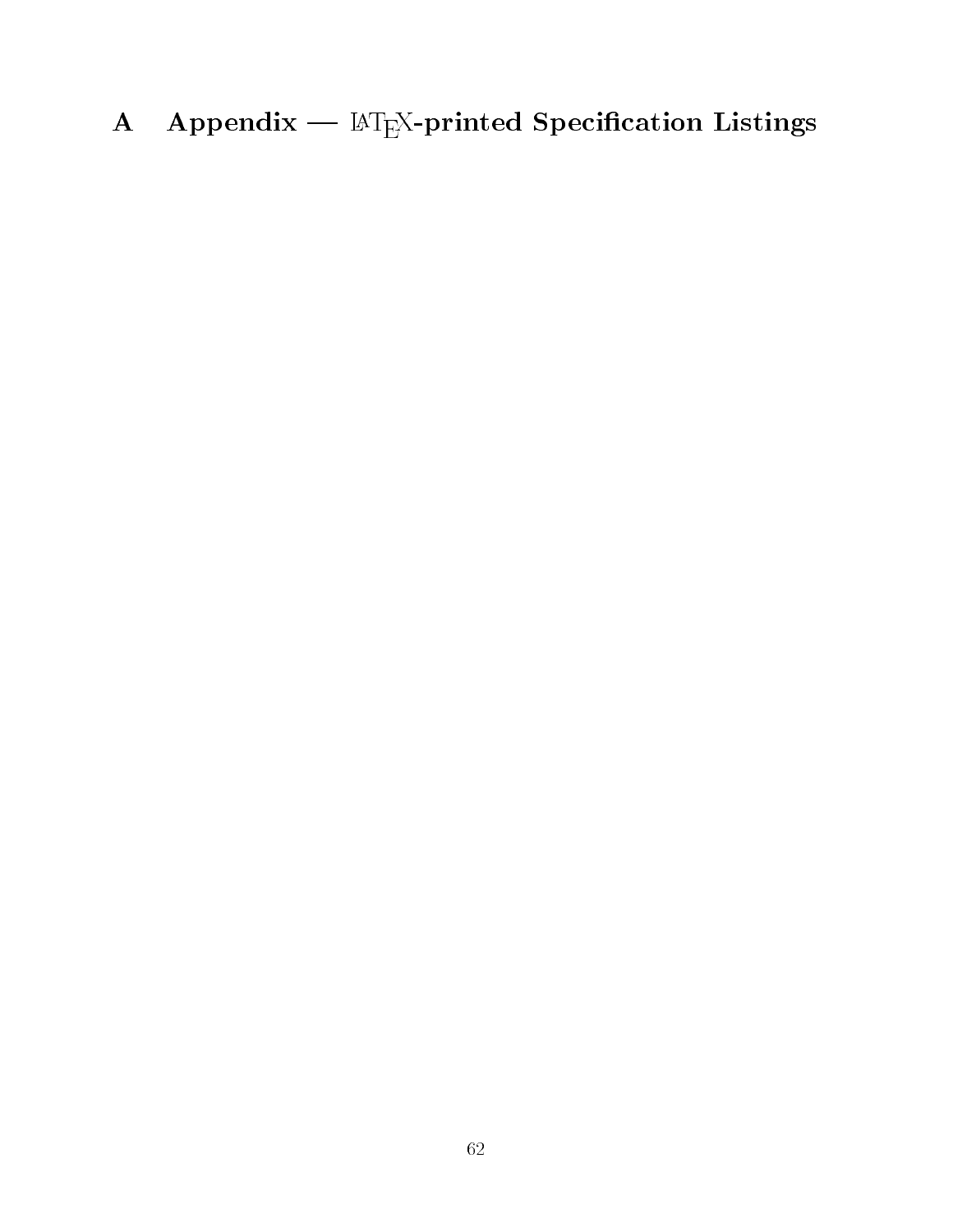B Appendix —  $\mathbb{A}T_{E}X$ -printed Supplementary Specification Listings